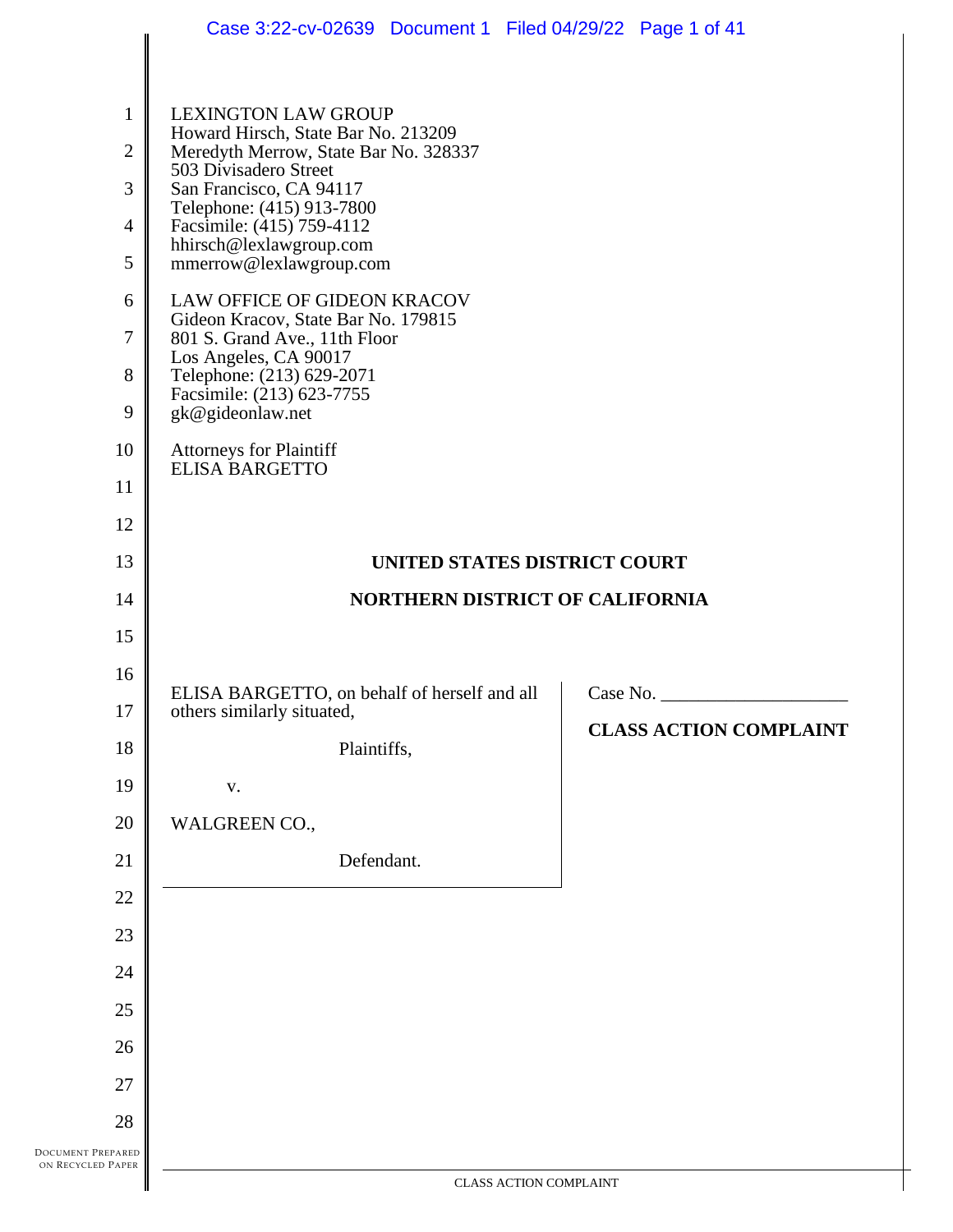Plaintiff Elisa Bargetto ("Plaintiff"), based on information, belief, and investigation of her counsel, except for information based on knowledge, hereby alleges:

3

1

2

# **INTRODUCTION**

4 5 6 7 8 9 10 11 12 13 14 15 16 17 18 19 20 1. The problems associated with plastic pollution are increasing on a local, national, and global scale. This affects the amount of plastic in the ocean, in freshwater lakes and streams, on land, and in landfills. Nearly 90% of plastic waste is not recycled, with billions of tons of plastic becoming trash and litter.<sup>1</sup> According to a recent study, at least 1.2 to 2.5 million tons of plastic trash from the United States were dropped on lands, rivers, lakes and oceans as litter, were illegally dumped, or were shipped abroad and then not properly disposed of.<sup>2</sup> As consumers become increasingly aware of the problems associated with plastic pollution, they are increasingly susceptible to claims reassuring them that the plastic they purchase is recyclable. In light of the magnitude of plastic pollution in California and elsewhere, the California voters ratified SB 270 pursuant to Proposition 67, which prohibits stores from selling or distributing a reusable grocery bag made from plastic film unless the bag is "recyclable in this state." Cal. Pub. Res. Code § 42281(b)(1)(C); *see also id.*, § 42283. SB 270 also prohibits stores from charging less than ten cents (\$0.10) per bag and specifies that all monies collected from customers may only be used for: (1) costs associated with complying with SB 270, (2) the "actual" costs of providing recycled paper bags or reusable grocery bags, and (3) costs associated with "a store's educational materials or educational campaign encouraging the use of reusable grocery bags." Cal. Pub. Res. Code § 42283(b)(3).

21 22 23 2. Nevertheless, defendant Walgreen Co. ("Walgreens") sells and distributes reusable plastic grocery bags made from plastic film (the "Products") to California consumers even though the Products are not recyclable in California. Walgreens' sales and distribution of the Products in

<sup>25</sup> <sup>1</sup> Tom Udall and Alan Lowenthal, *Op-Ed: More than 90% of U.S. plastic waste is never recycled. Here's how we can change that*, L.A. TIMES (Feb. 21, 2020, 3:01 AM)

<sup>26</sup> <https://www.latimes.com/opinion/story/2020-02-21/plastic-waste-never-recycled-u-s> (last accessed Dec. 7, 2020).

<sup>27</sup> 28 <sup>2</sup> Associated Press, *Study: 1 to 2 million tons a year of U.S. plastic trash goes astray*, L.A. TIMES (Oct. 30, 2020, 11:03 AM) [https://www.latimes.com/world-nation/story/2020-10-30/study-1-to-2](https://www.latimes.com/world-nation/story/2020-10-30/study-1-to-2-million-tons-of-us-plastic-trash-goes-astray) [million-tons-of-us-plastic-trash-goes-astray](https://www.latimes.com/world-nation/story/2020-10-30/study-1-to-2-million-tons-of-us-plastic-trash-goes-astray) (last accessed Dec. 7, 2020).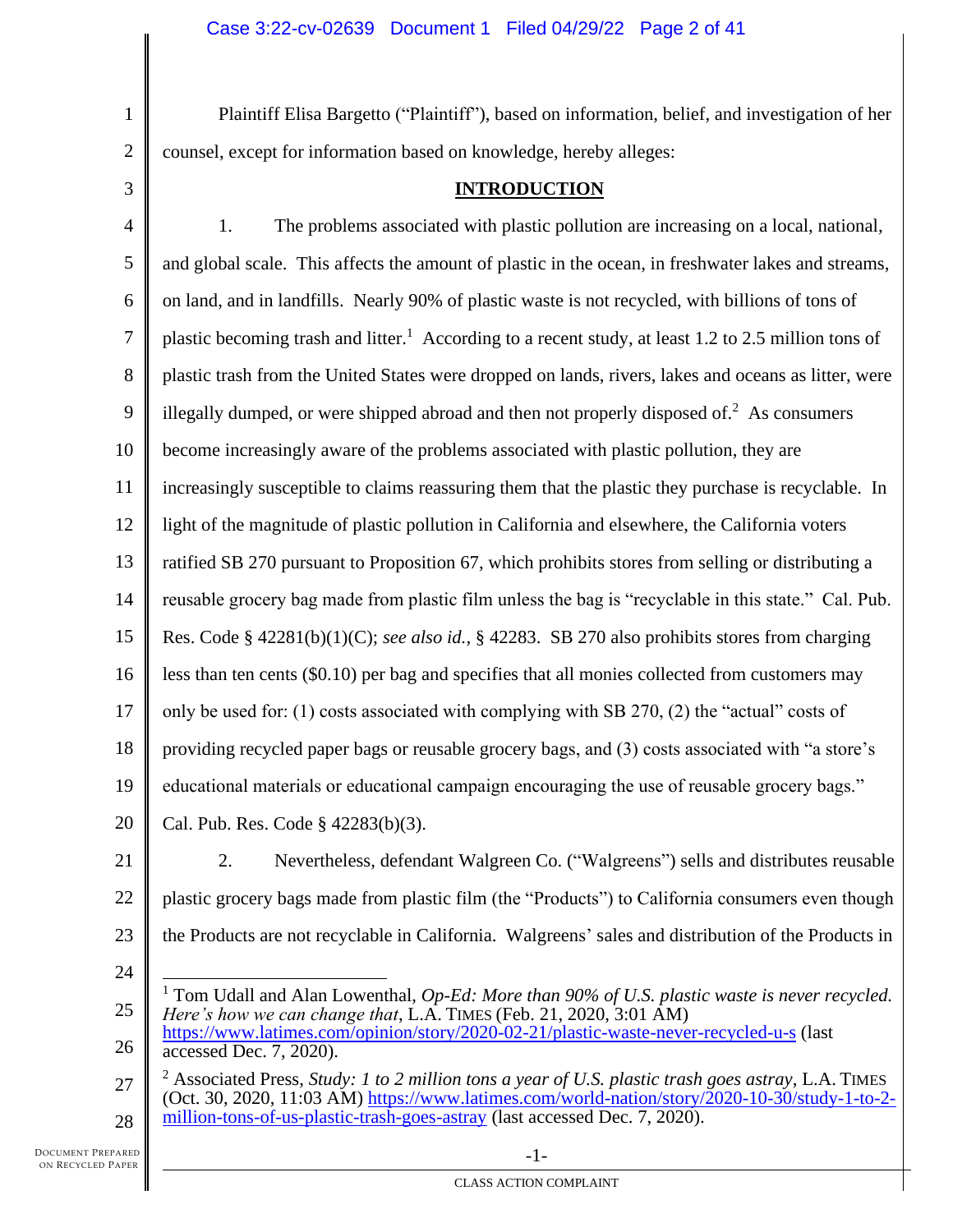#### Case 3:22-cv-02639 Document 1 Filed 04/29/22 Page 3 of 41

1 2 3 4 5 6 California are therefore an unlawful business practice. And in light of the large number of Products sold by Walgreens in California, the relatively low costs of complying with SB 270 and of providing bags to customers, and the minimal amount of money Walgreens appears to be spending on promoting the use of reusable grocery bags, Walgreens is likely using the money it has collected from Plaintiff and other California consumers from sales of the Products for purposes beyond those enumerated in SB 270, which is also an unlawful business practice.

7 8 9 10 11 12 13 14 15 16 17 18 3. There can be no serious question that the Products are not recyclable in California (or anywhere for that matter). In the solid waste industry, it is widely understood that for a product to be considered "recyclable," it must meet at least three criteria. First, consumers must have access to recycling facilities that accept the product to recycle it. Second, recycling facilities must be capable of sorting the product from the general waste stream into the correct material bale. Third, there must be end markets to purchase that material bale to convert the material contained in that bale into a new product. The quality of these material bales also plays a major role in whether that material will be ultimately recycled. The repurposing of material used to make one product into a new product or material fully "closes the loop" of the recycling process (hence the commonly used and widely recognized "chasing arrows" symbol for recycling). Highly contaminated material bales are not wanted by processors due to harms caused to equipment and the production of low-quality materials and products.

19 20 21 22 23 24 25 26 27 4. Because consumers do not have access to recycling programs that accept the Products, because the Products cannot be separated or recovered from the general waste stream and sorted into the correct materials bale by material recovery facilities ("MRFs"), and because there are no end markets to reuse the Products or to convert the Products into a material that can be reused or used in manufacturing or assembling another item, the Products are not recyclable. Despite Walgreens' claims that the Products are recyclable by "Store Drop-Off," most of the Products typically end up in landfills, incinerators, communities, or the natural environment. Accordingly, Walgreens' sale of the Products is unlawful and its representations that the Products are recyclable are material and false.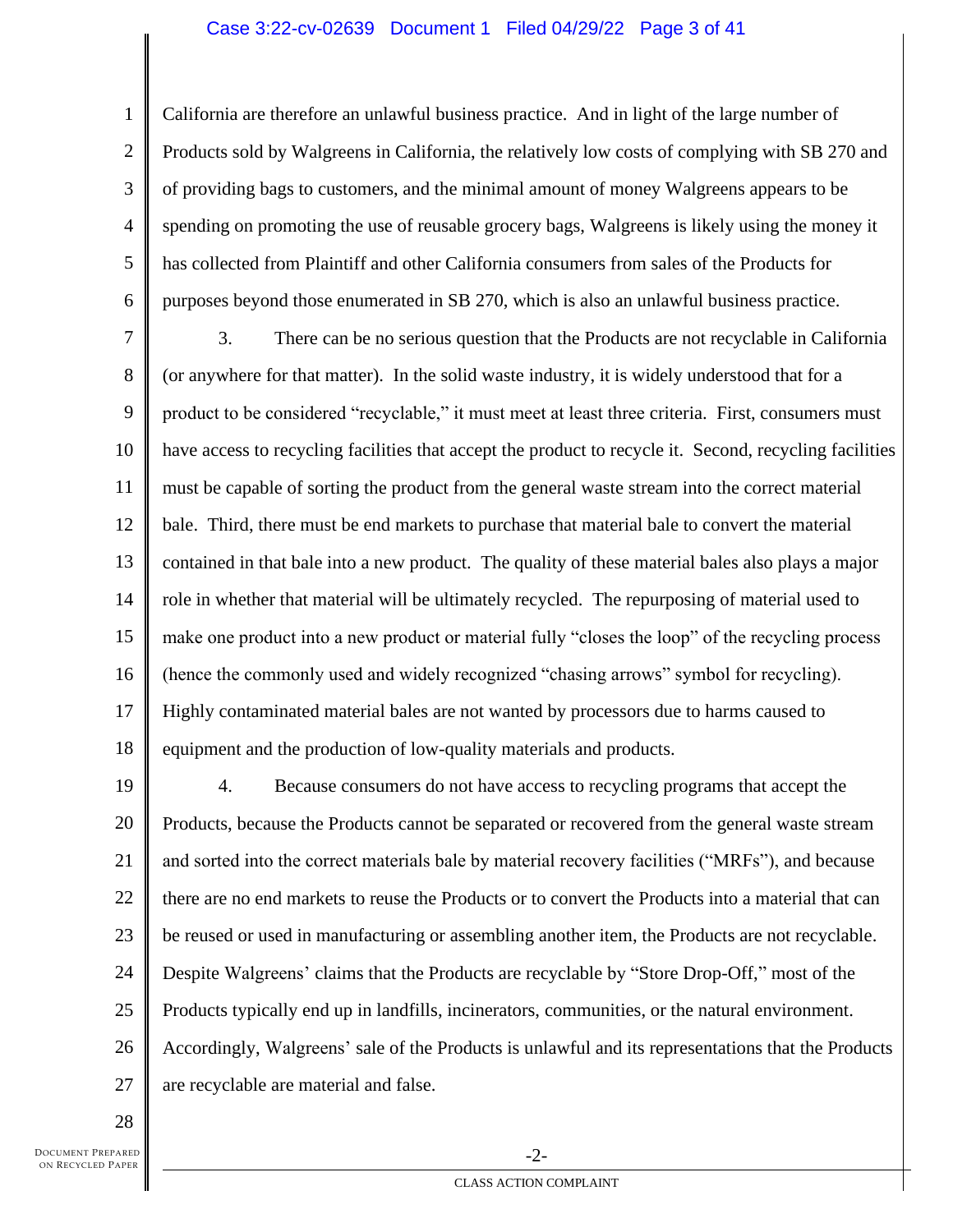#### Case 3:22-cv-02639 Document 1 Filed 04/29/22 Page 4 of 41

1 2 3 4 5 6 7 8 9 10 11 12 13 14 15 16 17 18 19 20 21 22 23 24 25 26 27 5. Plaintiff purchased the Products because she believed the Products as sold by Walgreens complied with the law. If Plaintiff had known that the Products were sold unlawfully in California because they are not recyclable, she would not have purchased the Products and would have instead sought reusable bags made from other materials, such as paper or cloth bags. Walgreens thus violated and continues to violate California's Single-Use Carryout Bag Ban ("SB 270"), Cal. Pub. Res. Code §§ 42281(b)(1)(C) and 42283(b)(3); the Environmental Marketing Claims Act ("EMCA"), Cal. Bus. & Prof. Code §§ 17580.5 and 17580(a); the California Consumers Legal Remedies Act ("CLRA"), Cal. Civ. Code § 1770, *et seq.*; California's False Advertising Law, Cal. Bus. & Prof. Code § 17500; California's Unfair Competition Law ("UCL"), Cal. Bus. & Prof. Code § 17200, *et seq*. based on unlawful, unfair, and deceptive acts and practices; and the express warranty provisions under the California Commercial Code § 2313. 6. Plaintiff has no adequate remedy at law for the injuries currently being suffered as an award of monetary damages would not prohibit Walgreens' unlawful sale and distribution of the Products in California. If an injunction is not granted, Plaintiff will suffer irreparable injury because she continues to desire to purchase Products from Walgreens in the future that are legally sold and recyclable but is unable to determine with confidence whether the Products are legally sold and recyclable. In addition, plastic pollution caused by Walgreens' sale of the Products in California will continue to negatively harm California waters, coasts, communities, and marine life. California consumers may also contaminate the recycling stream by placing the Products in their recycling bins, thereby hindering the recycling of legitimately recyclable products. Thus, Plaintiff and the Class seek an order enjoining Walgreens' acts of unlawful, unfair, and deceptive acts and practices in California, which serves the public interest by protecting the environment and the integrity of the recycling stream and by preventing Walgreens from gaining an unfair advantage over companies that lawfully sell their products. In addition, Plaintiff and the Class seek an award of damages to compensate them for Walgreens' unlawful, unfair, and deceptive acts, and restitution to the individual victims of Walgreens' unlawful, unfair, and deceptive practices.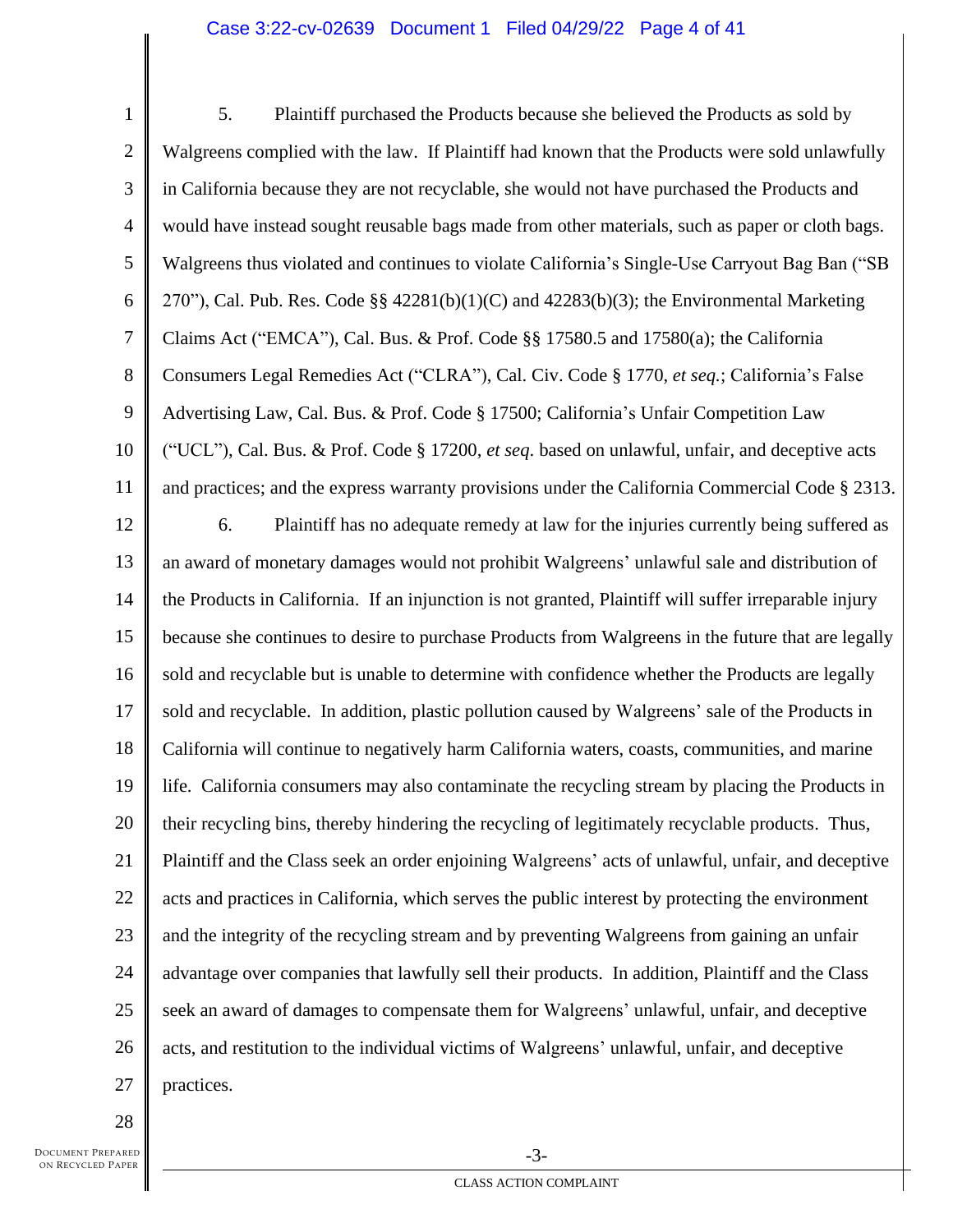## **PARTIES**

2 3 4 5 6 7 8 9 10 11 12 13 14 15 16 17 18 19 20 21 22 23 24 25 26 27 28 -4- 7. Plaintiff Elisa Bargetto is a resident of San Francisco, California. Plaintiff is concerned about the environment and seeks out products that are compostable, recyclable or reusable so that she can minimize her impact on the environment in general and on the country's plastic waste problems in particular. Plaintiff purchased the Products from Walgreens based on a belief that Walgreens' sale of the Products complied with its legal obligations under California law and in reliance on Walgreens' representations that the Products are recyclable. Plaintiff purchased the Products in December 2021 at a Walgreens retail outlet located in San Francisco. The deceptive representations that the Products are recyclable are located on the front and side of the Products. Had Plaintiff known that the Products are not recyclable in San Francisco, in California or anywhere else, and therefore Walgreens' sale of the Products were unlawful, she would not have purchased the Products or would not have paid as much as she did for the Products. 8. Defendant Walgreen Co. is an Illinois corporation with its principal place of business in Deerfield, Illinois. Walgreens manufactures, distributes, and sells the Products in California. Walgreens has a significant presence in California, with 586 retail locations, making California its third largest market. **JURISDICTION AND VENUE** 9. This Court has jurisdiction over Walgreens because it is a corporation or other entity that has sufficient minimum contacts in California, is a citizen of California, or otherwise intentionally avails itself of the California market either through the distribution, sale or marketing of the Products in the State of California or by having a facility located in California so as to render the exercise of jurisdiction over it by the California courts consistent with traditional notions of fair play and substantial justice. 10. Venue is proper pursuant to 28 U.S.C. § 1391(a) because a substantial part of the events or omissions giving rise to the claim occurred in this District. 11. **Intradistrict Assignment (L.R. 3-2(c) and (d) and 3.5(b))**: This action arises in San Francisco County, in that a substantial part of the events which give rise to the claims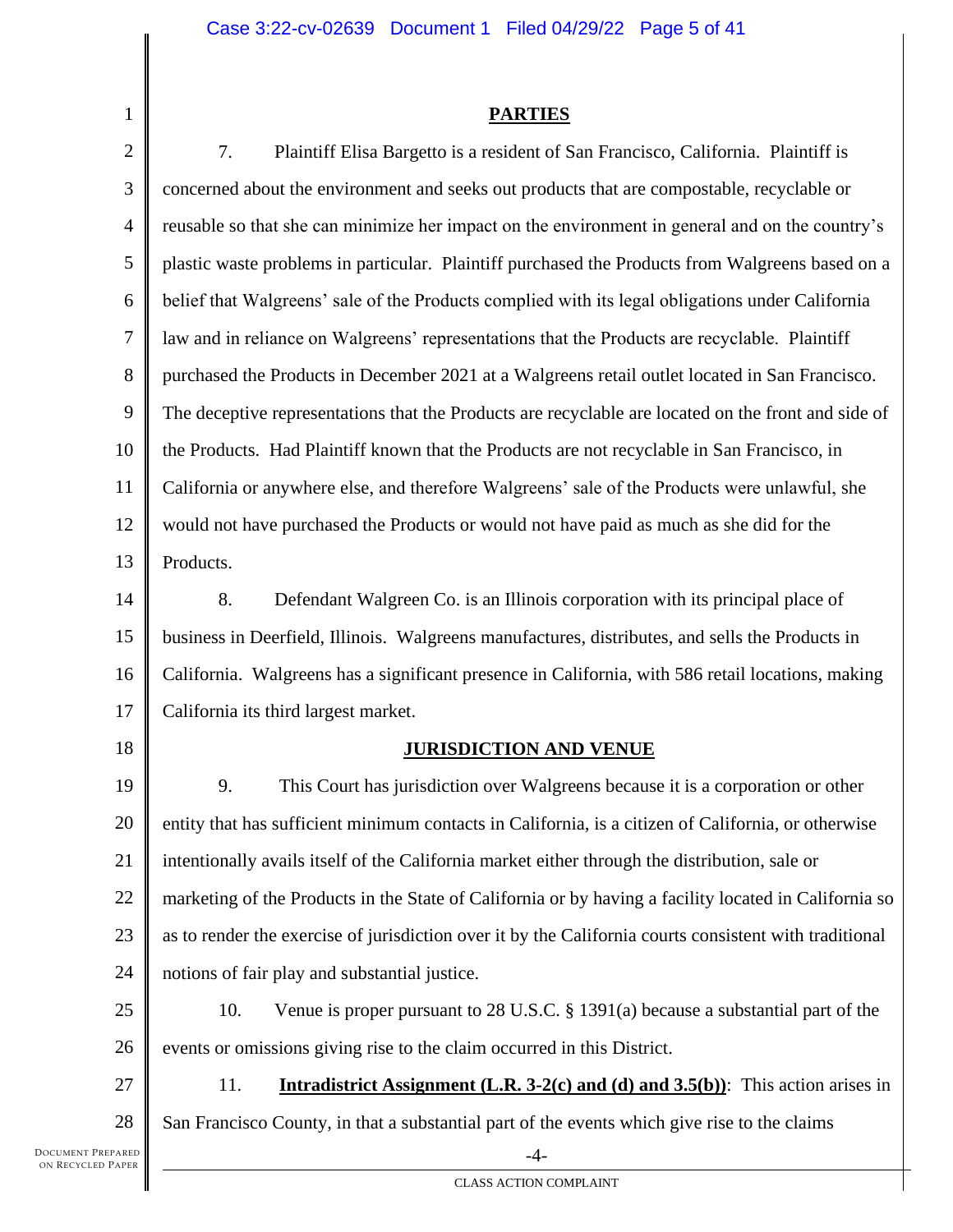1 2 3 4 asserted herein occurred in San Francisco County. Pursuant to L.R. 3-2(c), all civil actions which arise in San Francisco County shall be assigned to the San Francisco Division or the Oakland Division. Concurrently with filing this Complaint, Plaintiff is filing an affidavit pursuant to Civil Code § 1780(c) regarding the propriety of venue in San Francisco County.

# **LEGAL BACKGROUND**

6 7 8 9 10 11 12 13 14 15 16 17 18 12. The California Legislature has concluded that "littered plastic products have caused and continue to cause significant environmental harm and have burdened local governments with significant environmental cleanup costs." Cal. Pub. Res. Code § 42355. In light of this finding, SB 270—which was ratified by California voters as Proposition 67 prohibits stores in California from selling or distributing reusable grocery bags made from plastic film unless the bag is "recyclable in this state." Cal. Pub. Res. Code §  $42281(b)(1)(C)$ .<sup>3</sup> SB 270 also prohibits stores from charging less than ten cents (\$0.10) per bag and specifies that all monies collected from customers may only be used for: (1) costs associated with complying with SB 270, (2) the "actual" costs of providing recycled paper bags or reusable grocery bags, and (3) costs associated with "a store's educational materials or educational campaign encouraging the use of reusable grocery bags." Cal. Pub. Res. Code § 42283(b)(3). 13. In addition, EMCA makes it "unlawful for any person to make any untruthful, deceptive, or misleading environmental marketing claim, whether explicit or implied." Cal. Bus.

19 & Prof. Code § 17580.5. Pursuant to that section, the term "environmental marketing claim"

20 includes any claim contained in the Guides for use of Environmental Marketing Claims published

14. A product or packaging is only recyclable in California (or elsewhere) if it meets

three criteria. First, consumers must have access to recycling facilities that accept the product to

21 by the FTC (the "Green Guides"). *Id.*; *see also* 16 C.F.R. § 260.1, *et seq*.

22

5

23

<sup>25</sup> 26 27 28 <sup>3</sup> The California Public Resources Code also required that plastic bags must be "accepted for return at stores subject to the at-store recycling program [commencing with Section 42250] for recycling." Cal. Pub. Res. Code §  $42281(b)(1)(C)$ . Stores such as Walgreens were required to "establish an at store recycling program pursuant to this chapter that provides an opportunity for a customer of the store to return to the store clean plastic carryout bags." *Id*., § 42251. However, the section requiring retail locations to maintain an at store recycling program expired on January 1, 2020. *Id*., § 42257.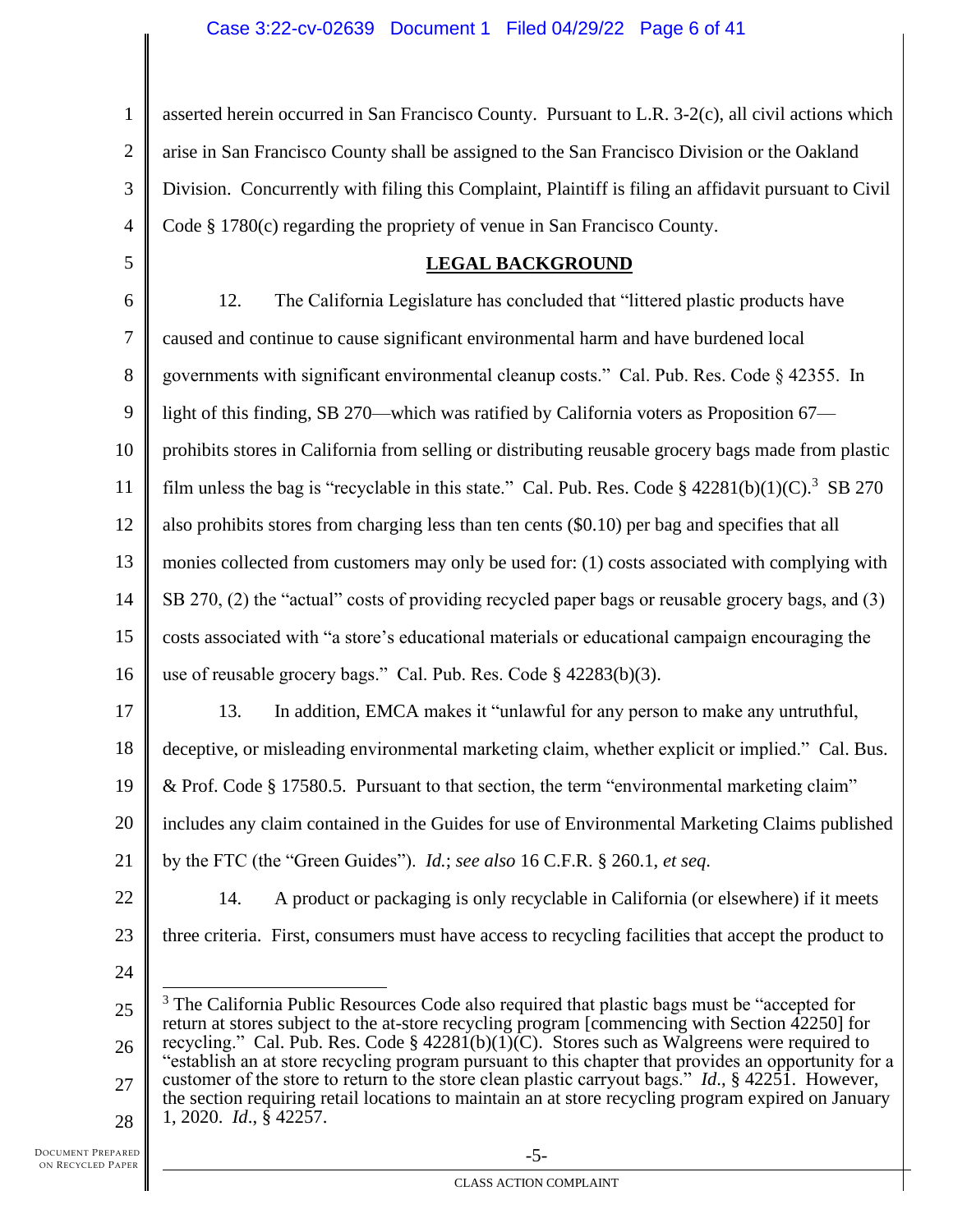### Case 3:22-cv-02639 Document 1 Filed 04/29/22 Page 7 of 41

1 2 3 4 5 6 7 8 9 10 11 12 13 14 15 16 17 18 19 20 21 22 23 24 25 26 27 28 -6 recycle it. Second, recycling facilities must be capable of sorting the product from the general waste stream into the correct material bale. Third, there must be end markets to purchase that material bale to convert the material contained in that bale into a new product. These three basic prerequisites for recyclability have been codified in several different places in California law. Under the Public Resource Code, recycling is defined as "the process of collecting, sorting, cleansing, treating, and reconstituting materials that would otherwise become solid waste, and returning them to the economic mainstream in the form of raw material for new, reused, or reconstituted products which meet the quality standards necessary to be used in the marketplace." Cal. Pub. Res. Code § 40180. This definition identifies the three criteria required for an item to be recyclable: (1) collecting; (2) sorting; and (3) returning [reconstituted materials] to the economic mainstream in the form of raw materials for new, reused or constituted products. Similarly, the Green Guides state "[i]t is deceptive to misrepresent, directly or by implication, that a product or package is recyclable. A product or package shall not be marketed as recyclable unless it can be collected, separated, or otherwise recovered from the waste stream through an established recycling program for reuse or use in manufacturing or assembling another item." 16 C.F.R. § 260.12(a). This definition also encompasses the three prongs of recyclability: (1) accessibility of recycling programs ("through an established recycling program"); (2) sortation for recovery ("collected, separated, or otherwise recovered from the waste stream"); and (3) end markets ("for reuse or use in manufacturing or assembling another item"). 15. The Sustainable Packaging for The State of California Act of 2018 (the "Sustainable Packaging Act"), Cal. Pub. Res. Code § 42370.2, includes similar recycling standards for food service packaging. Under the Sustainable Packaging Act, to determine whether a food service packaging is recyclable, CalRecycle must determine whether the food service packaging: (1) is regularly collected, separated, and cleansed for recycling by recycling service providers; (2) is regularly sorted and aggregated into defined streams for recycling processes; (3) is regularly processed and reclaimed or recycled with commercial recycling services; (4) regularly becomes feedstock that is used in the production of new products; and (5) is recycled in sufficient quantity, and is of sufficient quality, to maintain a market value. Cal.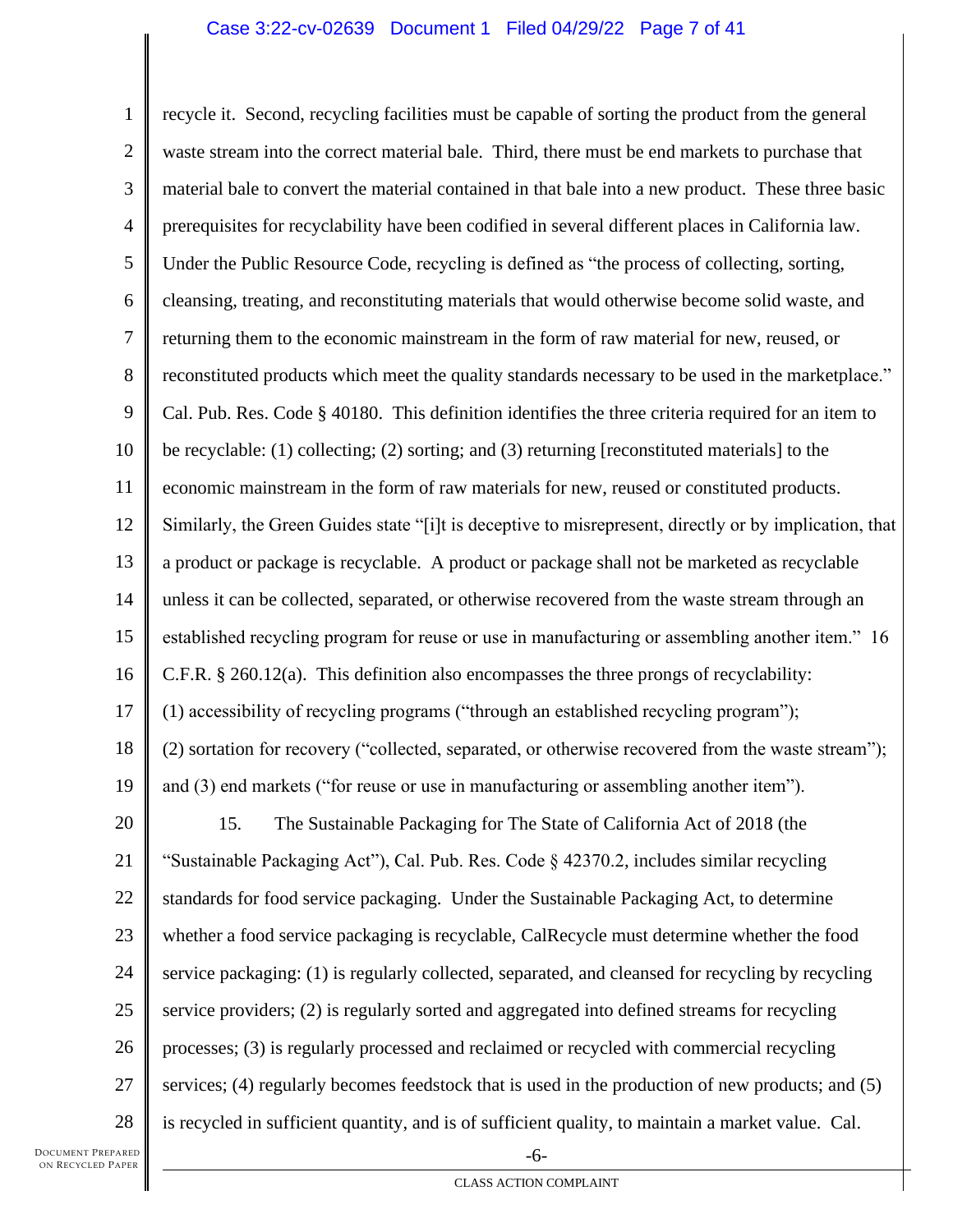1 2 Pub. Res. Code  $\S 42370.2(d)(1)-(6)$ . On March 4, 2022, CalRecycle published the List of Approved Food Service Packaging, which does not include a single plastic item, such as reusable grocery bags made from plastic film.<sup>4</sup>

3

4 5 6 7 8 9 10 11 12 13 14 15 16 17 18 16. The California Public Resources Code further states that product or packaging is only recyclable if "collected for recycling by recycling programs for jurisdictions that collectively encompass at least 60 percent of the population of the state," "sorted into defined streams for recycling processes" by facilities that collectively serve at least 60 percent of the California population, and "with the defined streams sent to and reclaimed at a reclaiming facility." Cal. Pub. Res. Code §  $42355.51(d)(2)$ . This latter statute was added by the recently passed SB 343. While some of that law's restrictions do not take effect until Cal Recycle (California's recycling agency) completes a material characterization study and promulgates associated regulations, SB 343 confirms that, in order to be considered recyclable in California, a product or packaging must actually be recycled in practice for a meaningful portion of the population. And it is clear from work already performed by California's Statewide Commission on Recycling Markets & Curbside Recycling (the "California Recycling Commission") that the Products do not meet this standard.<sup>5</sup> In fact, the California Recycling Commission has determined that only three types of plastic are recyclable in California, and plastic film is not one of the three types of plastic identified.<sup>6</sup>

19

20 21 22 17. As reflected in the Green Guides' language and regulatory history, the FTC also does not consider a product to be recyclable unless it can actually be recycled. For instance, the Green Guides provide that: (1) "[i]f any component significantly limits the ability to recycle the item, any recyclable claim would be deceptive;" and (2) "an item that is made from recyclable

<sup>24</sup> 4 https://www.calrecycle.ca.gov/sitefinity/status?ReturnUrl=https:%2F%2Fwww.calrecycle.ca.gov %2Fpackaging%2Fstatefoodservice%2Flist.

<sup>25</sup> 26 <sup>5</sup> California's Statewide Commission on Recycling Markets and Curbside Recycling Policy Recommendations ("California Recycling Report"), Submitted June 25, 2021, at p. 94, accessible at<https://www.calrecycle.ca.gov/markets/commission> (last accessed February 14, 2022).

<sup>27</sup> 28 <sup>6</sup> California's Statewide Commission on Recycling Markets and Curbside Recycling Policy Recommendations ("California Recycling Report"), Submitted June 25, 2021, at p. 94, accessible at<https://www.calrecycle.ca.gov/markets/commission> (last accessed February 14, 2022).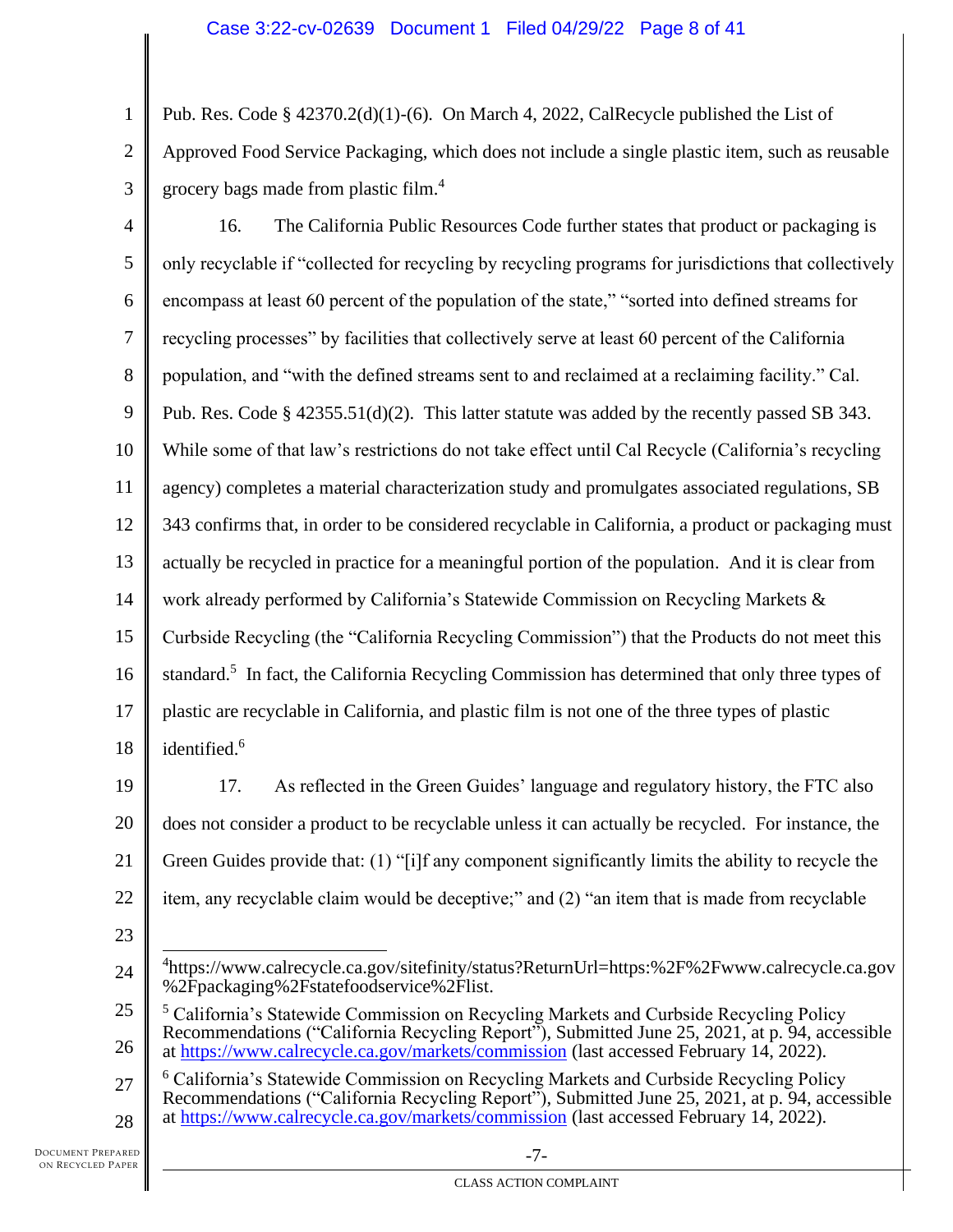# Case 3:22-cv-02639 Document 1 Filed 04/29/22 Page 9 of 41

1 2 3 4 5 6 7 8 9 10 11 12 13 14 15 16 17 18 19 20 21 22 23 24 25 26 material, but, because of its shape, size, or some other attribute, is not accepted in recycling programs, should not be marketed as recyclable." 16 C.F.R. §§ 260.12(a) and (d); *see also id.*, § 260.12(d), Examples 2 and 6. And in promulgating the current recycling definition that encompasses accessibility, sortability and end markets, the FTC clarified that "[f]or a product to be called recyclable, there must be an established recycling program, municipal or private, through which the product *will be* converted into, or used in, another product or package." *See* 63 Fed. Reg. 84, 24247 (May 1, 1998) (emphasis added). As the FTC has stated, "while a product may be technically recyclable, if a program is not available allowing consumers to recycle the product, there is no real value to consumers." *Id*., at 24243 18. The Green Guides also provide specific examples of recycling claims that the FTC considers deceptive, as well as examples of ways in which marketers can qualify those claims.<sup>7</sup> Compliance with the examples provided by the FTC qualifies as a defense to a claim under EMCA. B&P Code § 17580.5(b). Under the Green Guides, a marketer may make an unqualified recyclable claim if a substantial majority of consumers or communities have access to recycling facilities for that item. 16 C.F.R.  $\S$  260.12(b)(1). A "substantial majority" means at least 60 percent of consumers or communities where the item is sold. *Id*. Absent such evidence, marketers are required to use qualifications that vary in strength depending on the degree of consumer access to recycling for an item. *Id.*, § 260.12(b)(2). For instance, if recycling facilities are available to slightly less than 60 percent of consumers or communities, the Green Guides recommend that a marketer should qualify the recyclable claim by stating "this product may not be recyclable in your area," or "recycling facilities for this product may not exist in your area." *Id.* If recycling facilities are available only to a few consumers, the Green Guides recommend that a marketer should qualify its recyclable claim by stating "this product is recyclable only in a few communities that have appropriate recycling facilities." *Id*.

<sup>27</sup> 28  $<sup>7</sup>$  The examples in the Green Guides are specifically provided by the FTC as its "views on how</sup> reasonable consumers likely interpret certain claims." 16 C.F.R. § 260.1(d).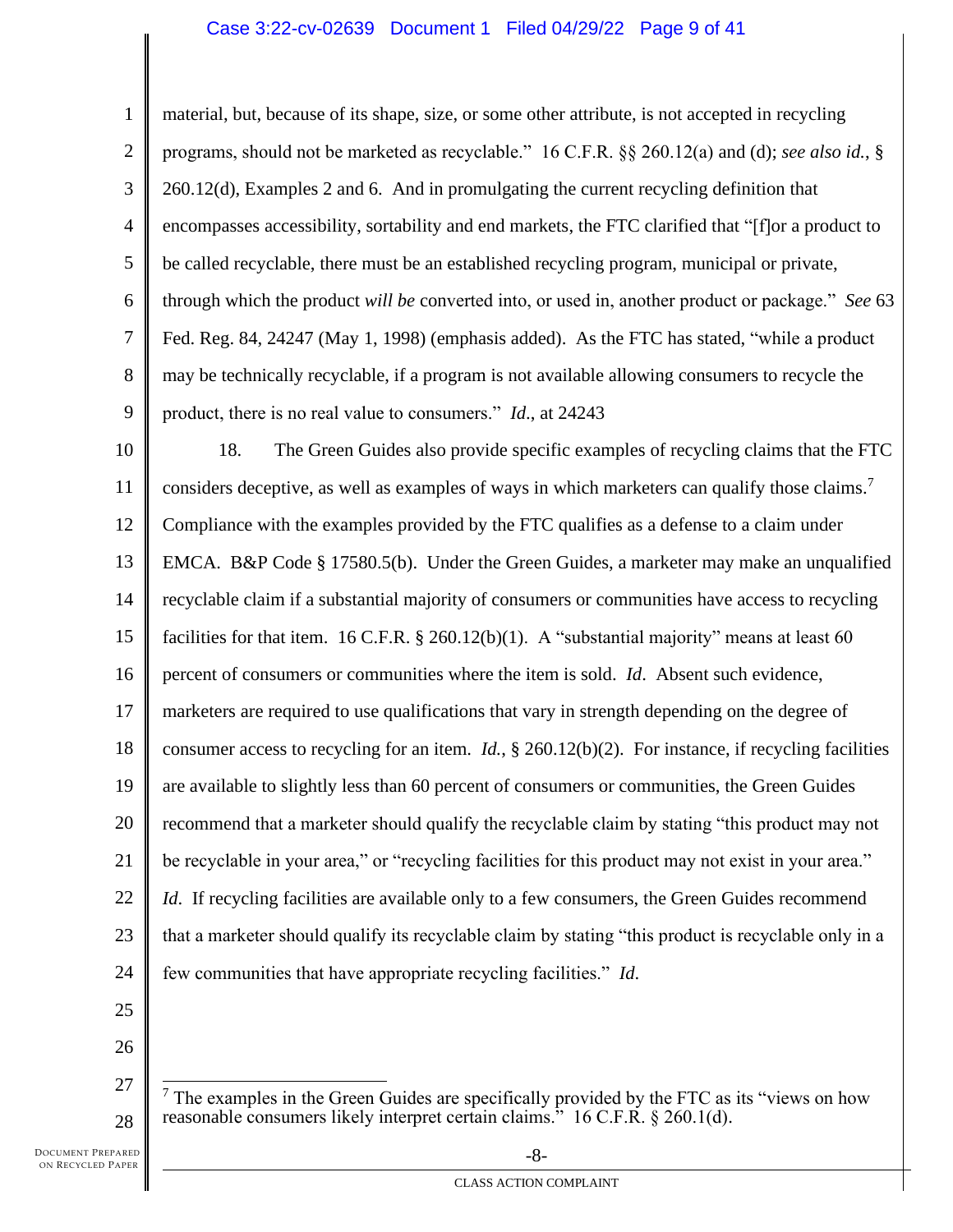# Case 3:22-cv-02639 Document 1 Filed 04/29/22 Page 10 of 41

1 2 3 4 5 6 19. The Green Guides specifically identify qualifications that may be misleading or deceptive to a reasonable consumer. In fact, the Green Guides warn about plastic film, such as trash bags: "Because trash bags ordinarily are not separated from other trash at the landfill or incinerator for recycling, they are highly unlikely to be used again for any purpose. Even if the bag is technically capable of being recycled, the claim is deceptive since it asserts an environmental benefit where no meaningful benefit exists." 16 C.F.R. § 260.3(c), Example 2.

7 8 9 10 11 12 13 14 15 16 17 18 19 20 21 22 23 24 25 26 27 28 20. The Legislature of the State of California has also declared that "it is the public policy of the state that environmental marketing claims, whether explicit or implied, should be substantiated by competent and reliable evidence to prevent deceiving or misleading consumers about the environmental impact of plastic products." Cal. Pub. Res. Code  $\S$  42355.5. Under EMCA, "Any person who represents in advertising or on the label or container of a consumer good that the consumer good that it manufactures or distributes is not harmful to, or is beneficial to, the natural environment, through use of such terms as 'environmental choice,' 'ecologically friendly,' 'earth friendly,' 'environmentally friendly,' 'ecologically sound,' 'environmentally sound,' 'environmentally safe,' 'ecologically safe,' 'environmentally lite,' 'green product,' or any other like term, or through the use of a chasing arrows symbol or by otherwise directing a consumer to recycle the consumer good, shall maintain in written form in its records…information and documentation supporting the validity of the representation." Cal. Bus. & Prof. Code § 17580(a). EMCA specifically requires companies to maintain information and documentation as to whether such products or packaging: (1) conforms with the uniform standards contained in the Green Guides for use of the terms "recycled" or "recyclable"; and (2) meets all the criteria for statewide recyclability pursuant to SB 343. *Id*., §§ 17580(a)(5) and (a)(6). In addition, EMCA requires that companies maintain the following records in written form supporting the validity of their recyclable representations: (1) the reasons why a company believes the representation to be true; (2) any significant adverse environmental impacts directly associated with the production, distribution, use, and disposal of the consumer good; (3) any measures that are taken by the company to reduce the environmental impacts directly associated with the production, distribution, and disposal of the consumer good; and (4) violations of any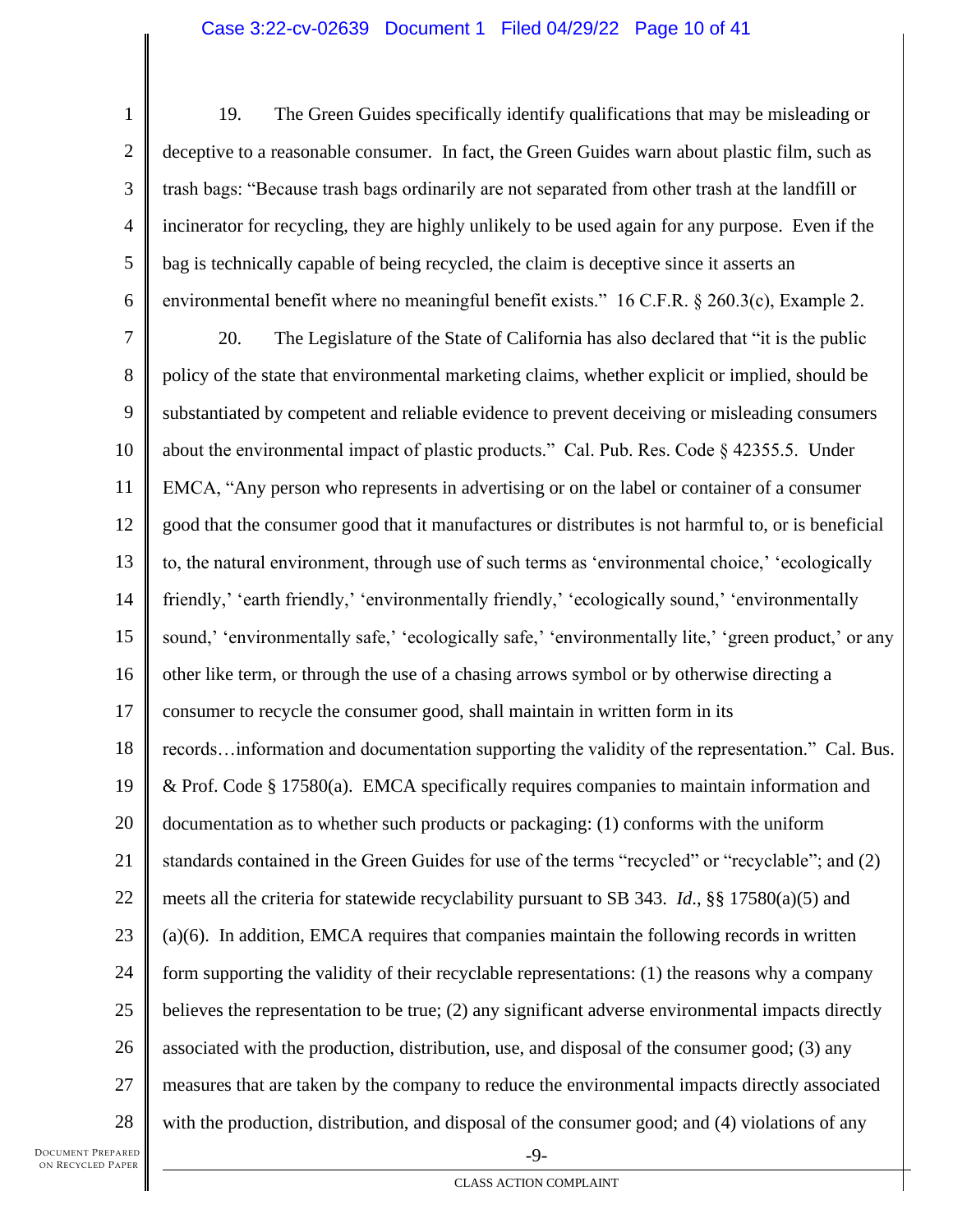# Case 3:22-cv-02639 Document 1 Filed 04/29/22 Page 11 of 41

1 2 3 4 5 6 federal, state, or local permits directly associated with the production or distribution of the consumer good. *Id*., § 17580(a)(1)-(4). The California Legislature declared its intent that the information and documentation supporting the validity of any environmental marketing claims shall be fully disclosed to the public, and information and documentation maintained pursuant to Cal. Bus. & Prof. Code § 17580 must be furnished to any member of the public upon request. *Id*.,  $§ 17580(b), (d).$ 

7 8 9 10 11 12 13 14 21. The Green Guides also require marketers to ensure that their claims are supported by a reasonable basis prior to making the claim. 16 C.F.R. § 260.2. A reasonable basis is defined as competent and reliable scientific evidence, such as "tests, analyses, research, or studies that have been conducted and evaluated in an objective manner by qualified persons and are generally accepted in the profession to yield accurate and reliable results." *Id*. "Such evidence should be sufficient in quality and quantity based on standards generally accepted in the relevant scientific fields, when considered in light of the entire body of relevant and reliable scientific evidence, to substantiate that each of the marketing claims is true." *Id*.

# **BACKGROUND FACTS**

16 17 18 19 20 22. In the past decade humans across the globe have produced 8.3 billion metric tons of plastic, most of it in disposable products and packaging that ends up as trash or pollution.<sup>8</sup> Of the 8.3 billion metric tons produced, 6.3 billion metric tons have become plastic waste and only 9% of that has been recycled. $9$  A third of the single-use plastic generated ends up in the natural environment, accounting for 100 million metric tons of plastic pollution in  $2016$ <sup>10</sup> Current

21 22

15

- 23
- 
- 24

<sup>8</sup> Roland Geyer, et al., *Production, use, and fate of all plastics ever made*, SCIENCE ADVANCES, Jul. 19, 2017, [https://plasticoceans.org/wp-](https://plasticoceans.org/wp-content/uploads/2018/05/Production_use_and_fate_of_all_plastics_ever_made.pdf)

25 [content/uploads/2018/05/Production\\_use\\_and\\_fate\\_of\\_all\\_plastics\\_ever\\_made.pdf](https://plasticoceans.org/wp-content/uploads/2018/05/Production_use_and_fate_of_all_plastics_ever_made.pdf) (last accessed Dec. 7, 2020).

26 9 *Id*.

27 28 <sup>10</sup> No Plastic in Nature: Accessing Plastic Ingestion From Nature to People, WWF, June 2019, [https://d2ouvy59p0dg6k.cloudfront.net/downloads/plastic\\_ingestion\\_web\\_spreads.pdf](https://d2ouvy59p0dg6k.cloudfront.net/downloads/plastic_ingestion_web_spreads.pdf) at p. 6 (last accessed Dec. 7, 2020).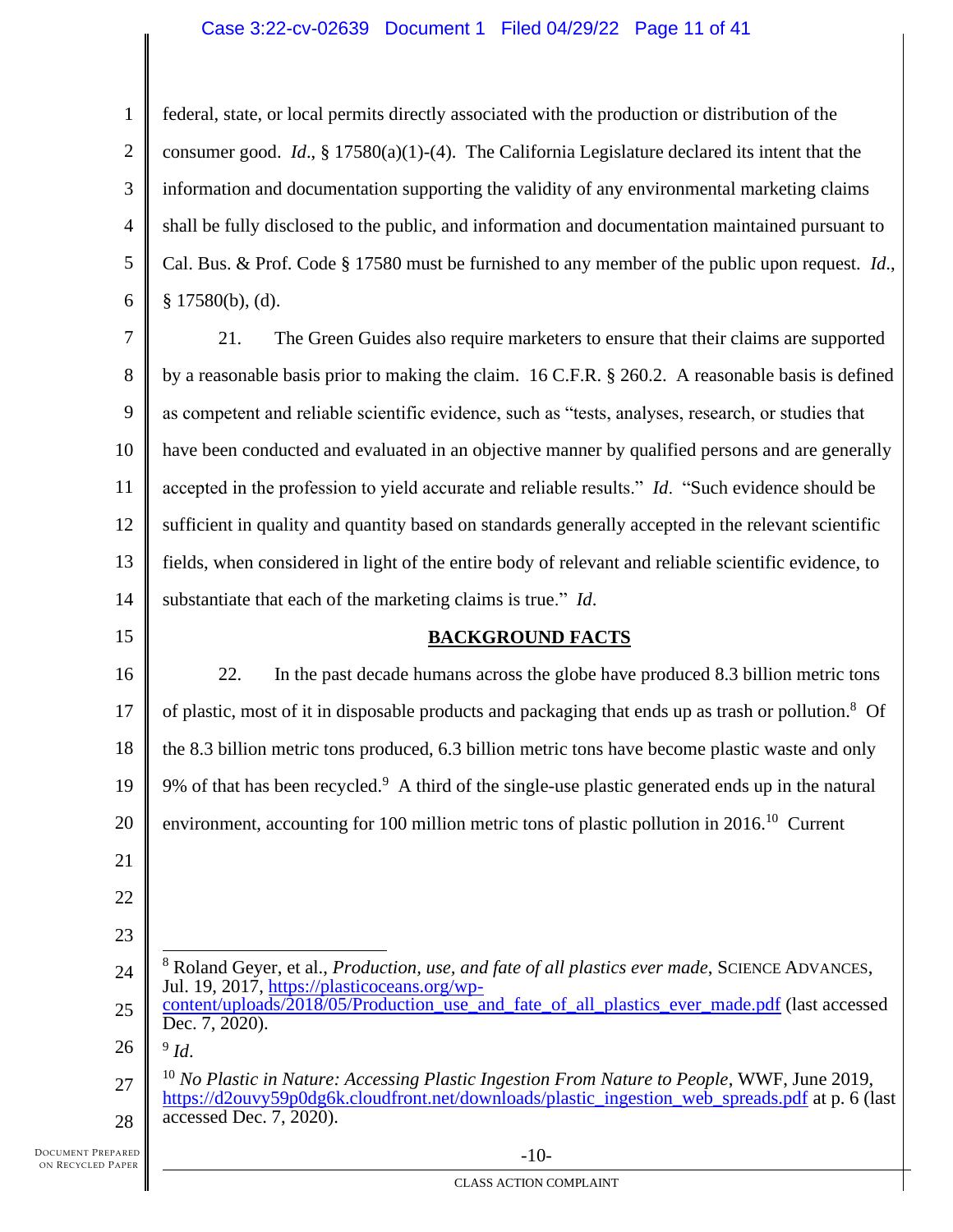# Case 3:22-cv-02639 Document 1 Filed 04/29/22 Page 12 of 41

| $\mathbf{1}$   | estimates suggest that there are over 150 million tons of plastics in the ocean. <sup>11</sup> The                                                                               |
|----------------|----------------------------------------------------------------------------------------------------------------------------------------------------------------------------------|
| $\overline{2}$ | Environmental Protection Agency estimates that Americans alone disposed of 35.7 million tons                                                                                     |
| 3              | of plastic in 2018, 91.3% of which was not recycled. <sup>12</sup>                                                                                                               |
| 4              | While California had a goal to achieve a 75% recycling rate by 2020, California's<br>23.                                                                                         |
| 5              | recycling rate is actually in decline. According to CalRecycle, in 2014 California's recycling rate                                                                              |
| 6              | was 50%, dropping to 47% in 2015 and down to 44% in 2016. <sup>13</sup> And according to the California                                                                          |
| 7              | Recycling Commission, the state's recycling rate dropped to 37% in 2019. <sup>14</sup>                                                                                           |
| 8              | 24.<br>Plastic shopping bag pollution in particular is receiving widespread international                                                                                        |
| 9              | attention as illustrated on the cover of the June 2018 edition of National Geographic headlined                                                                                  |
| 10             | "Planet or Plastic?" <sup>15</sup> Americans throw away an estimated 100 billion plastic bags a year, and the                                                                    |
| 11             | average bag takes up to 1,000 years to break down. <sup>16</sup> In 2018 in the United States, 4.2 million                                                                       |
| 12             | tons of post-consumer plastic bag, sack, and wrap waste were generated, but only 0.42 million                                                                                    |
| 13             | tons were recycled. <sup>17</sup>                                                                                                                                                |
| 14             | Recent investigations into the proliferation of plastic pollution plaguing the natural<br>25.                                                                                    |
| 15             | environment have revealed that the plastics industry has known for decades that most products                                                                                    |
| 16             | and packaging made from plastic would not be recycled. On September 11, 2020, National                                                                                           |
| 17             |                                                                                                                                                                                  |
| 18             | <sup>11</sup> The New Plastics Economy Rethinking the Future of Plastics, ELLEN MACARTHUR<br>FOUNDATION AND MCKINSEY & COMPANY (2016), https://plasticoceans.org/wp-             |
| 19             | content/uploads/2018/05/EllenMacArthurFoundation_TheNewPlasticsEconomy_Pages.pdf at p.<br>17 (last accessed Dec. 7, 2020).                                                       |
| 20             | $12$ EPA, 2018 Advancing Sustainable Materials Management: Facts and Figures Report – Tables<br>and Figures. (https://www.epa.gov/sites/production/files/2021-                   |
| 21             | 01/documents/2018_tables_and_figures_dec_2020_fnl_508.pdf (last accessed Feb. 14, 2021).                                                                                         |
| 22             | <sup>13</sup> California's Statewide Recycling Rate, CALRECYCLE, last updated Mar. 3, 2020,<br>https://www.calrecycle.ca.gov/75percent/recyclerate (last accessed Dec. 7, 2020). |
| 23             | <sup>14</sup> California Statewide Commission on Recycling Markets and Curbside Recycling Policy<br>Recommendations, CALRECYCLE,                                                 |
| 24             | https://drive.google.com/drive/folders/17URSu4dubsoX4qV0qH3KciSWZhV595o5                                                                                                         |
| 25             | (last accessed Feb. 14, 2021).                                                                                                                                                   |
|                | <sup>15</sup> https://www.nationalgeographic.com/environment/planetorplastic/.                                                                                                   |
| 26             | <sup>16</sup> https://www.biologicaldiversity.org/programs/population_and_sustainability/sustainability/<br>plastic_bag_facts.html                                               |
| 27             | <sup>17</sup> J. Meert, et al., Impact of Plastic Bag Bans on Retail Return Polyethylene Film Recycling                                                                          |
| 28             | Contamination Rates and Speciation, Waste Management 135 (2021) 234-242.                                                                                                         |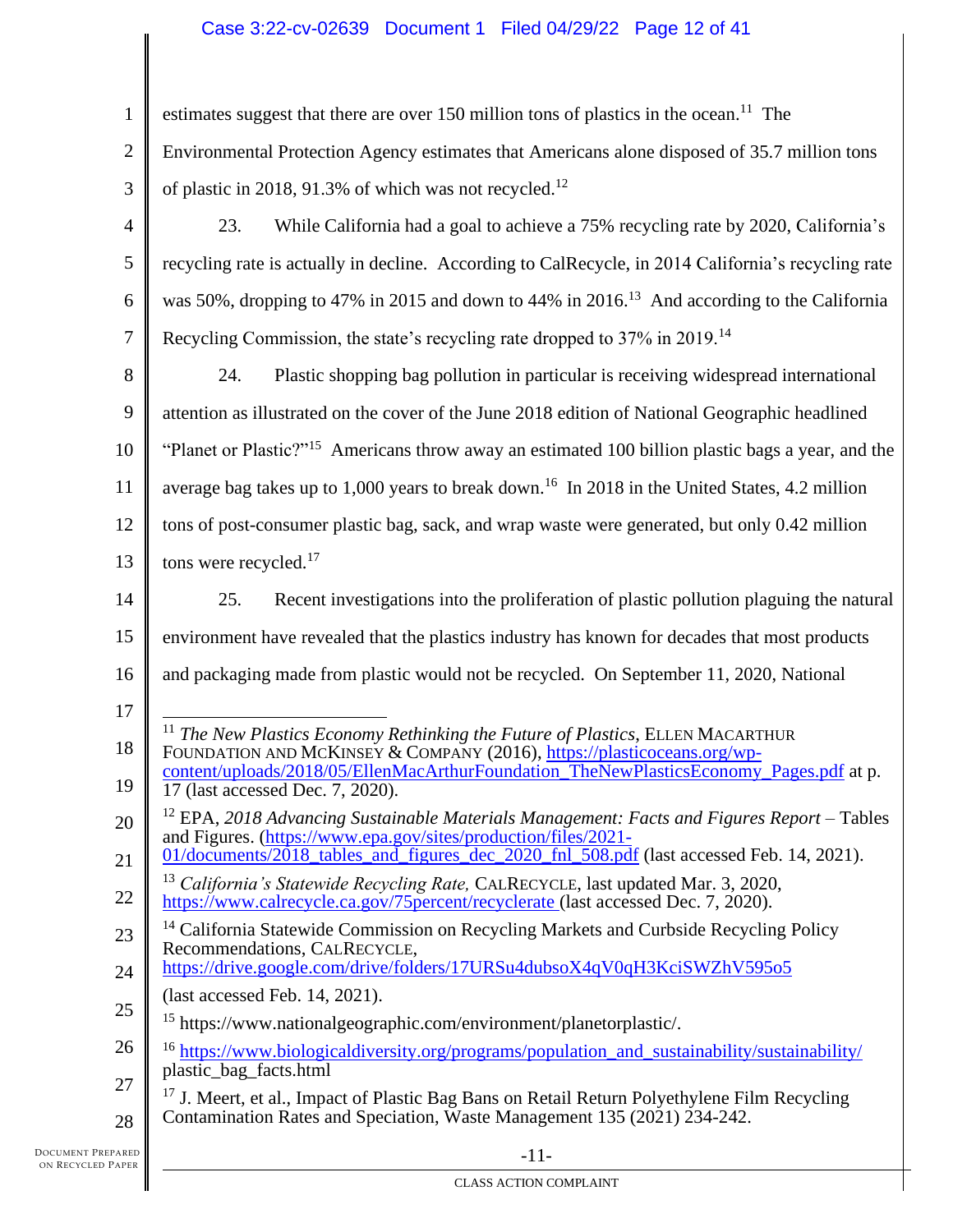# Case 3:22-cv-02639 Document 1 Filed 04/29/22 Page 13 of 41

| $\mathbf{1}$      | Public Radio ("NPR") published an investigation illustrating the plastic industry's decades-long                                                                                                                 |
|-------------------|------------------------------------------------------------------------------------------------------------------------------------------------------------------------------------------------------------------|
| $\mathbf{2}$      | awareness that recycling would not keep plastic products or packaging out of landfills,                                                                                                                          |
| 3                 | incinerators, communities, or the natural environment. <sup>18</sup> In a 1974 speech, one industry insider                                                                                                      |
| $\overline{4}$    | stated "there is serious doubt that [recycling plastic] can ever be made viable on an economic                                                                                                                   |
| 5                 | basis." <sup>19</sup> Larry Thomas, former president of the Society of the Plastic Industry (known today as                                                                                                      |
| 6                 | the Plastics Industry Association), told NPR that "if the public thinks that recycling is working,                                                                                                               |
| $\tau$            | then they are not going to be as concerned about the environment." <sup>20</sup> The NPR investigative                                                                                                           |
| 8                 | report details the length and expense that the plastics industry went to deceive consumers that                                                                                                                  |
| 9                 | plastic was easily recyclable, despite knowledge that the cost of recycling would never be                                                                                                                       |
| 10                | economical. Similarly, a recent Canadian Broadcasting Corporation news report describes that                                                                                                                     |
| 11                | even the recycling logo was used as a marketing tool to improve the image of plastics after                                                                                                                      |
| 12                | environmental backlash in the 1980s. <sup>21</sup> "There was never an enthusiastic belief that recycling                                                                                                        |
| 13                | was ultimately going to work in a significant way," yet the plastics industry spent millions on ads                                                                                                              |
| 14                | to deceive the public as to the efficacy of recycling. <sup>22</sup>                                                                                                                                             |
| 15                | Consumers have recently become even more concerned about the problems<br>26.                                                                                                                                     |
| 16                | associated with single-use plastics polluting the oceans and the natural environment. The                                                                                                                        |
| 17                | staggering amount of plastic pollution accumulating in the environment is accompanied by an                                                                                                                      |
| 18                | array of negative side effects. For example, plastic debris is frequently ingested by marine                                                                                                                     |
| 19                | animals and other wildlife, which can be injurious, poisonous, and deadly. <sup>23</sup> Floating plastic is                                                                                                     |
| 20                |                                                                                                                                                                                                                  |
| 21                | $^{18}$ Lara Sullivan, How Big Oil Misled The Public Into Believing Plastic Would be Recycled.<br>NPR.ORG (Sep. 11, 2020, 5:00 AM), https://www.npr.org/2020/09/11/897692090/how-big-oil-                        |
| 22                | misled-the-public-into-believing-plastic-would-be-recycled (last accessed Dec. 7, 2020).<br>$19$ Id.                                                                                                             |
| 23                | $20$ <i>Id.</i>                                                                                                                                                                                                  |
| 24                | <sup>21</sup> Recycling was a lie – a big lie – to sell more plastic, industry experts say, CBC.CA, Sep. 23,<br>2020, https://www.cbc.ca/documentaries/the-passionate-eye/recycling-was-a-lie-a-big-lie-to-sell- |
| 25                | more-plastic-industry-experts-say-1.5735618 (last accessed Dec. 7, 2020).                                                                                                                                        |
| 26                | $22$ Id.<br>$^{23}$ Amy Lusher, et al., Microplastics in Fisheries and Aquaculture: Status of knowledge on their                                                                                                 |
| 27                | occurrence and implications for aquatic organisms and food safety, FAO Fisheries and<br>Aquaculture Technical Paper No. 615, Rome, Italy, 2017 http://www.fao.org/3/a-i7677e.pdf (last                           |
| 28                | accessed Dec. 7, 2020).                                                                                                                                                                                          |
| ARED <sup>*</sup> | $-12-$                                                                                                                                                                                                           |

Ш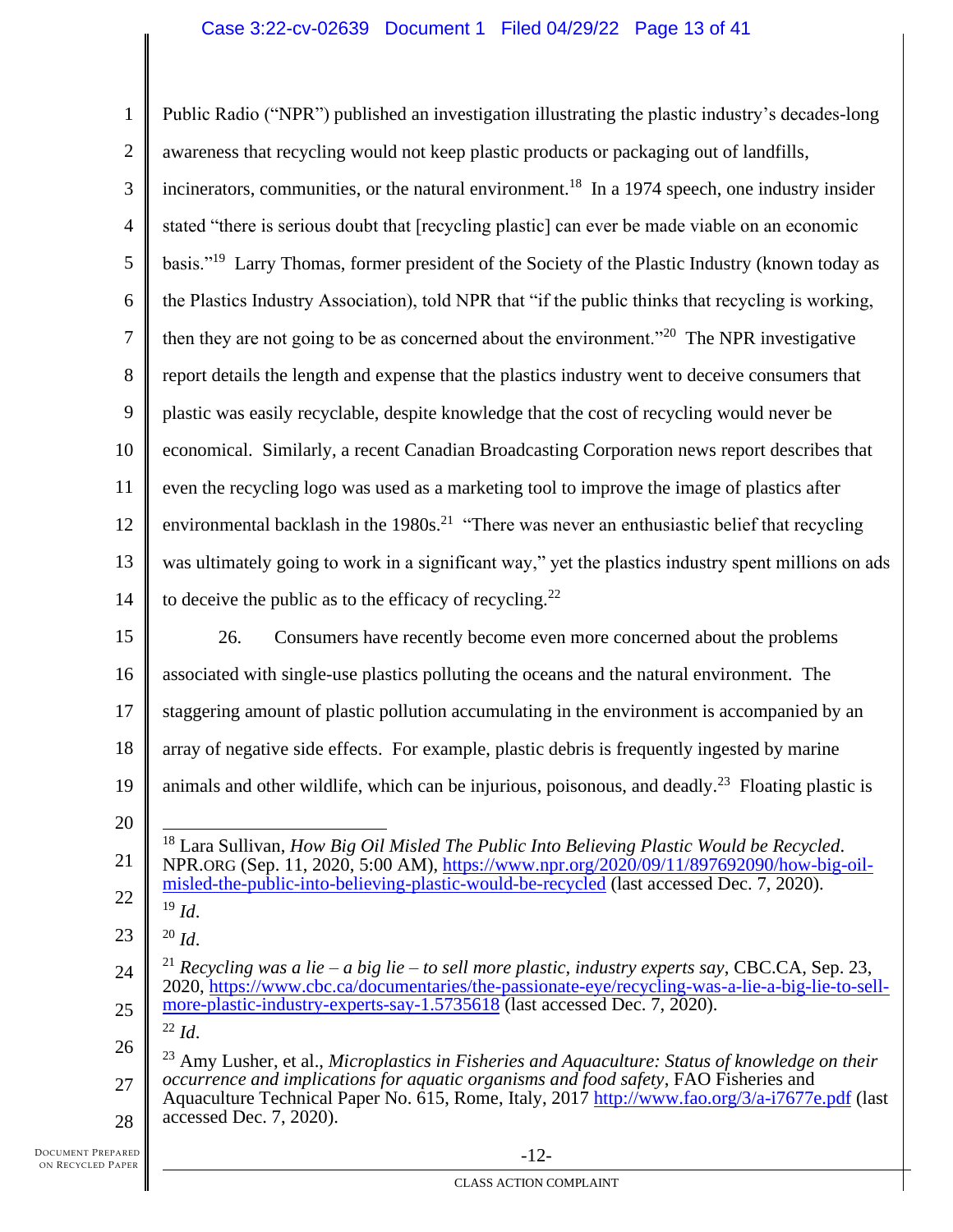# Case 3:22-cv-02639 Document 1 Filed 04/29/22 Page 14 of 41

1 2 3 4 5 6 7 also a vector for invasive species,  $^{24}$  and plastic that gets buried in landfills can leach harmful chemicals into ground water that is absorbed by humans and other animals.<sup>25</sup> Plastic litter on the streets and in and around our parks and beaches also degrades the quality of life for residents and visitors. Scientists have also discovered that plastic releases large amounts of methane, a powerful greenhouse gas, as it degrades.<sup>26</sup> Thus, plastic pollution contributes to global climate change, which affects California in the form of extreme drought, sea level rise, and more frequent and severe wildfires. 27

8 9 10 11 12 13 14 15 16 27. Due to the availability of cheap raw materials to make "virgin plastic," there is essentially no market demand for most types of recycled plastic. Virgin plastic is derived from oil and natural gas and has a higher quality than recycled plastic. Recognizing the market potential from plastic production, major oil and natural gas companies have greatly expanded their petrochemical operations to increase production of plastic resins and products, which drives down the price of virgin plastic.<sup>28</sup> As a result, using virgin plastic to produce plastic products or packaging is cheaper than using recycled plastic. Recycling facilities no longer have an incentive to collect, sort, clean and reprocess plastic waste because there are almost no buyers of the resulting plastic, pellets, or other scrap materials.

- 17
- 18

28 [Petrochemical-Feedstocks.pdf](https://www.ciel.org/wp-content/uploads/2017/09/Fueling-Plastics-Fossils-Plastics-Petrochemical-Feedstocks.pdf) (last accessed Dec. 7, 2020).

<sup>19</sup> 20 <sup>24</sup> *Report on Marine Debris as a Potential Pathway for Invasive Species*, NOAA, March 2017, Silver Spring, MD; [https://marinedebris.noaa.gov/sites/default/files/publications](https://marinedebris.noaa.gov/sites/default/files/publications-files/2017_Invasive_Species_Topic_Paper.pdf)[files/2017\\_Invasive\\_Species\\_Topic\\_Paper.pdf](https://marinedebris.noaa.gov/sites/default/files/publications-files/2017_Invasive_Species_Topic_Paper.pdf) (last accessed Dec. 7, 2020).

<sup>21</sup> 22 <sup>25</sup> Emma L. Teuten, et *al., Transport and release of chemicals from plastics to the environment and to wildlife*, PHILIOS TRANS R. SOC. LOND. B. BIOL. SCI, July. 27, 2009, <https://www.ncbi.nlm.nih.gov/pmc/articles/PMC2873017/> (last accessed Dec. 7, 2020).

<sup>23</sup> <sup>26</sup> Sarah-Jeanne Royer, et al., *Production of methane and ethylene from plastic in the environment*, Aug. 1, 2018, PLoS ONE 13(8) e0200574,

<sup>24</sup> <https://journals.plos.org/plosone/article?id=10.1371/journal.pone.0200574> (last accessed Dec. 7,  $20\overline{2}0$ ).

<sup>25</sup> 26 <sup>27</sup> *What Climate Change Means for California*, U.S. EPA, Aug. 2016, EPA 430-F-16-007, [https://19january2017snapshot.epa.gov/sites/production/files/2016-09/documents/climate-change](https://19january2017snapshot.epa.gov/sites/production/files/2016-09/documents/climate-change-ca.pdf)[ca.pdf](https://19january2017snapshot.epa.gov/sites/production/files/2016-09/documents/climate-change-ca.pdf) (last accessed Dec. 7, 2020).

<sup>27</sup> <sup>28</sup> *Fueling Plastics: Fossils, Plastics, & Petrochemical Feedstocks*. CIEL.ORG (Sep. 2017) [https://www.ciel.org/wp-content/uploads/2017/09/Fueling-Plastics-Fossils-Plastics-](https://www.ciel.org/wp-content/uploads/2017/09/Fueling-Plastics-Fossils-Plastics-Petrochemical-Feedstocks.pdf)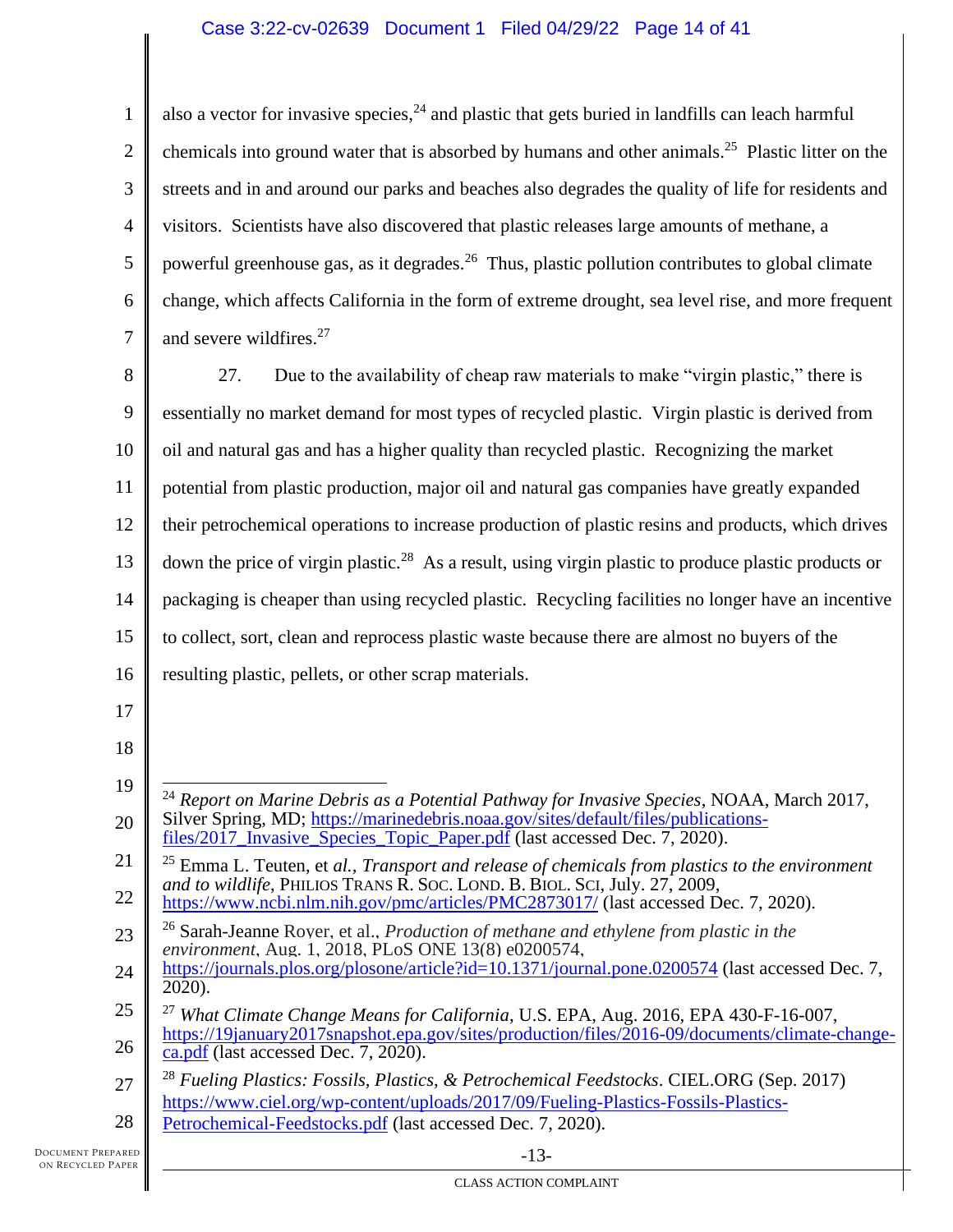| $\mathbf{1}$   | Historically, recycling facilities in the United States shipped plastic scrap to China<br>28.                                                                                                                  |
|----------------|----------------------------------------------------------------------------------------------------------------------------------------------------------------------------------------------------------------|
| $\mathfrak{2}$ | and other countries in the Far East for recycling. But millions of pounds of that exported plastic                                                                                                             |
| 3              | waste was never recycled. <sup>29</sup> Instead, this plastic was burned or dumped into waterways, where it                                                                                                    |
| $\overline{4}$ | was carried into the ocean. <sup>30</sup> For years, tons of plastic that U.S. consumers dutifully sorted and                                                                                                  |
| 5              | transported to recycling facilities ultimately ended up in the ocean or the natural environment.                                                                                                               |
| 6              | For example, in 2015 China's Yangtze River ranked highest for plastic entering the oceans. <sup>31</sup>                                                                                                       |
| 7              | That year, 333,000 tons of plastic were deposited into the ocean from the Yangtze River, more                                                                                                                  |
| 8              | than double the amount for the river with the next highest amount. <sup>32</sup>                                                                                                                               |
| 9              | 29.<br>In February 2013, based on the high amounts of low-value and contaminated                                                                                                                               |
| 10             | plastics shipped there, China enacted Operation Green Fence, an aggressive inspection effort                                                                                                                   |
| 11             | aimed at curtailing the amount of contaminated "recyclables" and waste that was being sent to                                                                                                                  |
| 12             | China. <sup>33</sup> China began inspecting 70 percent of imported containers filled with "recyclables" and                                                                                                    |
| 13             | started cracking down on shippers and recyclers for shipping low-value and contaminated plastic                                                                                                                |
| 14             | waste. <sup>34</sup> Despite manufacturers' and recyclers' awareness of China's refusal to accept low-value                                                                                                    |
|                |                                                                                                                                                                                                                |
| 15             | and contaminated plastic, the U.S. continued to export most of its plastic waste to China. By                                                                                                                  |
| 16             | 2016, the U.S. was exporting almost 700,000 tons a year of plastic waste to China. <sup>35</sup>                                                                                                               |
| 17             |                                                                                                                                                                                                                |
| 18             | <sup>29</sup> Kara Lavender Law, et al. The United States' contribution of plastic waste to land and ocean,<br>SCI. ADV., Oct. 30, 2020, Vol. 6, no. 44. https://advances.sciencemag.org/content/6/44/eabd0288 |
| 19             | (last accessed Feb 24, 2021).                                                                                                                                                                                  |
| 20             | <sup>30</sup> Christopher Joyce, Where Will Your Plastic Trash Go Now that China Doesn't Want it?,<br>NPR.ORG (Mar. 13, 2019, 4:28 PM ET),                                                                     |
| 21             | https://www.npr.org/sections/goatsandsoda/2019/03/13/702501726/where-will-your-plastic-trash-<br>go-now-that-china-doesnt-want-it (last accessed Dec. 7, 2020); see also Discarded: Communities                |
| 22             | on the Frontlines of the Global Plastic Crisis, GAIA, Apr. 2019, https://wastetradestories.org/wp-                                                                                                             |
| 23             | content/uploads/2019/04/Discarded-Report-April-22.pdf (last accessed Dec. 7, 2020).<br><sup>31</sup> Laurent C.M. Lebreton, et al., <i>River plastic emissions to the world's oceans</i> , NAT. COMMUN.        |
| 24             | Jun. 7, 2017, 8:15611, https://www.ncbi.nlm.nih.gov/pmc/articles/PMC5467230/ (last accessed<br>Dec. 7, 2020).                                                                                                  |
| 25             | $32$ <i>Id.</i>                                                                                                                                                                                                |
| 26             | <sup>33</sup> What Operation Green Fence Has Meant for Recycling, WASTE 360,<br>https://www.waste360.com/business/what-operation-green-fence-has-meant-recycling (last                                         |
| 27             | accessed Dec. 7, 2020).<br>$34$ <i>Id.</i>                                                                                                                                                                     |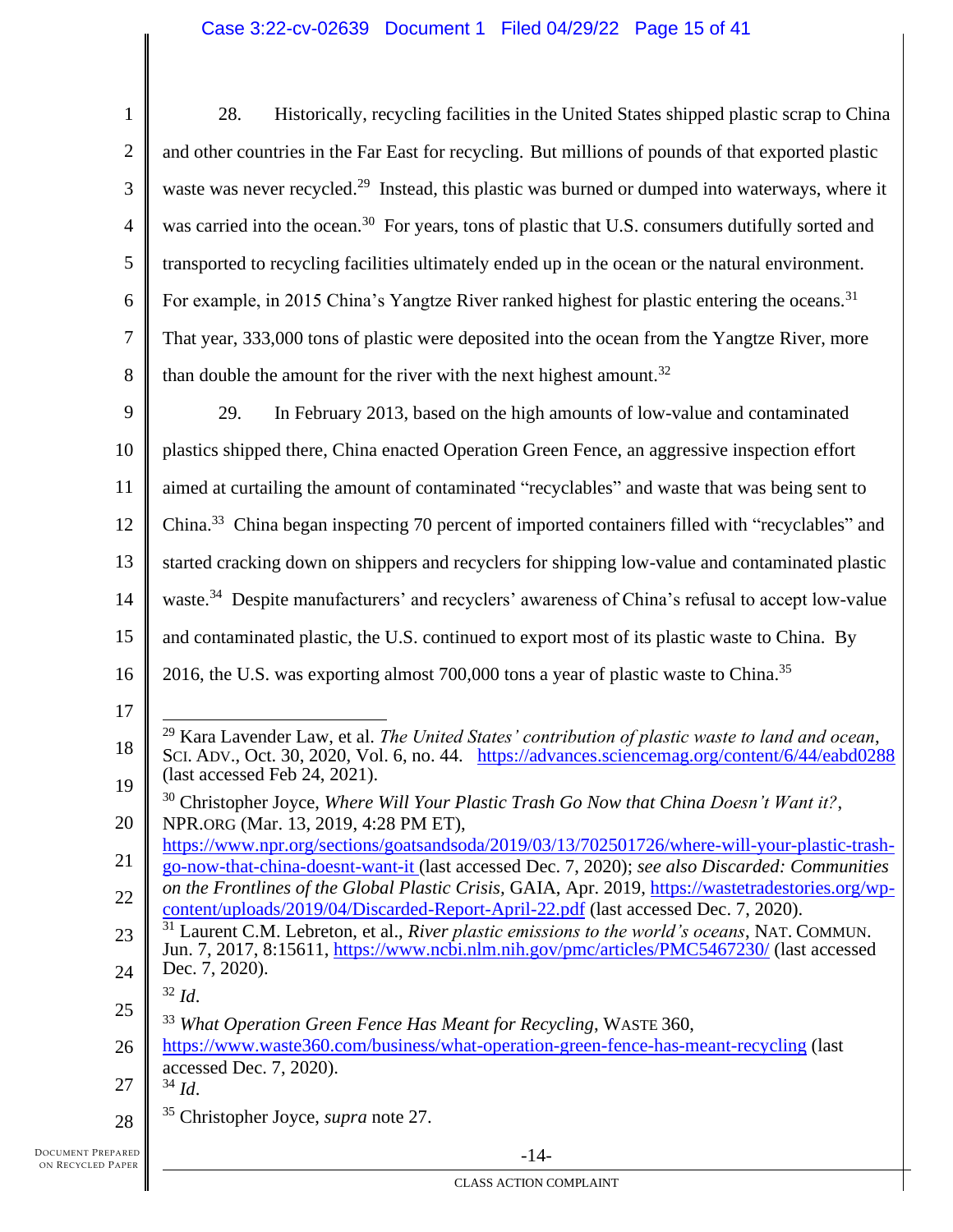| $\mathbf{1}$   | 30.<br>In February 2017, in response to the continued shipment of low-value and                                                                                                                           |
|----------------|-----------------------------------------------------------------------------------------------------------------------------------------------------------------------------------------------------------|
| $\overline{2}$ | contaminated plastic waste, China announced its National Sword policy, which banned the                                                                                                                   |
| 3              | importation of certain solid waste and set strict contamination limits on recyclable material.                                                                                                            |
| $\overline{4}$ | Because of the National Sword policy, to the extent they ever existed at all, end markets for                                                                                                             |
| 5              | plastic film such as the Products have essentially vanished. <sup>36</sup> One year after China's National                                                                                                |
| 6              | Sword Policy, China's plastics imports plummeted by 99 percent. <sup>37</sup> Following enactment of the                                                                                                  |
| $\overline{7}$ | National Sword Policy other countries in the Far East followed suit by banning imports of low-                                                                                                            |
| 8              | value and contaminated plastics that had long been polluting their environments. <sup>38</sup> In May 2019,                                                                                               |
| 9              | 187 countries decided to significantly restrict international trade in plastic scrap and waste to help                                                                                                    |
| 10             | address the improper disposal of plastic pollution, through the Basel Convention Plastic Waste                                                                                                            |
| 11             | Amendments. <sup>39</sup> The Basel Convention prohibits export of mixed plastic waste to countries who                                                                                                   |
| 12             | are not members of the Organization for Economic Co-operation and Development. <sup>40</sup> Due to                                                                                                       |
| 13             | increased regulations and restrictions on importing plastic waste, recycling companies can no                                                                                                             |
| 14             |                                                                                                                                                                                                           |
| 15             | <sup>36</sup> Liz Zarka, Recycling's Sword of Damocles, EAST BAY EXPRESS, Mar. 21, 2019,<br>https://m.eastbayexpress.com/oakland/recyclings-sword-of-damocles/Content?oid=26354842                        |
| 16             | (last accessed Dec. 7, 2020); see also Cheryl Katz., Piling Up: How China's Ban on Importing                                                                                                              |
| 17             | Waste Has Stalled Global Recycling, YALE ENVIRONMENT 360, Mar. 7, 2019,<br>https://e360.yale.edu/features/piling-up-how-chinas-ban-on-importing-waste-has-stalled-global-                                 |
| 18             | recycling (last accessed Dec. 7, 2020).<br><sup>37</sup> Cheryl Katz, <i>supra</i> note 40.                                                                                                               |
| 19             | <sup>38</sup> Why Some Countries Are Shipping Back Plastic Waste, BBC News,<br>https://www.bbc.com/news/world-48444874 (last accessed February 9, 2021); see also                                         |
| 20             | International Policies Affecting Global Commodity Markets, Cal Recycle,<br>https://www.calrecycle.ca.gov/markets/nationalsword/globalpolicies (last accessed February 9,                                  |
| 21             | 2021).                                                                                                                                                                                                    |
| 22             | <sup>39</sup> New International Requirements For The Export And Import of Plastic Recyclables And Waste,<br>U.S. EPA, last updated February 17, 2021, https://www.epa.gov/hwgenerators/new-international- |
| 23             | requirements-export-and-import-plastic-recyclables-and-<br>waste#:~:text=the%20Basel%20Convention.-                                                                                                       |
| 24             | What%20are%20the%20Basel%20plastic%20scrap%20and%20waste%20amendments%3F,mos<br>t%20plastic%20scrap%20and%20waste.&text=Prior%20notice%20and%20consent%20is%20req                                         |
| 25             | uired%20for%20Basel%20Y48,hazardous%20plastic%20scrap%20and%20waste (last accessed<br>February 24, 2021).                                                                                                 |
| 26             | $^{40}$ Basel Convention on the Control of Transboundary Movements of Hazardous Wastes and Their<br>Disposal, open for signature Mar. 23, 1989, adopted May 5, 1992, U.N.T.S. vol. 1673,                  |
| 27             | Amendments to Annexes II, VII and IX, <i>Plastic Waste Amendments</i> , effective Jan. 1, 2021,<br>http://www.basel.int/Implementation/Plasticwaste/PlasticWasteAmendments/Overview/tabid/842             |
| 28             | 6/Default.aspx (last accessed Feb. 24, 2021).                                                                                                                                                             |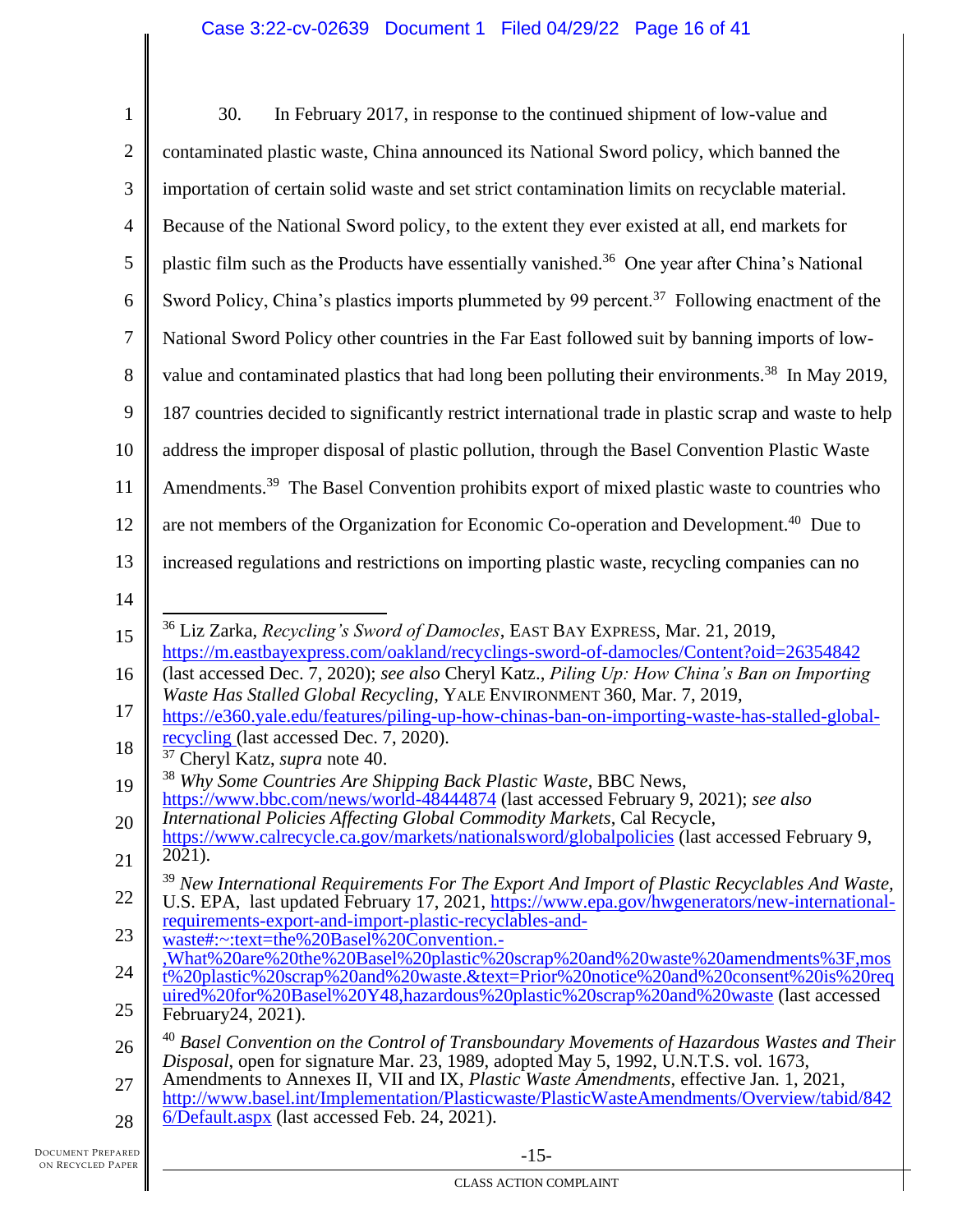longer sell many types of used plastic at prices that cover their transportation and processing costs, providing them with no incentive to do so.

 31. Walgreens continues to sell the Products as recyclable in California and elsewhere in the United States. Walgreens has done so despite widespread acknowledgment that end markets for plastic waste, and in particular plastic film, have been shrinking and that the majority of plastic film labeled as recyclable in California and other regions in the United States ends up in landfills, incinerators, communities, and the natural environment.

32. Below is an example of a Product sold by Walgreens in California:



 33. Under SB 270, the Products may not be sold unless they are "recyclable in this state." Cal. Pub. Res. Code § 42281(b)(1)(C); *see also id.*, § 42283. Here, because the Products do not meet the three criteria for recyclability (i.e., access, sortation, and end markets) the Products may not be sold in California.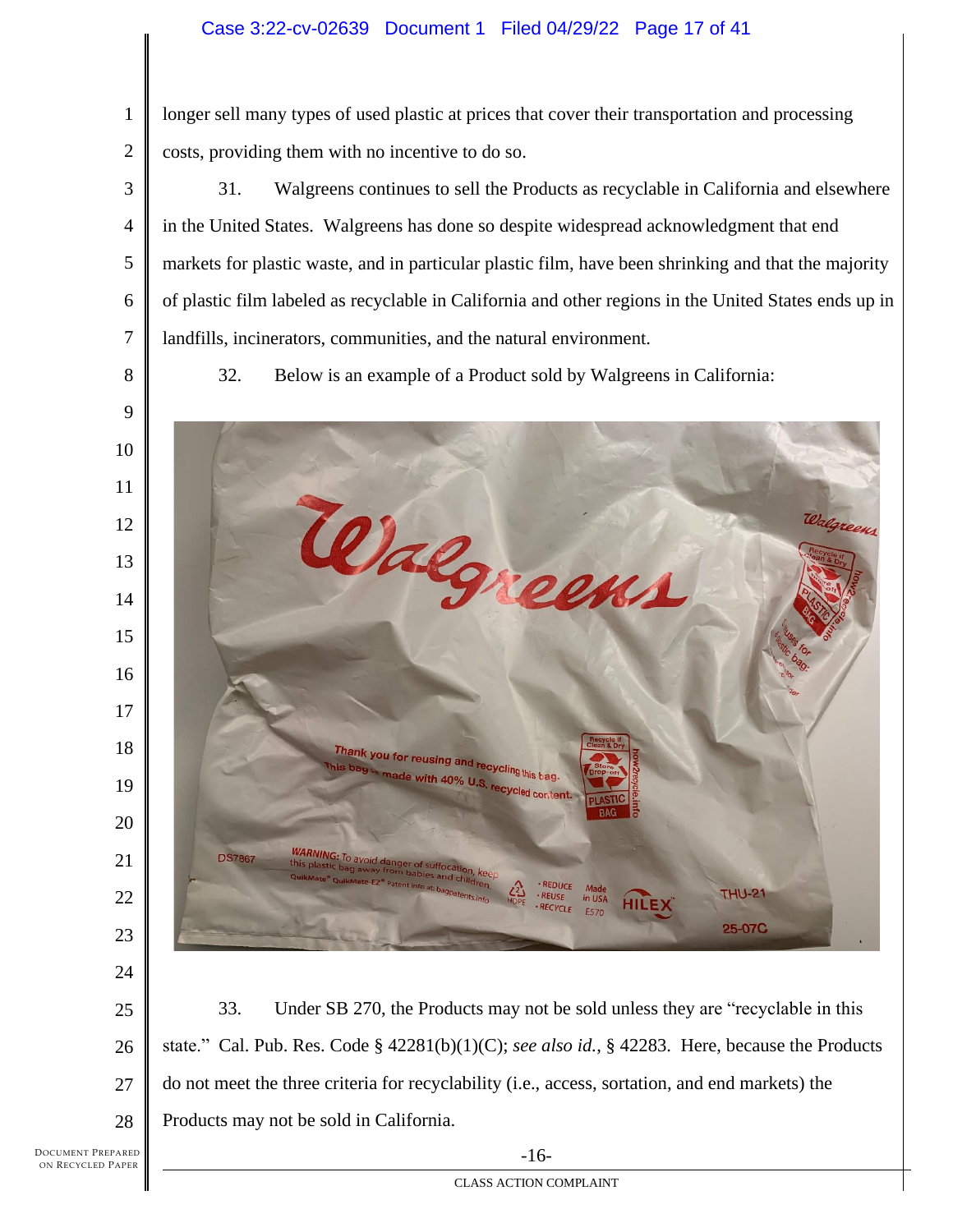1 2 3 4 5 6 7 34. According to their labeling, the Products are comprised of high-density polyethylene film (#2 plastic). As the California Recycling Commission recently concluded, only three plastic item types are recyclable in California: Plastic #1 PET Bottles without shrink sleeves or other non-recyclable components, Plastic #2 HDPE bottles (natural) without shrink sleeves or other non-recyclable components, and Plastic #2 HDPE bottles (color) without shrink sleeves or non-recyclable components.<sup>41</sup> The California Recycling Commission therefore determined that the Products are not recyclable in California for curbside recycling.

8 9 10 11 12 13 14 15 16 17 18 19 20 21 22 23 35. Under EMCA and Green Guides, an unqualified recyclable representation may be made only when a substantial majority of consumers have access to recycling facilities that are recycling a product through curbside recycling. *Id*., § 260.12(b)(1). When recycling facilities are available to less than a substantial majority of consumers or communities where the item is sold, marketers should qualify all recyclable claims. *Id*., § 260.12(b)(2). The Products' labels make several unqualified recycling representations, including: (1) a triangular chasing arrows symbol with the number "2" in the center; (2) "Reduce, Reuse, Recycle" (with each word prefaced by a bullet point); and (3) "Thank you for reusing and recycling this bag." Here, few, if any, consumers have access to recycling facilities that accept the Products for curbside recycling; to the extent any facilities accept the Products for curbside recycling, the Products cannot be sorted into the correct material bale; and even the few Products that may be collected and sorted are not reused or used in manufacturing or assembling another item. Due to high contamination rates, MRFs consider plastic film to be a contaminant and either landfill plastic film or send it to energy recovery facilities.<sup>42</sup> Most MRFs do not want plastic film in recycling streams because of operations challenges, and, as a result, only 11% of United States residents can include films in curbside bins.<sup>43</sup> Plastic film that is recovered from MRFs have approximately only 16% of the

24

28  $43$  Id.

<sup>25</sup> 26 <sup>41</sup> California's Statewide Commission on Recycling Markets and Curbside Recycling Policy Recommendations ("California Recycling Report"), Submitted June 25, 2021, at p. 94, accessible at<https://www.calrecycle.ca.gov/markets/commission> (last accessed February 14, 2022).

<sup>27</sup>  $42$  J. Meert, supra note 17.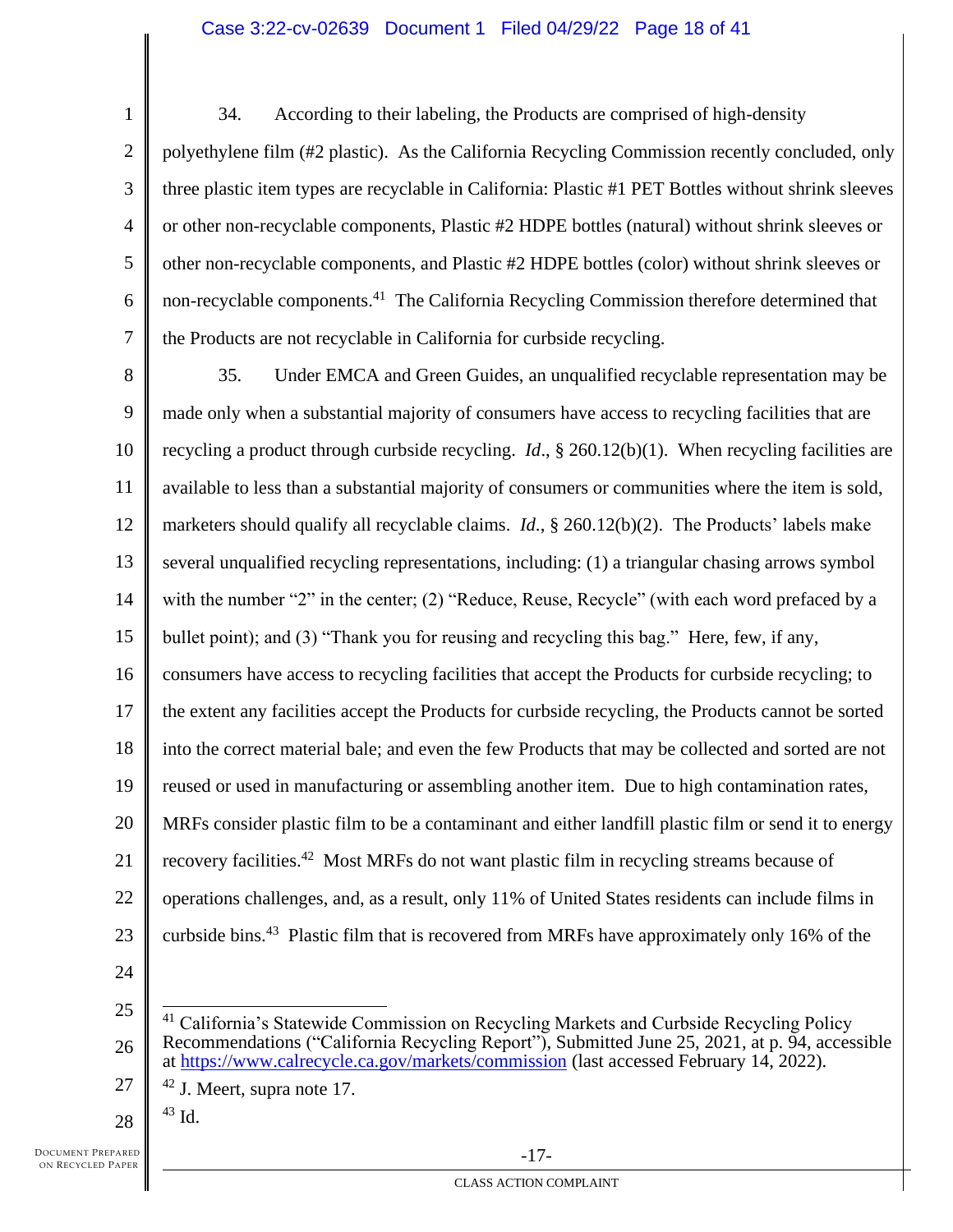# Case 3:22-cv-02639 Document 1 Filed 04/29/22 Page 19 of 41

1 2 3 value of retail plastic film because of contamination.<sup>44</sup> Because the Products are not recyclable through curbside recycling, Walgreens' unqualified recycling representations are unlawful, false, and misleading.

4 5 6 7 8 9 10 11 12 13 14 15 16 17 18 19 20 21 22 23 24 25 36. Notably, the labels of the Products themselves include the phrase "Store Drop-Off" inside a chasing arrows symbol, thereby implicitly acknowledging that curbside recycling is not an option. However, there are several problems with reliance on the "Store Drop-Off" language. First, most consumers will not see past the multiple unqualified recycling representations on the Products and will simply place the Products in their blue bins for curbside recycling collection. Indeed, the California Recycling Commission has determined that: (1) flexible plastic bags are a top source of contamination in curbside recycling bins; and (2) more than half of Californians think plastic bags are accepted in their curbside recycling program, regardless of whether that is true.<sup>45</sup> Second, very few drop-off bins are offered by Walgreens to California consumers, and very few are available generally. In the past, California required supermarkets of a certain size to maintain a plastic carryout bag collection bin, but that rule expired on January 1, 2020. *See* Cal. Pub. Res. Code § 42257. Consequently, many retail stores in California, including Walgreens' stores, no longer accept plastic bags for drop-off recycling. Therefore, even those few consumers who understand that they need to return the Products to a store for recycling, and who then make the effort to do so, will be hard-pressed to find a collection bin. According to PlasticFilmRecycling.org, which is supported by the Plastic Division of the American Chemistry Council, there are only two locations in all of San Francisco, California that have a store drop-off bin, neither of which is a Walgreens.<sup>46</sup> Third, it is unclear whether the few Products that may be returned to in-store collection bins are actually recycled, particularly since plastic bags collected in a store bin are likely to be contaminated (both when dropped off in the bin, and from other materials deposited in the bin) and are unlikely to meet the

27

28

26  $44$  Id.

<sup>45</sup> California Recycling Report, pp. 105-9.

<sup>46</sup> <https://bagandfilmrecycling.org/> (last visited April 28, 2022).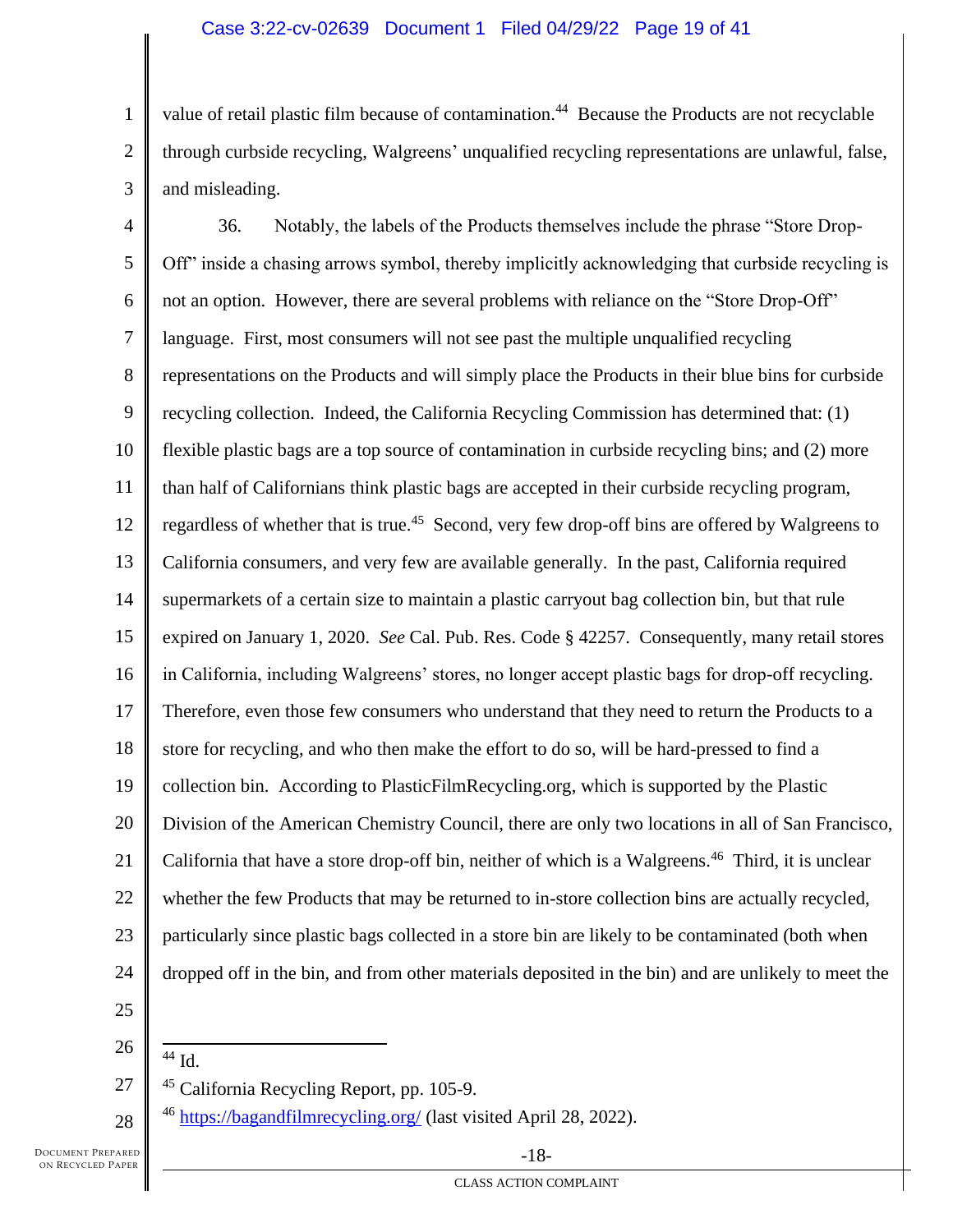# Case 3:22-cv-02639 Document 1 Filed 04/29/22 Page 20 of 41

1 2 3 4 5 6 quality specifications of those few plastic film recyclers that exist. There is very little capacity to recycle plastic film in California or anywhere else, and contaminated plastic film is not a desirable material for any processor.<sup>47</sup> The limited opportunity for a consumer to return a Product to a store for potential recycling by a plastic film processor does not make the Product "recyclable in this state" as required by SB 270. Nor does the "Store Drop-Off" language make the recyclable claims on the Products any less deceptive, misleading, or unlawful.

7 8 9 10 37. Indeed, the California Recycling Commission recently determined that the use of the chasing arrows symbol, any variation of the word "recyclable," or "Store Drop-Off" recycling representations on plastic bags and films runs afoul of California labeling laws. The California Recycling Commission found:

11 12 13 14 15 16 17 18 Flexible plastic bags and film are a major source of contamination in curbside recycling bins. The flexible plastic materials are harming curbside recycling systems by clogging machinery in material recovery facilities (MRFs) and fiber processors. There is not a comprehensive store takeback system for plastic bags or film in California. In MRFs, the plastic bags and film contaminate paper and cardboard bales and lower the quality and material value of the paper bales. Flexible plastic bags and films that depict the word 'recycle' or the chasing arrows recycling symbol cause consumer confusion and contribute to contamination.

19 20 21 22 23 24 25 38. The California Recycling Commission requested that California's existing laws be enforced by requiring retailers and product manufacturers to remove the word "recycle, "recyclable," and/or the recycling symbol from plastic bags and plastic films. It further stated that the recyclable labels used on many plastic bags and films in California are not legal and contribute to consumer confusion and contamination. In addition, the California Recycling Commission specifically identified the "Store Drop-Off" statement as problematic because there

<sup>26</sup> 27  $47$  The California Recycling Commission found that, based on a survey of plastic film processors in California and Nevada, there is only capacity to recycle about 3% of the plastic film that is generated as waste in California. California Recycling Report, p. 106.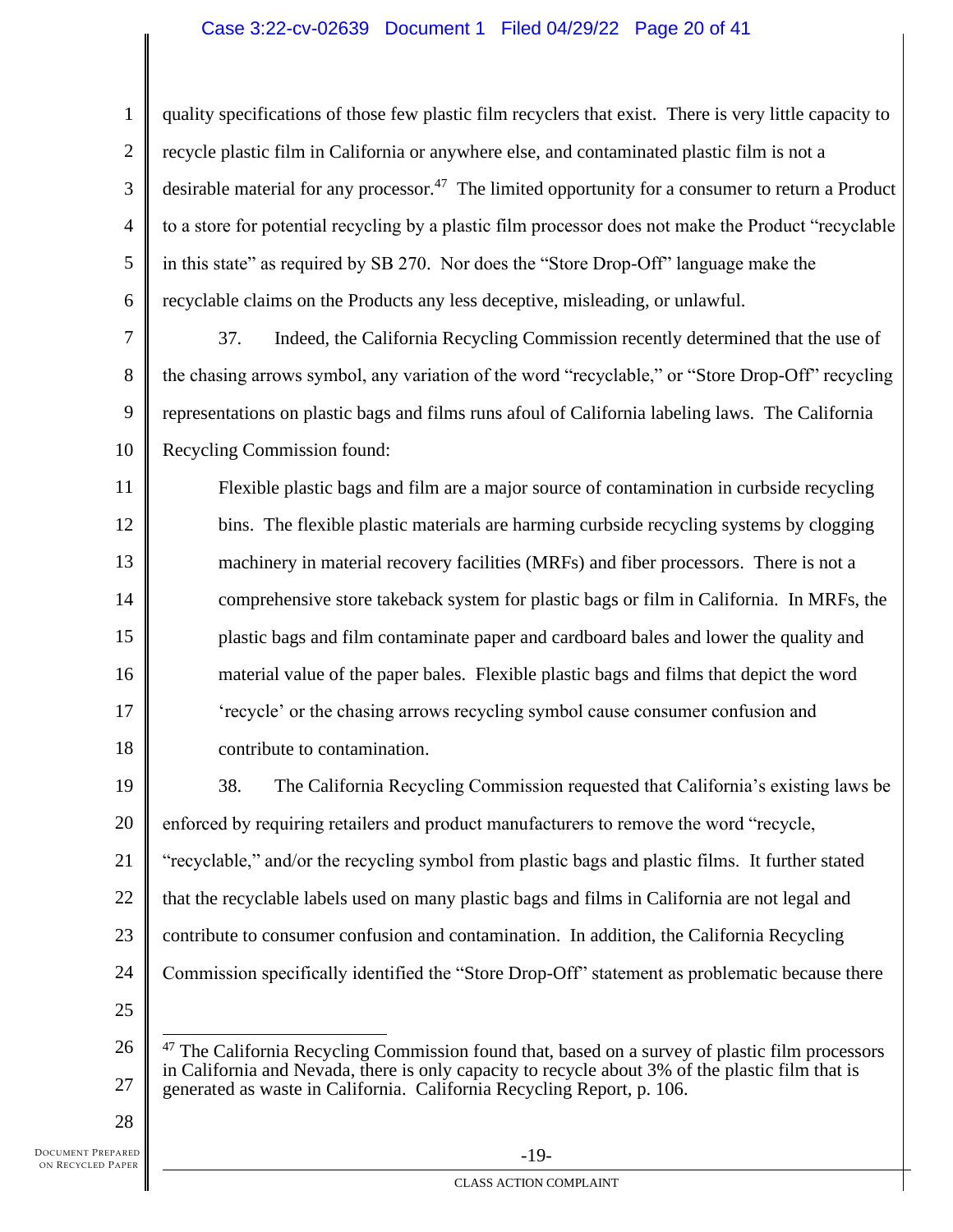# Case 3:22-cv-02639 Document 1 Filed 04/29/22 Page 21 of 41

1 2 3 4 5 6 7 is not a comprehensive takeback system in California. The California Recycling Commission stated, "California law (Cal. Bus. & Prof. Code § 17580 and Cal. Pub. Res. Code § 42355.5) and the Green Guides (16 C.F.R. § 260.2) require substantiation for recycling claims such as this," and "it is our opinion that this claim is not provable. This text should be eliminated from [plastic bags]." The California Recycling Commission enumerated 80 examples of plastic bags or film that illegally contained a recycling representation, and specifically identified the Products as one of those examples.<sup>48</sup>

8 9 10 11 12 39. An industry-sponsored labeling organization, How2Recycle, recently stated that the ability of the Store Drop-Off stream to alleviate the packaging industry's end-of-life challenges with flexible packaging is limited.<sup>49</sup> How2Recycle is an organization created by industry to promote a standardized labeling system for packaging that its members may pay a fee to use. How2Recyle stated:

13 14 15 16 17 18 19 20 21 22 Like all recycling streams, market volatility in the global commodities context is a challenge. But for Store Drop-off in particular, the demand for the material, its current recycling rates, and the challenges inherent in Store Drop-off collection (consumer convenience, reliance on retailer participation), along with the enormous volumes of flexible packaging that are being produced, suggest that its long-term potential for all or most flexible packaging is insufficient to meet recovery needs. Accordingly, How2Recycle recommends that brands, packaging producers and resin manufacturers critically analyze what wide-reaching collection, sortation, reprocessing and market mechanisms and investments are required to scale recyclability of flexible packaging for the far future.

23 24

25

28

26 27 <sup>48</sup> *See* California Recycling Commission Letter to CalRecycle, Dec. 3, 2021 (available at: https://drive.google.com/drive/folders/1ARQy3JTiWPsjqDQ0f76SWD5qbOTEoqX9). The Products are identified in the accompanying Appendix on page 75.

<sup>&</sup>lt;sup>49</sup> https://how2recycle.info/news/2020/report-the-future-of-store-drop-off-recyclability.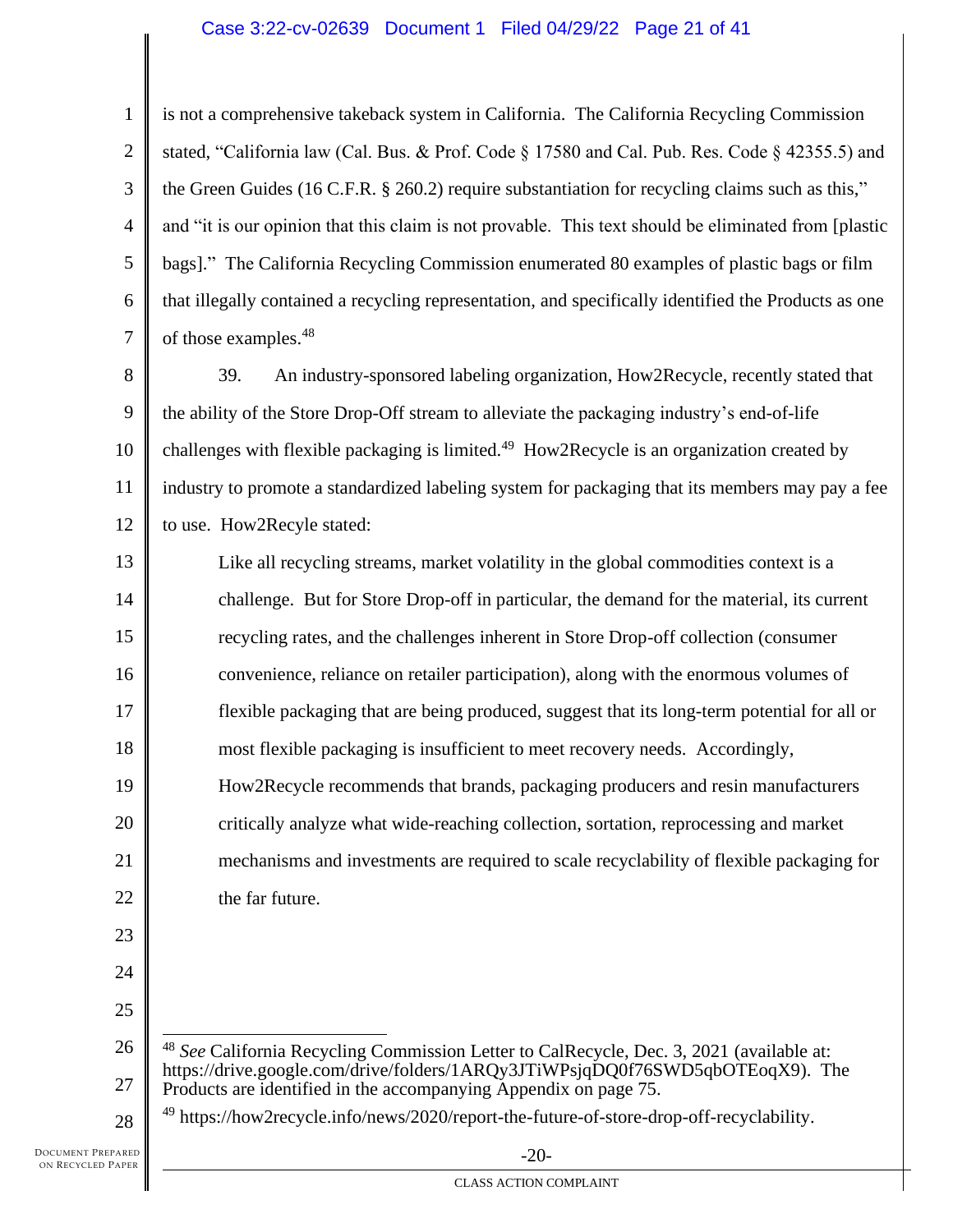1 2 3 4 5 6 7 8 9 10 11 12 13 40. A 2017 report on Film Recycling Investment found that only 7% of retail bags that are available for recycling are returned by residents for recycling.<sup>50</sup> That report further found that of the approximately 300 million pounds of plastic film that reprocessing facilities receive a year, only 10 million pounds (approximately 3%) are able to be marketed due to the poor quality of plastic film and the lack of recycling markets for such low-value plastic. Due to the lack of recycling markets for plastic film, 93% of California MRFs do not even accept it, and the reprocessing facilities that do accept it do not have the capacity to recycle large quantities of plastic film.<sup>51</sup> Based on these data, even if more consumers returned plastic bag film for drop-off recycling, MRFs do not have the capacity to sort and recycle it. Thus, the representation that these Products are recyclable if dropped off fails to communicate the limited availability of both drop-off sites and programs that can actually recycle the Products. Ultimately, the Products are not accepted by most MRFs nor can they be collected, sorted, or separated from the general waste stream. And there is no end market to recycle such Products in California.

14 15 16 17 18 19 41. A major problem caused by selling the Products as recyclable is contamination of legitimate recycling streams. For instance, according to the Recycling Partnership, "plastic bags cause MRF operators to shut down the recycling line many times a day to cut off bags that have wrapped around equipment. This maintenance shut down reduces throughput for a facility, raises cost of labor to sort materials and maintain equipment, increases waste coming out of the MRF, and puts workers at risk of injury when they are performing maintenance.<sup> $52$ </sup>

20 21 22 23 42. To the extent a store makes reusable grocery bags available for sale, SB 270 also prohibits stores from charging less than ten cents (\$0.10) per bag and specifies that all monies collected from customers may only be used for: (1) costs associated with complying with SB 270, (2) the "actual" costs of providing recycled paper bags or reusable grocery bags, and (3) costs

 $^{51}$  *Id.* 

24

<sup>25</sup> <sup>50</sup> *Film Recycling Investment Report*, prepared by RSE USA, THE CLOSED LOOP FOUNDATION (2017), at p. 19.

<sup>27</sup> 28 <sup>52</sup> Asami Tanimoto, *West Coast Contamination Initiative Research Report*, THE RECYCLING PARTNERSHIP, Apr. 2020, [https://recyclingpartnership.org/wp-content/uploads/2020/04/The-](https://recyclingpartnership.org/wp-content/uploads/2020/04/The-Recycling-Partnership_WCCI-Report_April-2020_Final.pdf)[Recycling-Partnership\\_WCCI-Report\\_April-2020\\_Final.pdf](https://recyclingpartnership.org/wp-content/uploads/2020/04/The-Recycling-Partnership_WCCI-Report_April-2020_Final.pdf) at p. 13 (last accessed Dec. 7, 2020).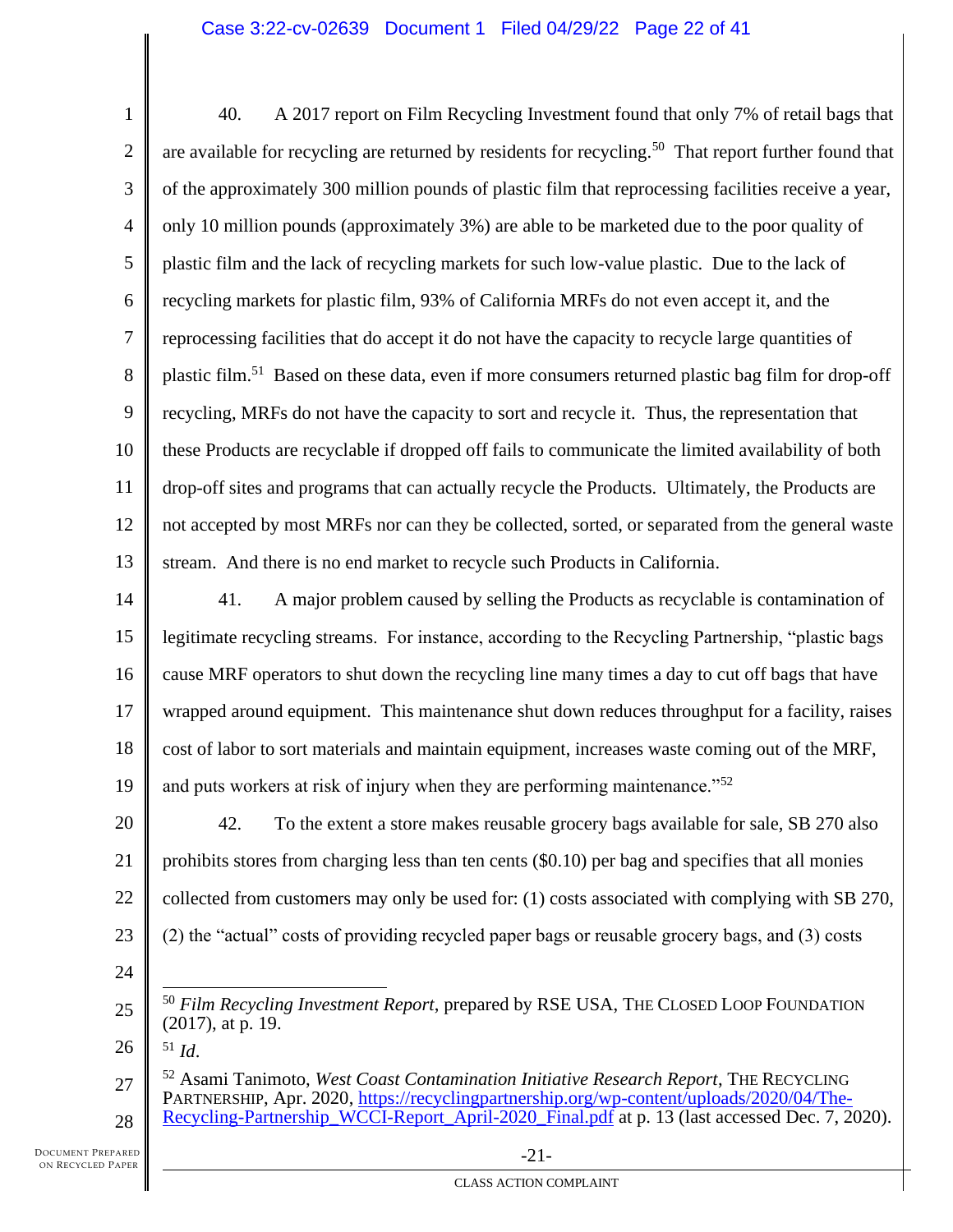#### Case 3:22-cv-02639 Document 1 Filed 04/29/22 Page 23 of 41

associated with "a store's educational materials or educational campaign encouraging the use of reusable grocery bags." Cal. Pub. Res. Code § 42283(b)(3). In light of the large number of Products sold by Walgreens in California, the relatively low costs of complying with SB 270 and of providing bags to customers, and the minimal amount of money Walgreens appears to be spending on promoting the use of reusable grocery bags, Walgreens is likely using the money it has collected from Plaintiff and other California consumers from sales of the Products for purposes beyond those enumerated in SB 270.

8 9 10 11 12 43. On February 18, 2022, pursuant to California law, Plaintiff requested that Walgreens substantiate the recycling claims on the Products and provide the other information required by Cal. Bus. & Prof. Code  $\S$  17580(a). Walgreens is required to provide its substantiation to any member of the public upon request. Cal. Bus. & Prof. Code § 17580(b). Walgreens has not provided any documentation substantiating its representations.

13 14 15 16 17 18 19 20 21 22 23 24 25 44. By labeling the Products as recyclable, Walgreens is violating California law and making environmental marketing claims that are false, misleading, and deceptive. Because the Products are not recyclable, Walgreens may not sell them in California. Moreover, by representing that the Products are recyclable, ordinary consumers are likely to be deceived by such representations. Consumers purchase the Products from Walgreens based on the belief that Walgreens has a legal right to sell the Products and that the Products are recyclable. These consumers have no way of knowing whether the Products are actually segregated from the general waste stream, cleaned of contamination, or reused or converted into a material that can be reused or used in manufacturing or assembling another item. These consumers place a high priority on environmental concerns in general, and on the negative consequences regarding the proliferation of plastic pollution in particular. Based on the labeling and sale of Walgreens' Products, reasonable consumers believe that the Products are legal and recyclable. Walgreens' representations that the Products are recyclable are thus material to reasonable consumers.

26 27

1

2

3

4

5

6

7

28

DOCUMENT PREPARED ON RECYCLED PAPER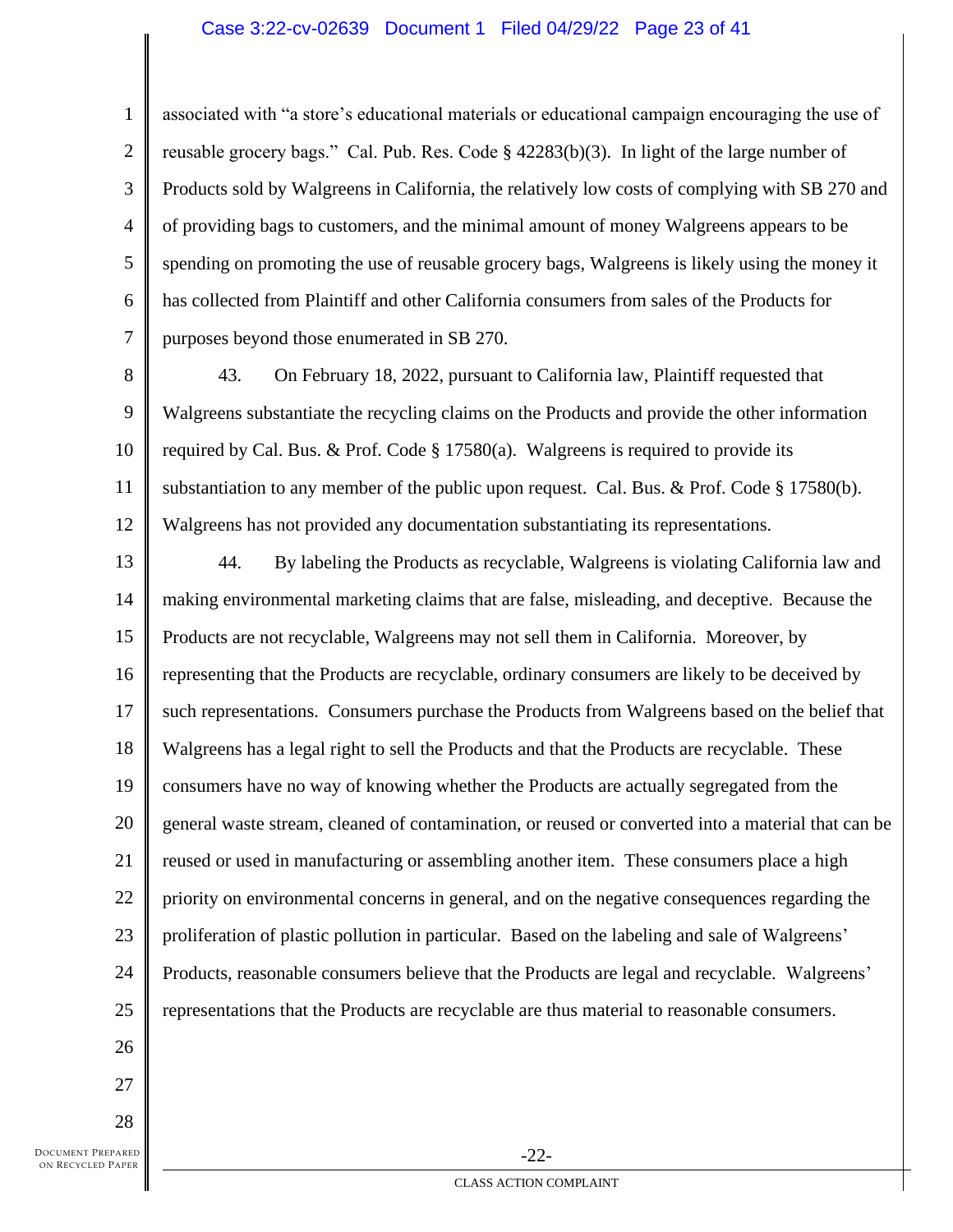# **CLASS ACTION ALLEGATIONS**

45. Plaintiff brings this suit individually and as a class action pursuant to Federal Rule of Civil Procedure Rule 23, on behalf of herself and the following Class of similarly situated individuals:

| 5  | All persons who purchased the Products for personal, family or      |
|----|---------------------------------------------------------------------|
| 6  | household purposes in California (either directly or through an     |
| 7  | agent) during the applicable statute of limitations period (the     |
| 8  | "Class"). Specifically excluded from the Class are Walgreens; the   |
| 9  | officers, directors or employees of Walgreens; any entity in which  |
| 10 | Walgreens has a controlling interest; and any affiliate, legal      |
| 11 | representative, heir or assign of Walgreens. Also excluded are any  |
| 12 | judicial officer presiding over this action and the members of      |
| 13 | his/her immediate family and judicial staff, and any juror assigned |
| 14 | to this action.                                                     |

15 16 17 18 19 20 21 46. Plaintiff is unable to state the precise number of potential members of the proposed Class because that information is in the possession of Walgreens. However, the number of Class members is so numerous that joinder would be impracticable for purposes of Rule 23(a)(1). The exact size of the proposed Class and the identity of its members will be readily ascertainable from the business records of Walgreens and as well as Class members' own records and evidence. The disposition of the claims of the members of the Class in this class action will substantially benefit both the parties and the Court.

22 23 24 25 26 27 47. There is a community of interest among the members of the proposed Class in that there are questions of law and fact common to the proposed Class for purposes of Rule  $23(a)(2)$ , including whether Walgreens sale of the Products are unlawful and whether Walgreens' labels include uniform misrepresentations that misled Plaintiff and the other members of the Class to believe the Products are recyclable when they are not. Proof of a common set of facts will establish the liability of Walgreens and the right of each member of the Class to relief.

28

1

2

3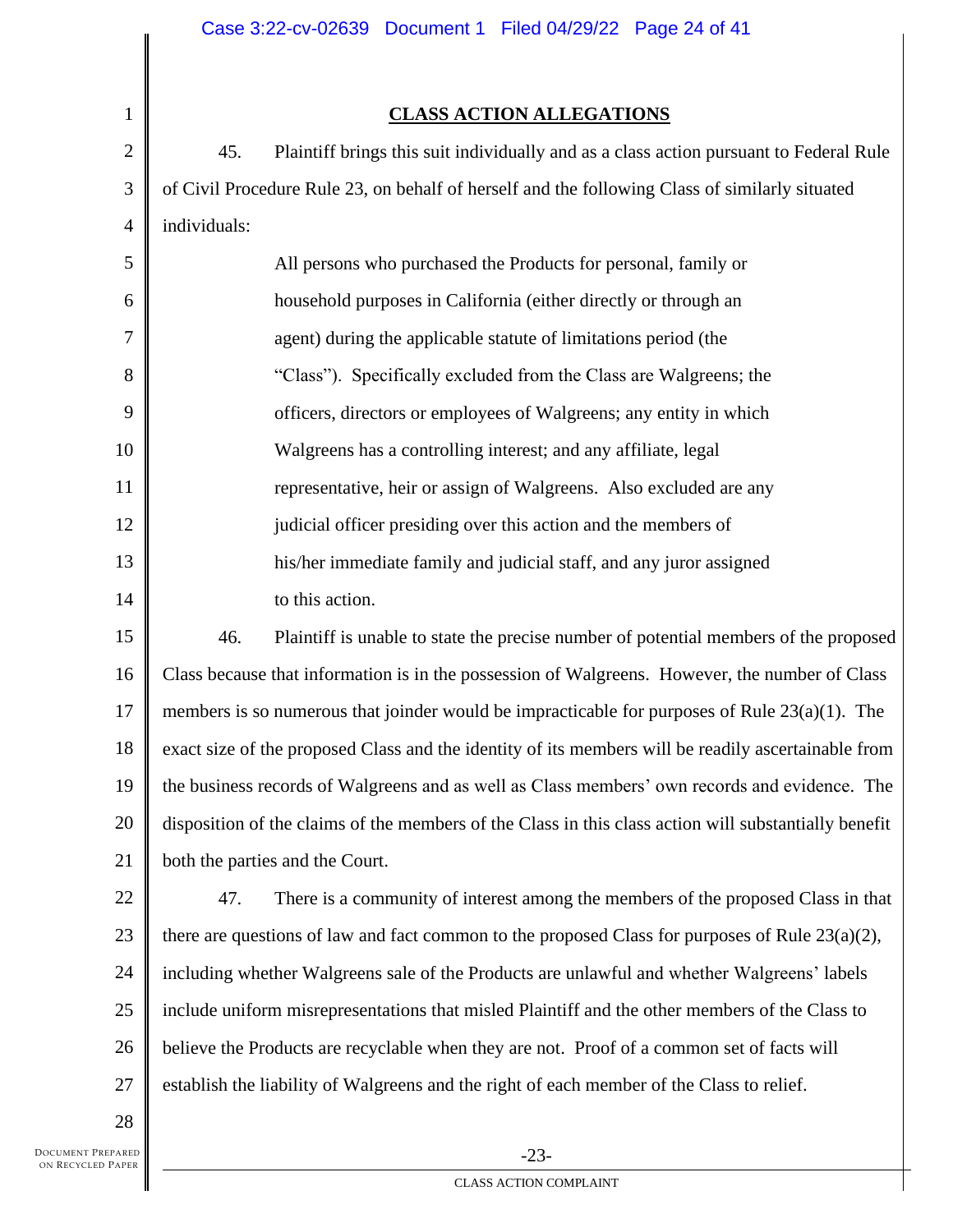# Case 3:22-cv-02639 Document 1 Filed 04/29/22 Page 25 of 41

1 2 3 4 48. Plaintiff asserts claims that are typical of the claims of the entire Class for purposes of Rule 23(a)(3). Plaintiff and all members of the Class have been subjected to the same wrongful conduct because they have purchased the Products that are unlawfully sold in California and that are labeled as recyclable, when they are not.

5 6 7 8 9 49. Plaintiff will fairly and adequately represent and protect the interests of the other members of the Class for purposes of Rule  $23(a)(4)$ . Plaintiff has no interests antagonistic to those of other members of the Class. Plaintiff is committed to the vigorous prosecution of this action and has retained counsel experienced in complex litigation of this nature to represent her. Plaintiff anticipates no difficulty in the management of this litigation as a class action.

10 11 12 50. Class certification is appropriate under Rule 23(b)(2) because Walgreens has acted on grounds that apply generally to the Class, so that final injunctive relief or corresponding declaratory relief, is appropriate respecting the Class as a whole.

13 14 15 16 17 51. Class certification is appropriate under Rule 23(b)(3) because common questions of law and fact substantially predominate over any questions that may affect only individual members of the Class. These common legal and factual questions, which do not vary among Class members and which may be determined without reference to the individual circumstances of any Class member include, but are not limited to the following:

| 18     | whether Walgreens sells the Products in California;<br>a.                            |
|--------|--------------------------------------------------------------------------------------|
| 19     | whether the Products are recyclable in California;<br>b.                             |
| 20     | whether Walgreens' sale of the Products in California is unlawful;<br>$\mathbf{C}$ . |
| 21     | whether Walgreens is illegally retaining the funds it collects from California<br>d. |
| 22     | consumers who purchase the Products instead of using those funds for the             |
| 23     | purposes enumerated in SB 270;                                                       |
| 24     | whether Walgreens has substantiation that the Products are recyclable;<br>e.         |
| 25     | whether Walgreens' labeling claims regarding the recyclability of the Products<br>f. |
| 26     | are likely to deceive a reasonable consumer;                                         |
| 27     | whether Walgreens knows the Products cannot be recycled;<br>g.                       |
| 28     | h. whether Walgreens' "Store Drop-Off" qualification complies with California        |
| EPARED | $-24-$                                                                               |

DOCUMENT PREPARED ON RECYCLED PAPER

CLASS ACTION COMPLAINT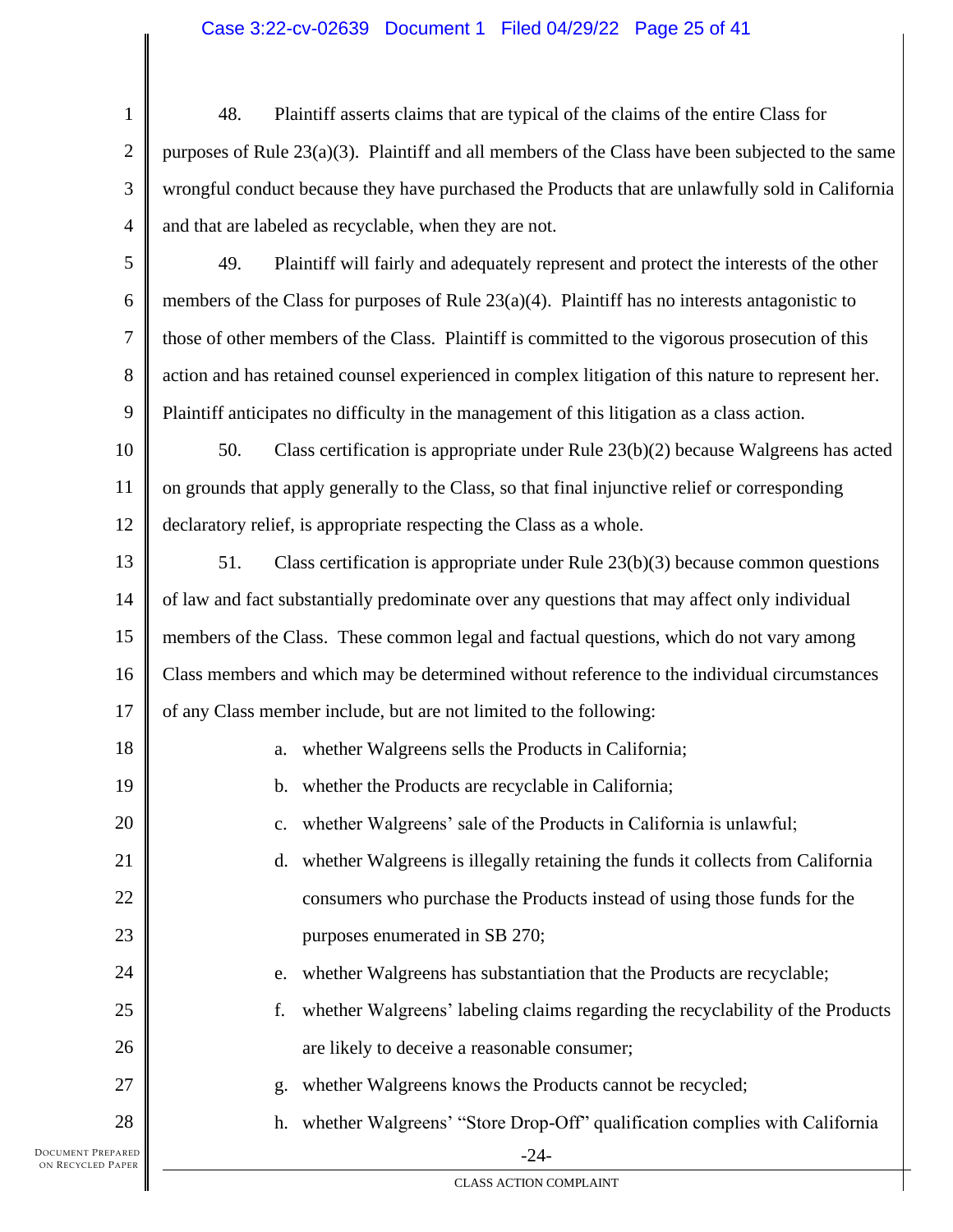| 1              | law;                                                                                             |
|----------------|--------------------------------------------------------------------------------------------------|
| $\overline{2}$ | i.<br>whether Walgreens' representations regarding the recyclability of the Products             |
| 3              | are likely to be read and understood by a reasonable consumer;                                   |
| 4              | whether Walgreens' representations regarding the recyclability of the Products<br>$\mathbf{i}$ . |
| 5              | are in compliance with the Green Guides;                                                         |
| 6              | whether Walgreens' claims regarding the recyclability of the Products would<br>k.                |
| 7              | be material to a reasonable consumer of the Products;                                            |
| 8              | whether Walgreens' conduct in labeling of the Products constitutes a violation<br>1.             |
| 9              | of California consumer protection laws;                                                          |
| 10             | m. whether Walgreens' representations concerning the Products constitute express                 |
| 11             | warranties with regard to the Products;                                                          |
| 12             | whether Walgreens breached the express warranties it made with regard to the<br>n.               |
| 13             | Products;                                                                                        |
| 14             | o. whether Walgreens' representations regarding recycling constitute                             |
| 15             | representations that the Products have characteristics, benefits or qualities                    |
| 16             | which they do not have;                                                                          |
| 17             | whether Walgreens has been unjustly enriched from the sale of the Products;<br>p.                |
| 18             | whether punitive damages are warranted for Walgreens' conduct and, if so, an<br>q.               |
| 19             | appropriate amount of such damages; and                                                          |
| 20             | whether Plaintiff and the Class members are entitled to injunctive, equitable<br>r.              |
| 21             | and monetary relief.                                                                             |
| 22             | Walgreens sells the Products at all of its California locations, even though the<br>52.          |
| 23             | Products may not be sold in California. In addition, Walgreens utilizes labeling that includes   |
| 24             | uniform misrepresentations that misled Plaintiff and the other members of the Class. Walgreens   |
| 25             | claims regarding the recyclability of the Products are one of the most prominent features of     |
| 26             | Walgreens' labeling of the Products. Nonetheless, the Products are not in fact recyclable. Thus, |
| 27             | there is a well-defined community of interest in the questions of law and fact involved in this  |
| 28             | action and affecting the parties.                                                                |
| PARED          | າເ                                                                                               |

 $\blacksquare$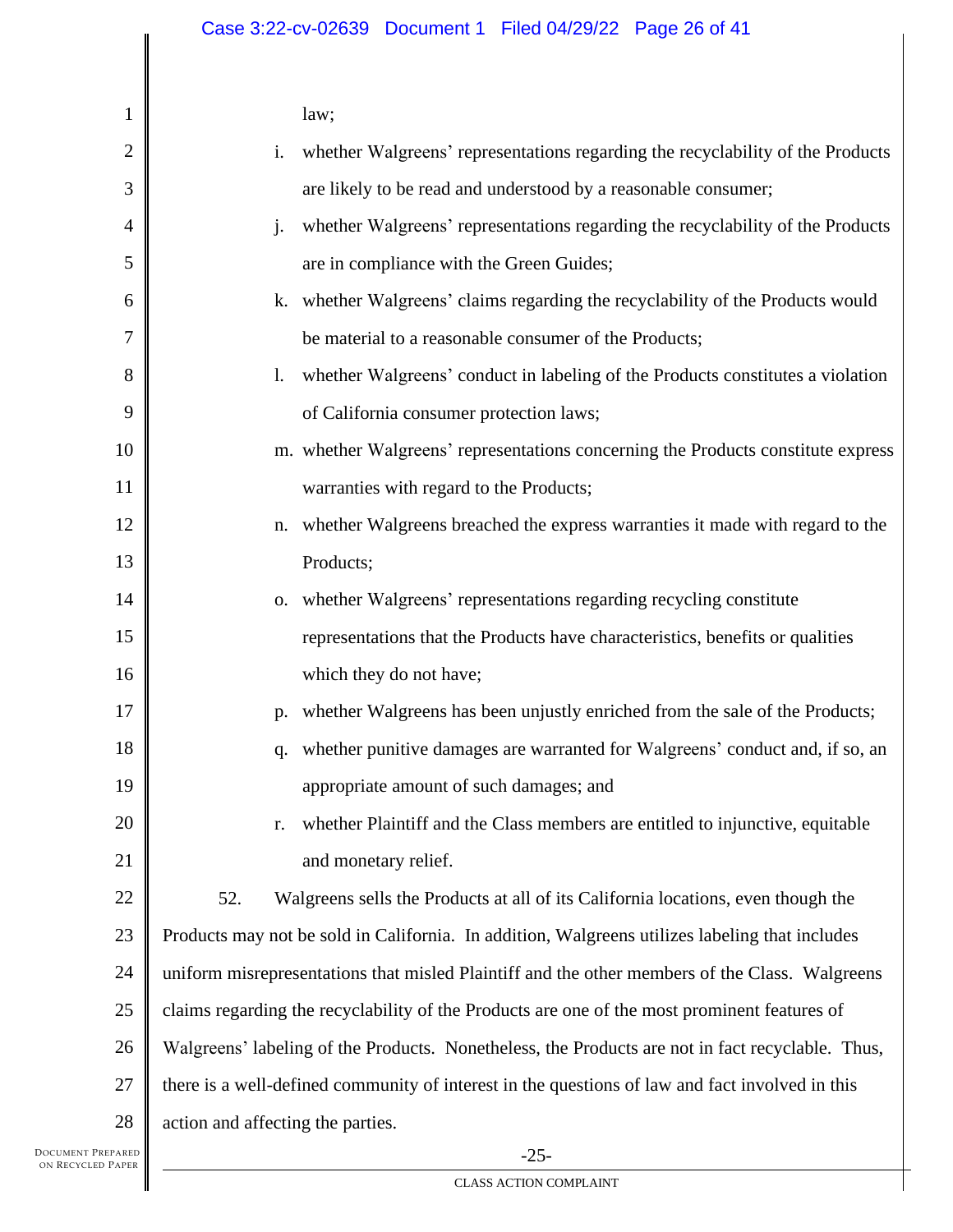# Case 3:22-cv-02639 Document 1 Filed 04/29/22 Page 27 of 41

| $\mathbf{1}$ | Proceeding as a class action provides substantial benefits to both the parties and<br>53.             |
|--------------|-------------------------------------------------------------------------------------------------------|
| 2            | the Court because this is the most efficient method for the fair and efficient adjudication of the    |
| 3            | controversy. Class members have suffered and will suffer irreparable harm and damages as a            |
| 4            | result of Walgreens' wrongful conduct. Because of the nature of the individual Class members'         |
| 5            | claims, few, if any, could or would otherwise afford to seek legal redress against Walgreens for      |
| 6            | the wrongs complained of herein, and a representative class action is therefore appropriate, the      |
| 7            | superior method of proceeding, and essential to the interests of justice insofar as the resolution of |
| 8            | Class members' claims are concerned. Absent a representative class action, members of the Class       |
| 9            | would continue to suffer losses for which they would have no remedy, and Walgreens would              |
| 10           | unjustly retain the proceeds of its ill-gotten gains. Even if separate actions could be brought by    |
| 11           | individual members of the Class, the resulting multiplicity of lawsuits would cause undue             |
| 12           | hardship, burden and expense for the Court and the litigants, as well as create a risk of             |
| 13           | inconsistent rulings which might be dispositive of the interests of the other members of the Class    |
| 14           | who are not parties to the adjudications or may substantially impede their ability to protect their   |
|              |                                                                                                       |
| 15           | interests                                                                                             |
| 16           | <b>FIRST CAUSE OF ACTION</b>                                                                          |
| 17           | (Plaintiff, on Behalf of Herself And The Class, Alleges Violations of California Cal. Bus. &          |
| 18           | Prof. Code § 17200, et seq.<br><b>Based on Commission of Unlawful Acts)</b>                           |
| 19           | Plaintiff incorporates by reference the allegations set forth above.<br>54.                           |
| 20           | 55.<br>The violation of any law constitutes an unlawful business practice under Cal. Bus.             |
| 21           | & Prof. Code § 17200.                                                                                 |
| 22           | 56.<br>Walgreens' conduct violates California's SB 270, Cal. Pub. Res. Code §                         |
| 23           | $42281(b)(1)(C)$ . SB 270 prohibits stores from selling or distributing a reusable grocery bag made   |
| 24           | from plastic film unless the bag is "recyclable in this state." Cal. Pub. Res. Code §                 |
| 25           | $42281(b)(1)(C)$ ; see also id., § 42283. The Products are not recyclable in California or anywhere   |
| 26           | else. By selling the Products in California even though the Products are not recyclable in            |
| 27           | California, Walgreens is violating Cal. Pub. Res. Code $\S$ 42281(b)(1)(C).                           |

DOCUMENT PREPARED ON RECYCLED PAPER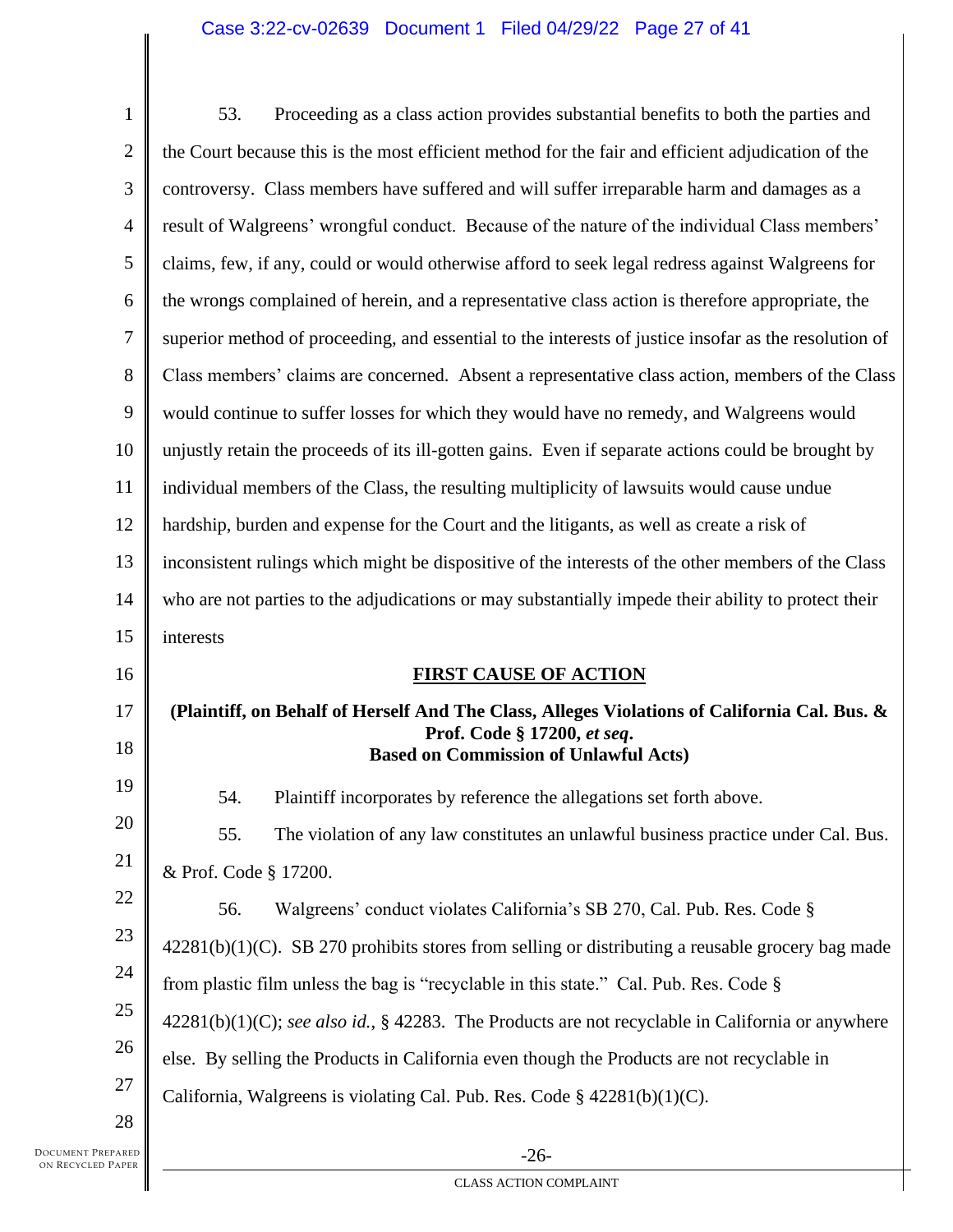1 2 3 4 5 6 7 8 57. In addition, SB 270 prohibits stores from charging less than ten cents (\$0.10) per bag and specifies that all monies collected from customers may only be used for: (1) costs associated with complying with SB 270, (2) the "actual" costs of providing recycled paper bags or reusable grocery bags, and (3) costs associated with "a store's educational materials or educational campaign encouraging the use of reusable grocery bags." Cal. Pub. Res. Code § 42283(b)(3). Walgreens is likely using the money it has collected from Plaintiff and other California consumers from sales of the Products for purposes beyond those enumerated in SB 270. Accordingly, Walgreens is violating Cal. Pub. Res. Code § 42283(b)(3).

9 10 11 12 13 58. Walgreens' conduct also violates California Cal. Bus. & Prof. Code § 17500, which prohibits knowingly making, by means of any advertising device or otherwise, any untrue or misleading statement with the intent to sell a product or to induce the public to purchase a product. By misrepresenting that the Products are recyclable, Walgreens is violating Cal. Bus.  $\&$ Prof. Code § 17500.

14 15 16 17 18 19 20 21 22 23 59. Walgreens' conduct also violates EMCA, Cal. Bus. & Prof. Code § 17580.5, which makes it unlawful for any person to make any untruthful, deceptive, or misleading environmental marketing claim. Pursuant to  $\S 17580.5$ , the term "environmental marketing claim" includes any claim contained in the Green Guides. 16 C.F.R. § 260.1, *et seq*. Under the Green Guides, "[i]t is deceptive to misrepresent, directly or by implication, that a product or package is recyclable. A product or package shall not be marketed as recyclable unless it can be collected, separated, or otherwise recovered from the waste stream through an established recycling program for reuse or use in manufacturing or assembling another item." 16 C.F.R. § 260.12(a). By misrepresenting that the Products are recyclable as described above, Walgreens is violating Cal. Bus. & Prof. Code § 17580.5.

24 25 26 27 28 60. Walgreens conduct further violates EMCA, Cal. Bus. & Prof. Code § 17580(a), which makes it unlawful for any person to make any unsubstantiated environmental marketing claim. Pursuant to Cal. Bus. & Prof. Code  $\S 17580(a)$ , "Any person who represents in advertising or on the label or container of a consumer good that the consumer good that it manufactures or distributes is not harmful to, or is beneficial to, the natural environment, through use of such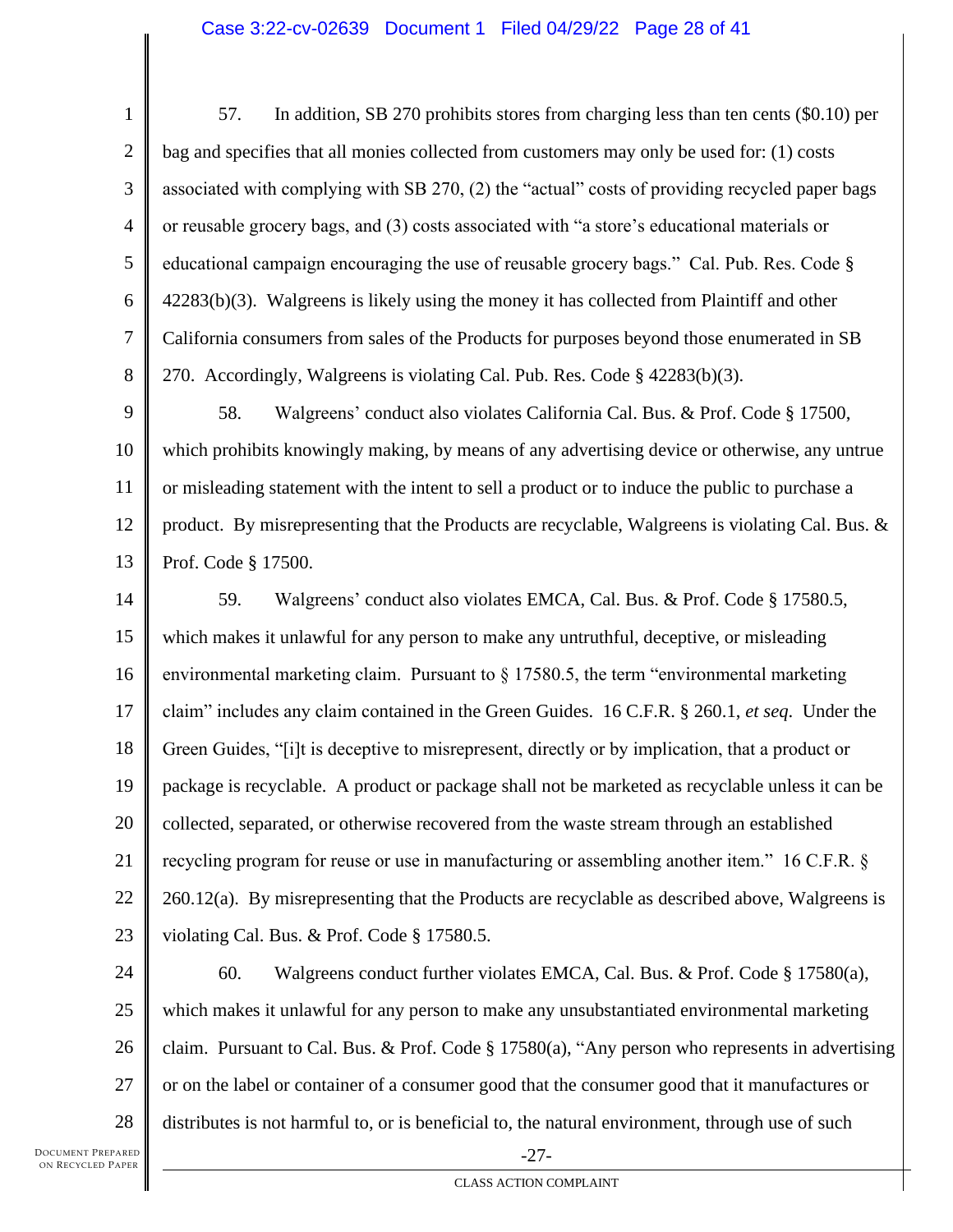### Case 3:22-cv-02639 Document 1 Filed 04/29/22 Page 29 of 41

1 2 3 4 5 6 7 8 9 10 11 12 13 14 15 16 17 18 19 20 21 terms as 'environmental choice,' 'ecologically friendly,' 'earth friendly,' 'environmentally friendly,' 'ecologically sound,' 'environmentally sound,' 'environmentally safe,' 'ecologically safe,' 'environmentally lite,' 'green product,' or any other like term, or through the use of a chasing arrows symbol or by otherwise directing a consumer to recycle the consumer good, shall maintain in written form in its records…information and documentation supporting the validity of the representation." Cal. Bus. & Prof. Code § 17580(a). EMCA specifically requires companies to maintain information and documentation as to whether such products or packaging: (1) conforms with the uniform standards contained in the Green Guides for use of the terms "recycled" or "recyclable"; and (2) meets all the criteria for statewide recyclability pursuant to SB 343. *Id*., §§ 17580(a)(5) and (a)(6). In addition, EMCA requires that companies maintain the following records in written form supporting the validity of their recyclable representations: (1) the reasons why a company believes the representation to be true; (2) any significant adverse environmental impacts directly associated with the production, distribution, use, and disposal of the consumer good; (3) any measures that are taken by the company to reduce the environmental impacts directly associated with the production, distribution, and disposal of the consumer good; and (4) violations of any federal, state, or local permits directly associated with the production or distribution of the consumer good. *Id*., § 17580(a)(1)-(4). The California Legislature declared its intent that the information and documentation supporting the validity of any environmental marketing claims shall be fully disclosed to the public, and information and documentation maintained pursuant to Cal. Bus. & Prof. Code § 17580 must be furnished to any member of the public upon request. *Id*., § 17580(b), (d).

23 24

22 25 26 27 61. The Green Guides also require marketers to ensure that their claims are supported by a reasonable basis prior to making the claim. 16 C.F.R. § 260.2. A reasonable basis is defined as competent and reliable scientific evidence, such as "tests, analyses, research, or studies that have been conducted and evaluated in an objective manner by qualified persons and are generally accepted in the profession to yield accurate and reliable results." *Id*. "Such evidence should be sufficient in quality and quantity based on standards generally accepted in the relevant scientific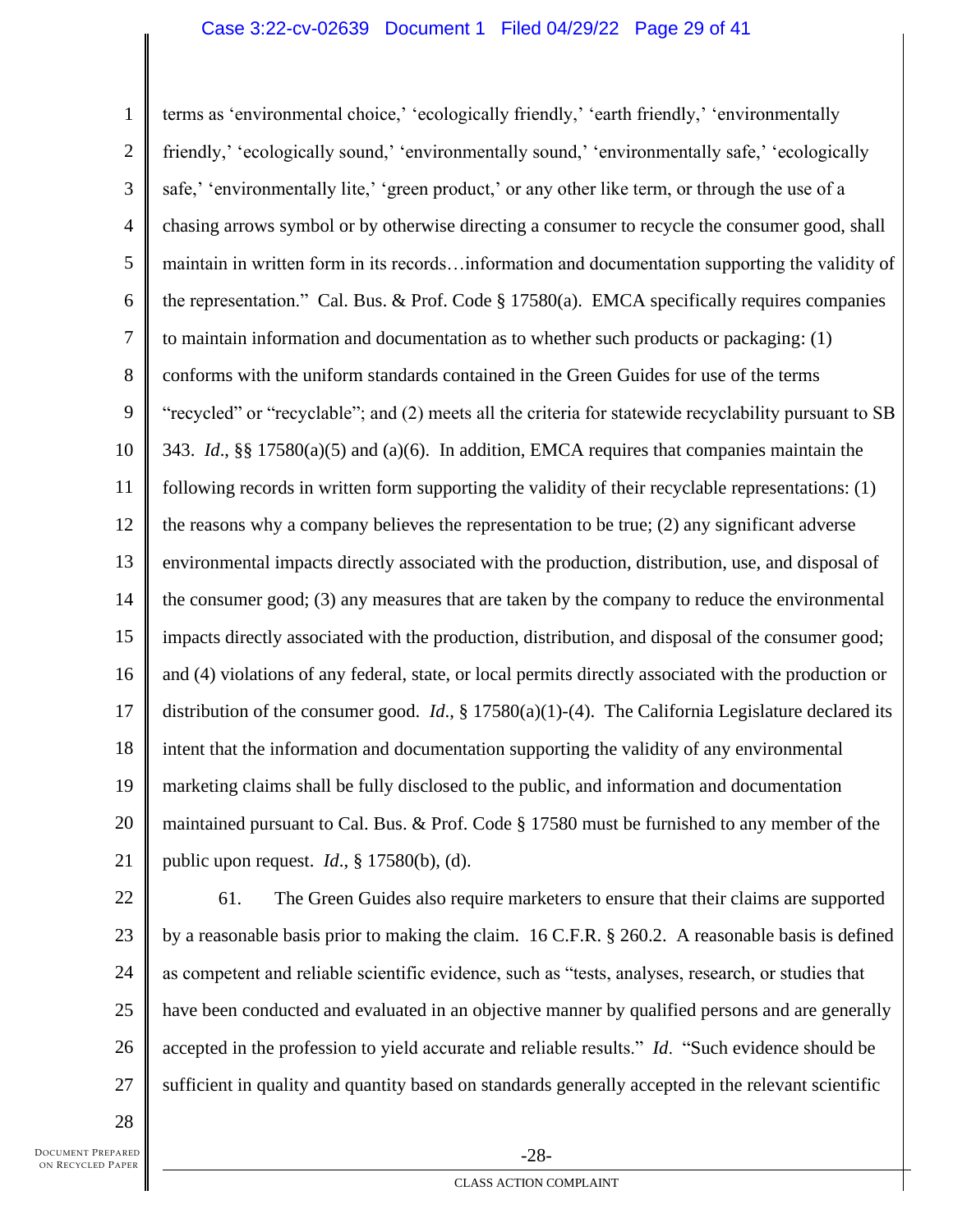# Case 3:22-cv-02639 Document 1 Filed 04/29/22 Page 30 of 41

1 2 fields, when considered in light of the entire body of relevant and reliable scientific evidence, to substantiate that each of the marketing claims is true." *Id*.

3 4 5 6 7 8 9 62. On February 18, 2022, pursuant to California law, Plaintiff requested that Walgreens substantiate the recycling claims on the Products and provide the other information required by Cal. Bus. & Prof. Code  $\S 17580(a)$ . Walgreens is required to provide its substantiation to any member of the public upon request. Cal. Bus. & Prof. Code  $\S$  17580(b). Walgreens has not provided any documentation substantiating its representations. By failing to substantiate the validity of its recycling representations with respect to the Products, Walgreens is violating Cal. Bus. & Prof. Code § 17580(a) and the Green Guides.

10 11 12 13 63. Walgreens' conduct also violates Section 5 of the Federal Trade Commission Act ("FTC Act"), 15 U.S.C. § 45, which prohibits unfair methods of competition and unfair or deceptive acts or practices in or effecting commerce. By misrepresenting that the Products are recyclable, Walgreens is violating Section 5 of the FTC Act.

14 15 16 17 18 19 64. Walgreens' conduct is also a breach of warranty. Walgreens' representations that the Products are recyclable constitute affirmations of fact made with regard to the Products, as well as descriptions of the Products, that are part of the basis of the bargain between Walgreens and purchasers of the Products. Because those representations are material, false and misleading, Walgreens has breached its express warranty as to the Products and has violated California Commercial Code § 2313.

20 21 22 23 65. As detailed more fully elsewhere herein, Walgreens' acts and practices were intended to and did result in the sale of the Products in violation of the CLRA, California Civil Code §1750, *et seq*., and specifically California Civil Code §§ 1770(a)(5), § 1770(a)(7) and §  $1770(a)(9)$ .

24 25 26 66. By violating the laws enumerated above, Walgreens has engaged in unlawful business acts and practices which constitute unfair competition within the meaning of Cal. Bus.  $\&$ Prof. Code § 17200.

27 28 67. Plaintiff has no adequate remedy at law for the injuries currently being suffered as an award of monetary damages would not prohibit Walgreens' unlawful sale and distribution of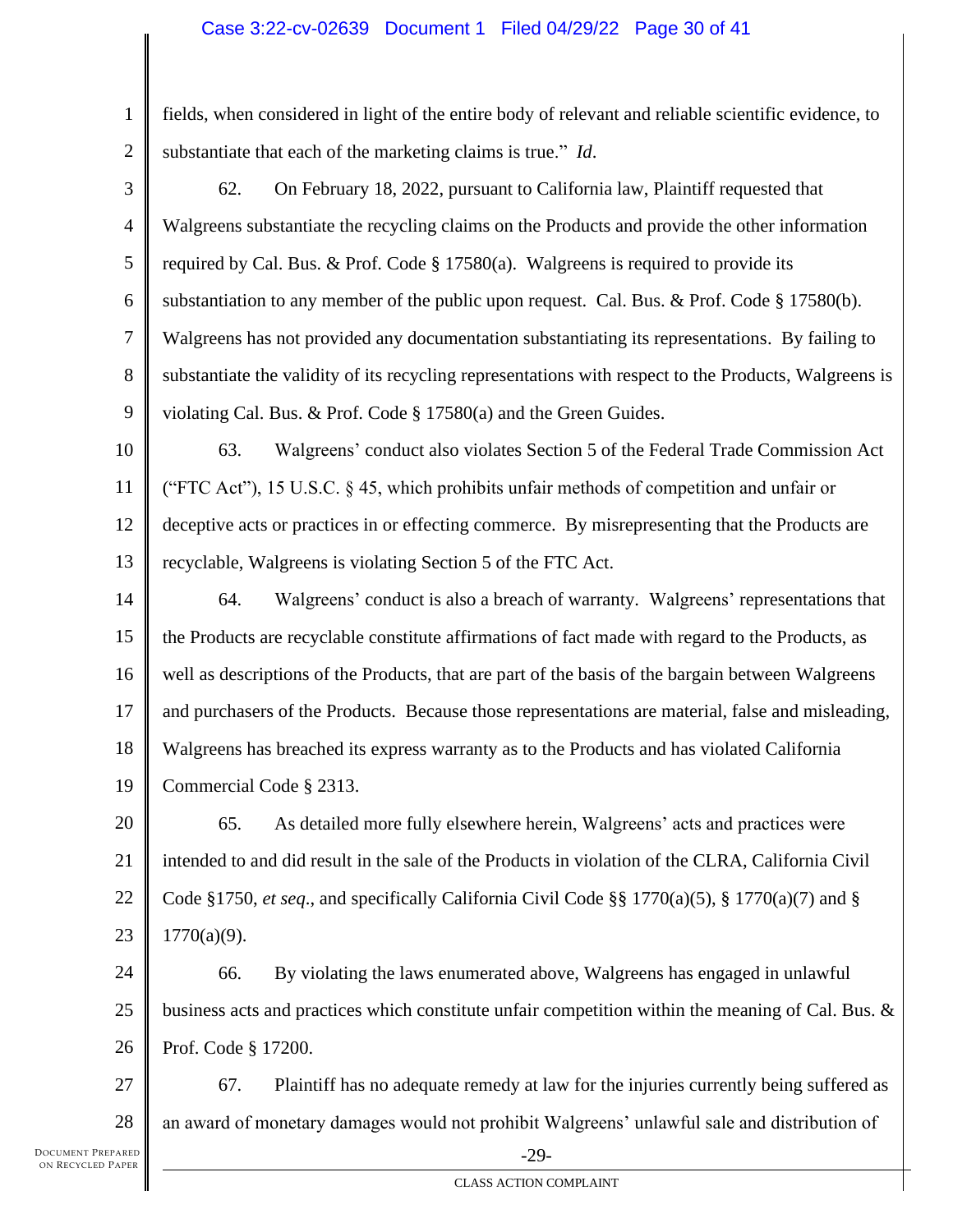#### Case 3:22-cv-02639 Document 1 Filed 04/29/22 Page 31 of 41

1 2 3 4 5 6 7 8 9 10 11 12 13 the Products in California. If an injunction is not granted, Plaintiff will suffer irreparable injury because she continues to desire to purchase Products from Walgreens in the future that are legally sold and recyclable but is unable to determine with confidence whether the Products are legally sold and recyclable. In addition, plastic pollution caused by Walgreens' sale of the Products in California will continue to negatively harm California waters, coasts, communities, and marine life. California consumers may also contaminate the recycling stream by placing the Products in their recycling bins, thereby hindering the recycling of legitimately recyclable products. Thus, Plaintiff and the Class seek an order enjoining Walgreens' acts of unlawful, unfair, and deceptive acts and practices in California, which serves the public interest by protecting the environment and the integrity of the recycling stream and by preventing Walgreens from gaining an unfair advantage over companies that lawfully sell their products as recyclable. In addition, Plaintiff and the Class seek restitution to the individual victims of Walgreens' unlawful, unfair, and deceptive practices.

14 15 16 17 18 19 20 21 22 68. Plaintiff purchased the Products because she believed the Products as sold by Walgreens complied with the law. If Plaintiff had known that the Products were illegal in California because they are not recyclable in California, she would not have purchased the Products and would have instead sought reusable bags made from other materials, such as paper or cloth bags. Plaintiff purchased the Products from Walgreens based on a belief that Walgreens' sale of the Products complied with its legal obligations under California law and in reliance on Walgreens' representations that the Products are recyclable. Walgreens' claims that the Products are recyclable are material, untrue, and misleading. These recyclable claims are uniform and prominent on the Products.

23 24

25

26

27

69. An action for injunctive relief and restitution is specifically authorized under Cal. Bus. & Prof. Code § 17203.

Wherefore, Plaintiff prays for judgment against Walgreens, as set forth hereafter.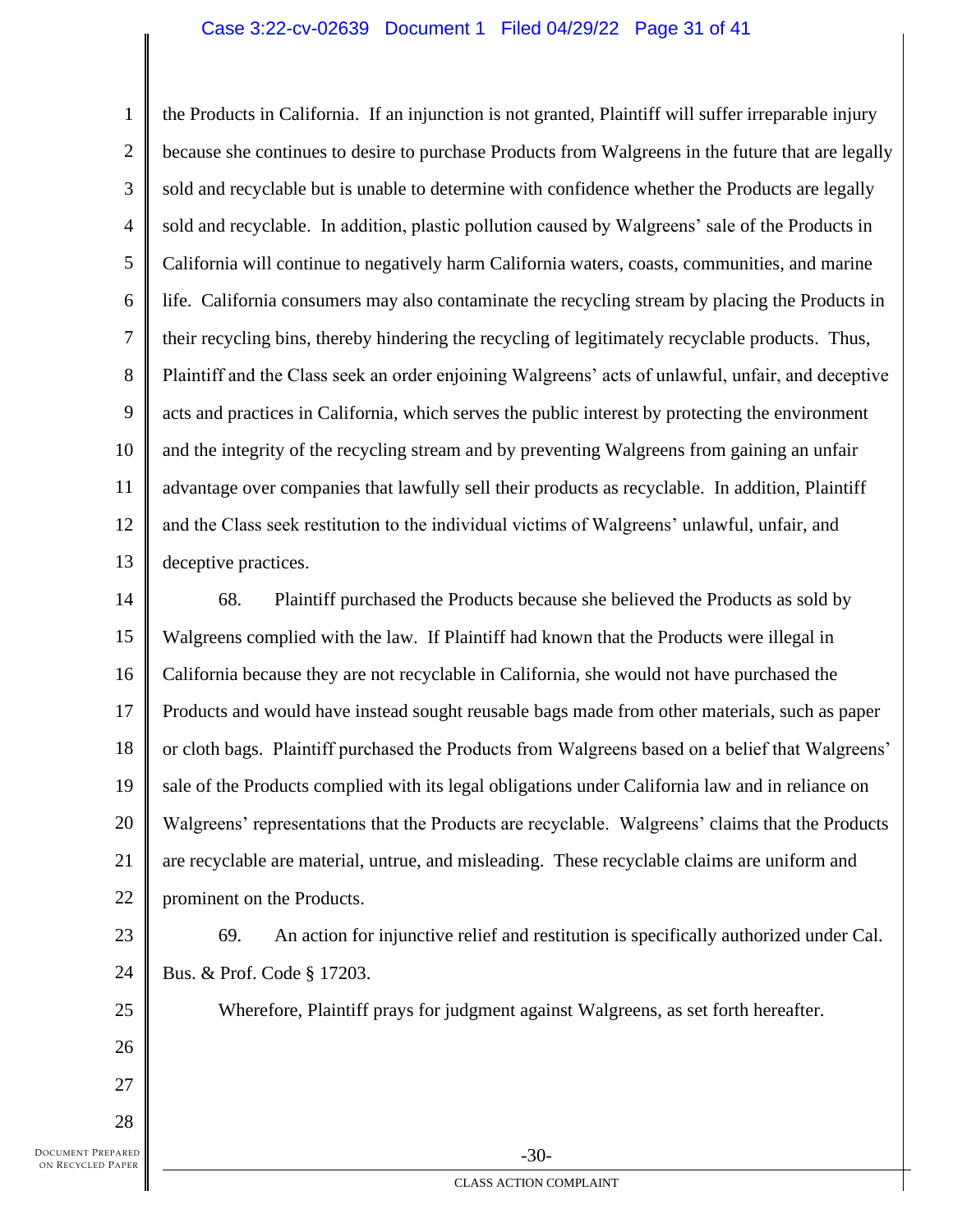8 9 10 12 13 14 15 16 17 18 19 20 22 23 24 25 26 **SECOND CAUSE OF ACTION (Plaintiff, on Behalf of Herself And The Class, Alleges Violations of California Cal. Bus. & Prof. Code § 17200,** *et seq***. Based on Fraudulent Acts and Practices)** 70. Plaintiff incorporates by reference the allegations set forth above. 71. Under Cal. Bus. & Prof. Code § 17200, any business act or practice that is likely to deceive members of the public constitutes a fraudulent business act or practice. 72. Walgreens has engaged and continues to engage in conduct that is likely to deceive members of the public. This conduct includes, but is not limited to, representing that the Products are recyclable in California, when they are not. 73. Plaintiff has no adequate remedy at law for the injuries currently being suffered as an award of monetary damages would not prohibit Walgreens' unlawful sale and distribution of the Products in California. If an injunction is not granted, Plaintiff will suffer irreparable injury because she continues to desire to purchase Products from Walgreens in the future that are legally sold and recyclable but is unable to determine with confidence whether the Products are legally sold and recyclable. In addition, plastic pollution caused by Walgreens' sale of the Products in California will continue to negatively harm California waters, coasts, communities, and marine life. California consumers may also contaminate the recycling stream by placing the Products in their recycling bins, thereby hindering the recycling of legitimately recyclable products. Thus, Plaintiff and the Class seek an order enjoining Walgreens' acts of unlawful, unfair, and deceptive acts and practices in California, which serves the public interest by protecting the environment and the integrity of the recycling stream and by preventing Walgreens from gaining an unfair advantage over companies that lawfully sell their products as recyclable. In addition, Plaintiff and the Class seek restitution to the individual victims of Walgreens' unlawful, unfair, and deceptive practices. 74. Plaintiff purchased the Products because she believed the Products as sold by

Walgreens complied with the law. If Plaintiff had known that the Products were illegal in California because they are not recyclable in California, she would not have purchased the

28

27

21

1

2

3

4

5

6

7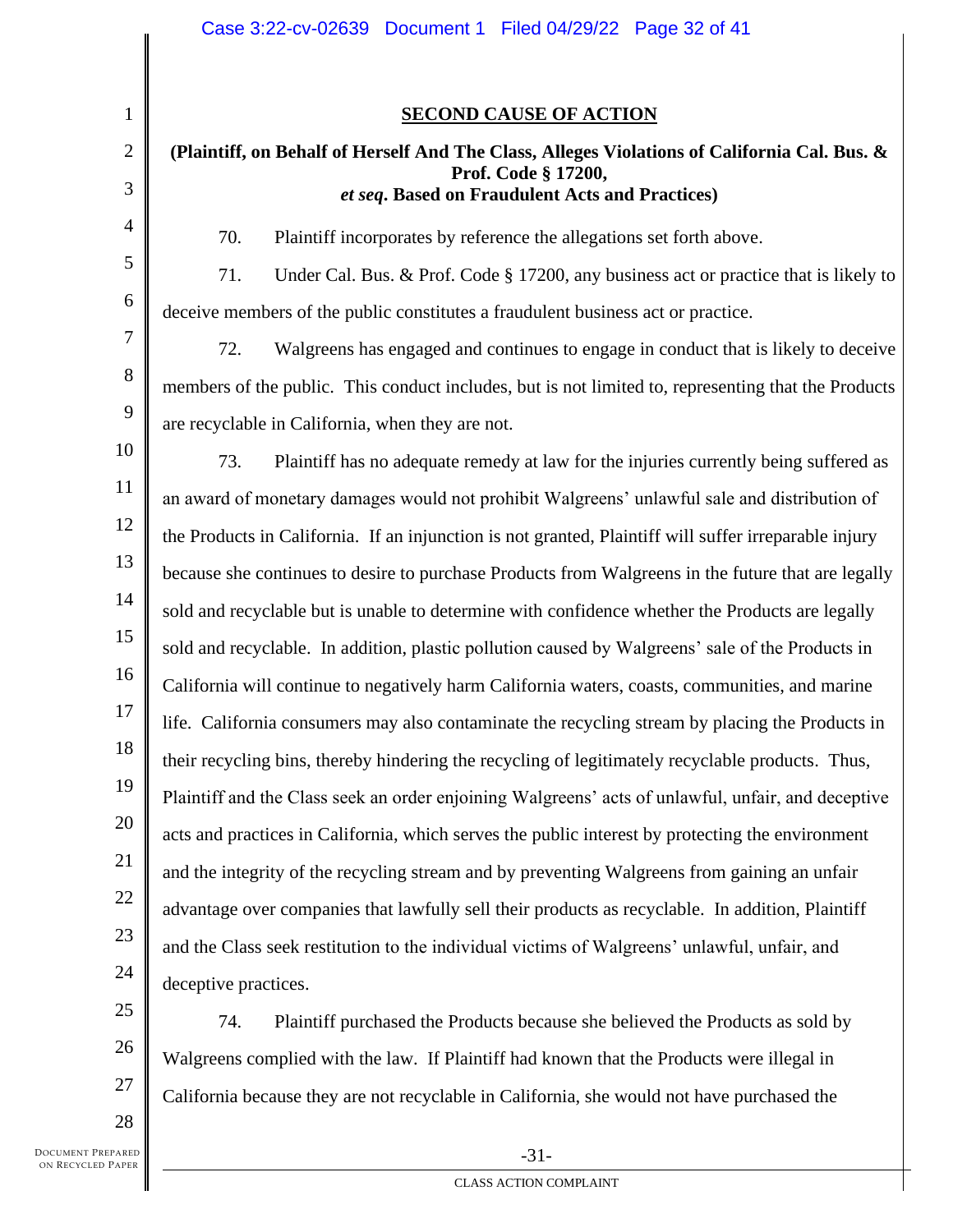# Case 3:22-cv-02639 Document 1 Filed 04/29/22 Page 33 of 41

| $\mathbf{1}$   | Products and would have instead sought reusable bags made from other materials, such as paper        |
|----------------|------------------------------------------------------------------------------------------------------|
| $\overline{2}$ | or cloth bags. Plaintiff purchased the Products from Walgreens based on a belief that Walgreens'     |
| 3              | sale of the Products complied with its legal obligations under California law and in reliance on     |
| $\overline{4}$ | Walgreens' representations that the Products are recyclable. Walgreens' claims that the Products     |
| 5              | are recyclable are material, untrue, and misleading. These recyclable claims are uniform and         |
| 6              | prominent on the Products.                                                                           |
| 7              | 75.<br>By committing the acts alleged above, Walgreens has engaged in fraudulent                     |
| 8              | business acts and practices, which constitute unfair competition within the meaning of Cal. Bus.     |
| 9              | & Prof. Code § 17200.                                                                                |
| 10             | An action for injunctive relief and restitution is specifically authorized under Cal.<br>76.         |
| 11             | Bus. & Prof. Code § 17203.                                                                           |
| 12             | Wherefore, Plaintiff prays for judgment against Walgreens, as set forth hereafter.                   |
| 13             | <b>THIRD CAUSE OF ACTION</b>                                                                         |
| 14             | (Plaintiff, on Behalf of Herself And The Class, Alleges Violations of California Cal. Bus. &         |
| 15             | Prof. Code § 17200, et seq.<br><b>Based on Unfair Acts and Practices)</b>                            |
| 16             | 77.<br>Plaintiff incorporates by reference the allegations set forth above.                          |
| 17             | 78.<br>Under California Cal. Bus. & Prof. Code § 17200, any business act or practice that            |
| 18             | is unethical, oppressive, unscrupulous, or substantially injurious to consumers, or that violates a  |
| 19             |                                                                                                      |
|                | legislatively declared policy, constitutes an unfair business act or practice.                       |
| 20             | 79.<br>Walgreens has engaged and continues to engage in conduct which is immoral,                    |
| 21             | unethical, oppressive, unscrupulous, and substantially injurious to consumers. This conduct          |
| 22             | includes, but is not limited to, unlawfully selling the Products, representing that the Products are |
| 23             | recyclable in California when they are not, and failing to substantiate the environmental benefits   |
| 24             | of the Products. By illegally selling the Products, and by taking advantage of consumers             |
| 25             | concerned about the environmental impacts of plastic pollution, Walgreens' conduct far               |
| 26             | outweighs the utility, if any, of such conduct.                                                      |
| 27             |                                                                                                      |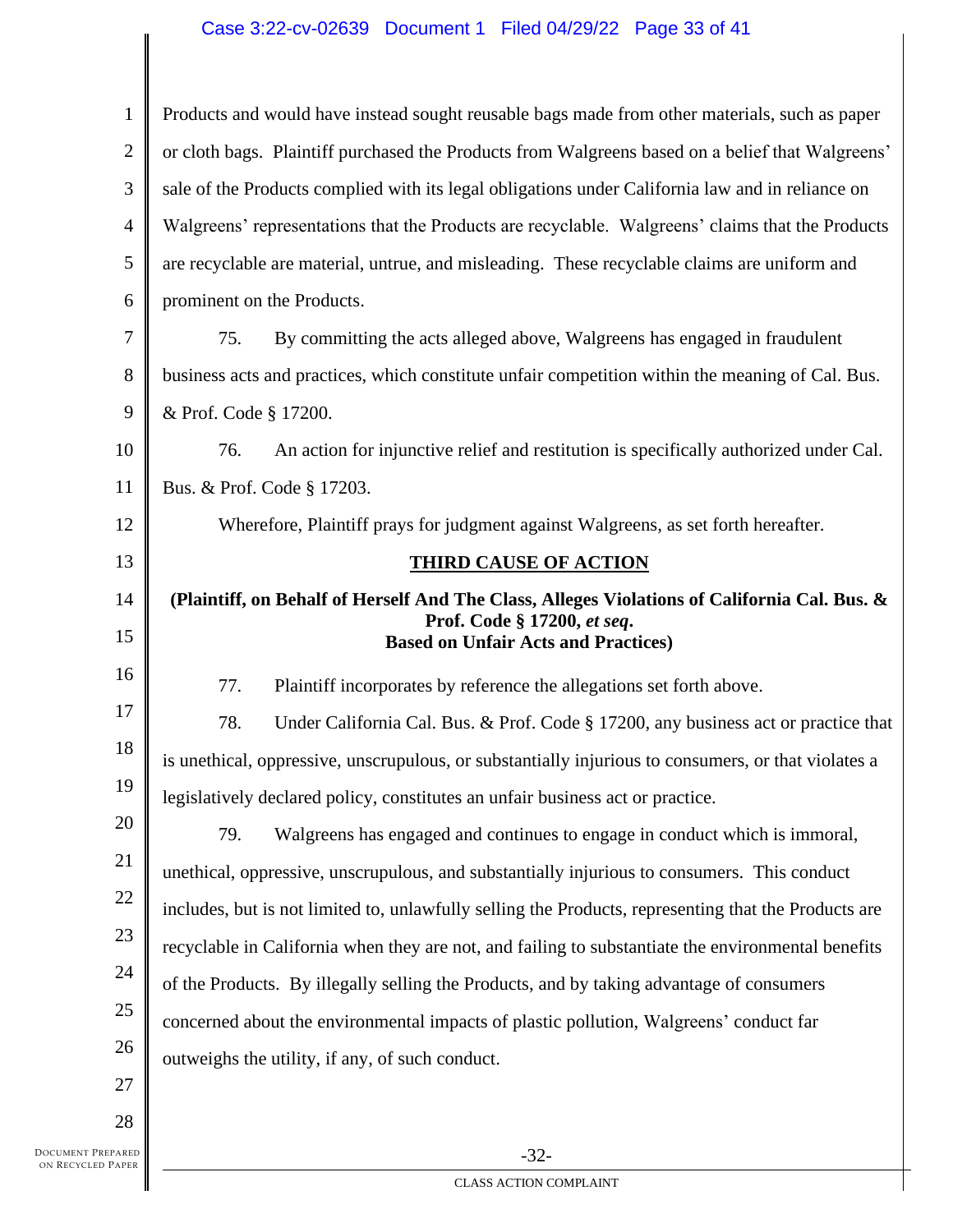### Case 3:22-cv-02639 Document 1 Filed 04/29/22 Page 34 of 41

1 2 3 4 5 6 7 8 9 10 11 12 13 14 15 80. Walgreens has engaged and continues to engage in conduct that violates the legislatively declared policy of Cal. Pub. Res. Code § 42355.5. Under the California Public Resources Code, the Legislature of the State of California has declared that "it is the public policy of the state that environmental marketing claims, whether explicit or implied, should be substantiated by competent and reliable evidence to prevent deceiving or misleading consumers about the environmental impact of plastic products." Cal. Pub. Res. Code § 42355.5. The Code further states that "the Legislature further finds and declares that it is the public policy of the state that claims related to the recyclability of a product or packaging be truthful in practice and accurate. Consumers deserve accurate and useful information related to how to properly handle the end of life of a product or packaging." *Id*., 42355.5(b). These policies are based on the Legislature's finding that "littered plastic products have caused and continue to cause significant environmental harm and have burdened local governments with significant environmental cleanup costs." *Id*., § 42355. It is unfair for Walgreens to represent that the Products are recyclable without substantiation, in direct violation of the California Legislature's declared public policy.

16 17 18 19 20 21 22 23 24 25 26 27 81. Walgreens' conduct also violates the policy of EMCA and the Green Guides. The Green Guides mandate that "[a] product or package shall not be marketed as recyclable unless it can be collected, separated, or otherwise recovered from the waste stream through an established recycling program for reuse or use in manufacturing or assembling another item." 16 C.F.R. § 260.12(a). It further states that "[a]n item that is made from recyclable material, but because of its shape, size or some other attribute is not accepted in recycling programs, should not be marketed as recyclable." 16 C.F.R. § 260.12(d). EMCA states that "it is unlawful for any person to make any untruthful, deceptive, or misleading environmental marketing claim, whether explicit or implied. For the purpose of this section, environmental marketing claims shall include any claims contained in the Guides for the use of Environmental Marketing Claims published by the Federal Trade Commission." Cal. Bus. & Prof. Code § 17580.5. As explained above, the Products cannot be recycled, and it is therefore unfair for Walgreens to make a recyclable claim.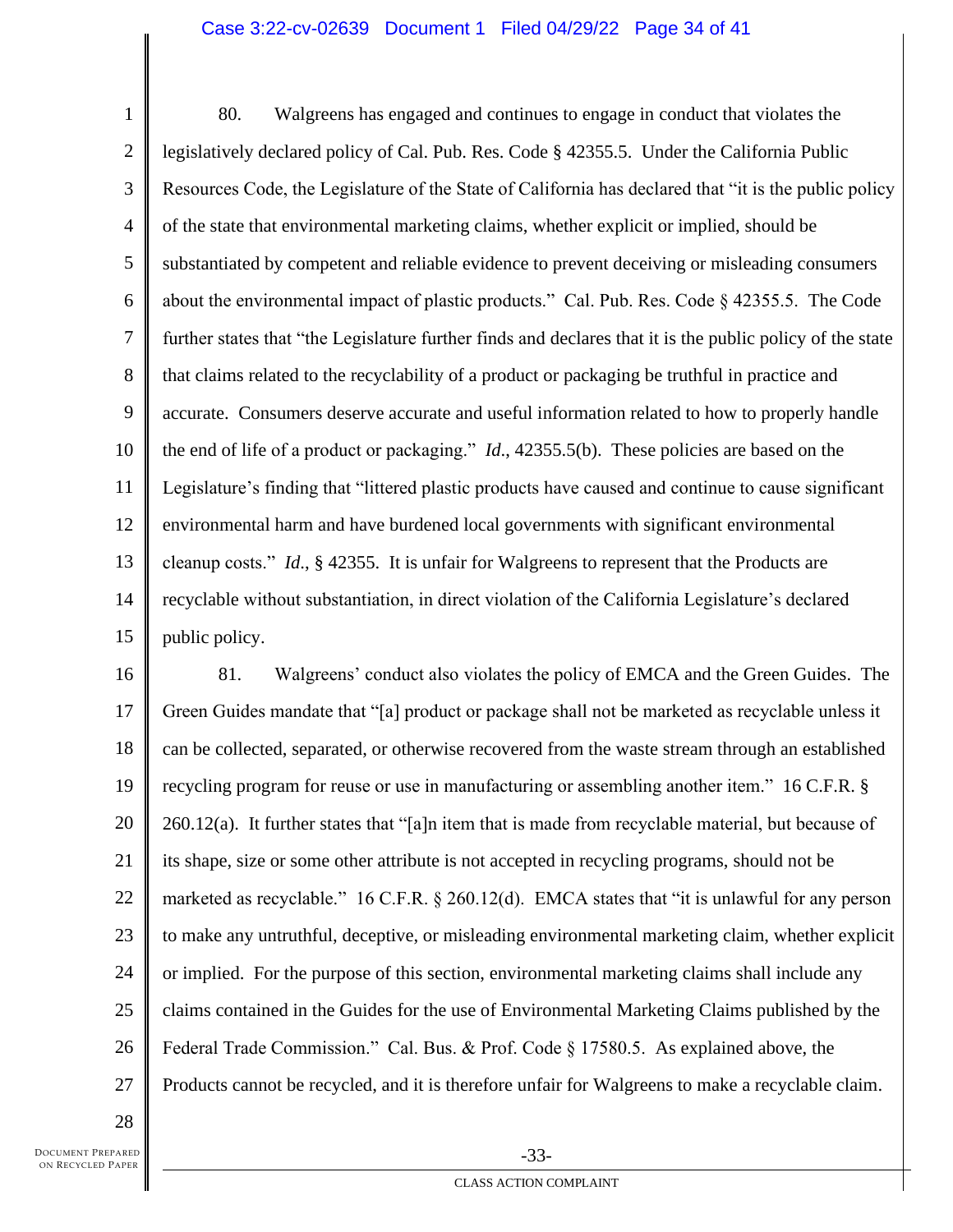1 2 Taking advantage of consumer perception of recycling violates the policy of the Green Guides and EMCA.

3 4 5 6 7 8 9 10 11 12 13 14 15 16 17 18 19 20 21 22 23 24 25 26 27 82. Walgreens' conduct also violates the policy of substantiation policy of EMCA. Under EMCA, "Any person who represents in advertising or on the label or container of a consumer good that the consumer good that it manufactures or distributes is not harmful to, or is beneficial to, the natural environment, through use of such terms as 'environmental choice,' 'ecologically friendly,' 'earth friendly,' 'environmentally friendly,' 'ecologically sound,' 'environmentally sound,' 'environmentally safe,' 'ecologically safe,' 'environmentally lite,' 'green product,' or any other like term, or through the use of a chasing arrows symbol or by otherwise directing a consumer to recycle the consumer good, shall maintain in written form in its records…information and documentation supporting the validity of the representation." Cal. Bus. & Prof. Code § 17580(a). The California Legislature declared its intent that the information and documentation supporting the validity of any environmental marketing claims shall be fully disclosed to the public, and information and documentation maintained pursuant to Cal. Bus. & Prof. Code § 17580 must be furnished to any member of the public upon request. *Id*., § 17580(b), (d). Plaintiff requested substantiation on February 18, 2022, which Walgreens has not provided. It is unfair for Walgreens to withhold information it is mandated to disclose pursuant to statute. 83. Walgreens' conduct also violates the substantiation policy of the Green Guides. The Green Guides require marketers to ensure that their claims are supported by a reasonable basis prior to making the claim. 16 C.F.R. § 260.2. A reasonable basis is defined as competent and reliable scientific evidence, such as "tests, analyses, research, or studies that have been conducted and evaluated in an objective manner by qualified persons and are generally accepted in the profession to yield accurate and reliable results." *Id*. "Such evidence should be sufficient in quality and quantity based on standards generally accepted in the relevant scientific fields, when considered in light of the entire body of relevant and reliable scientific evidence, to substantiate that each of the marketing claims is true." *Id*. It is unfair for Walgreens to represent that the Products are recyclable without a reasonable basis.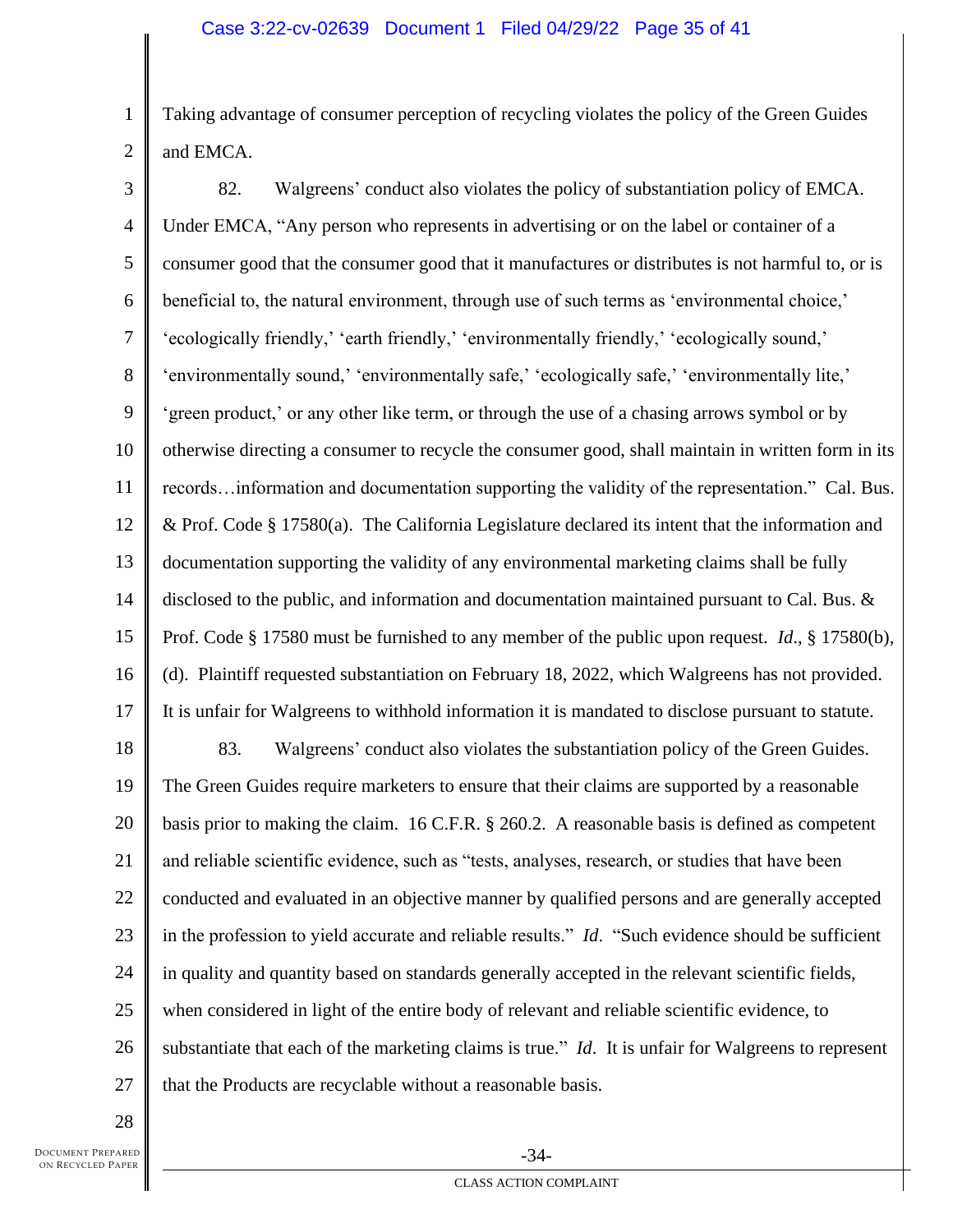84. It is also unfair for Walgreens to represent that the Products are recyclable via store drop-off, without actually requiring its retail stores to maintain a store drop-off bin.

3 4 5 85. By committing the acts alleged above, Walgreens has engaged in unfair business acts and practices which constitute unfair competition within the meaning of California Cal. Bus. & Prof. Code § 17200.

6 7 8 9 10 11 12 13 14 15 16 17 18 19 20 86. Plaintiff has no adequate remedy at law for the injuries currently being suffered as an award of monetary damages would not prohibit Walgreens' unlawful sale and distribution of the Products in California. If an injunction is not granted, Plaintiff will suffer irreparable injury because she continues to desire to purchase Products from Walgreens in the future that are legally sold and recyclable but is unable to determine with confidence whether the Products are legally sold and recyclable. In addition, plastic pollution caused by Walgreens' sale of the Products in California will continue to negatively harm California waters, coasts, communities, and marine life. California consumers may also contaminate the recycling stream by placing the Products in their recycling bins, thereby hindering the recycling of legitimately recyclable products. Thus, Plaintiff and the Class seek an order enjoining Walgreens' acts of unlawful, unfair, and deceptive acts and practices in California, which serves the public interest by protecting the environment and the integrity of the recycling stream and by preventing Walgreens from gaining an unfair advantage over companies that lawfully sell their products as recyclable. In addition, Plaintiff and the Class seek restitution to the individual victims of Walgreens' unlawful, unfair, and deceptive practices.

1

2

87. Plaintiff purchased the Products because she believed the Products as sold by Walgreens complied with the law. If Plaintiff had known that the Products were illegal in California because they are not recyclable in California, she would not have purchased the Products and would have instead sought reusable bags made from other materials, such as paper or cloth bags. Plaintiff purchased the Products from Walgreens based on a belief that Walgreens' sale of the Products complied with its legal obligations under California law and in reliance on Walgreens' representations that the Products are recyclable. Walgreens' claims that the Products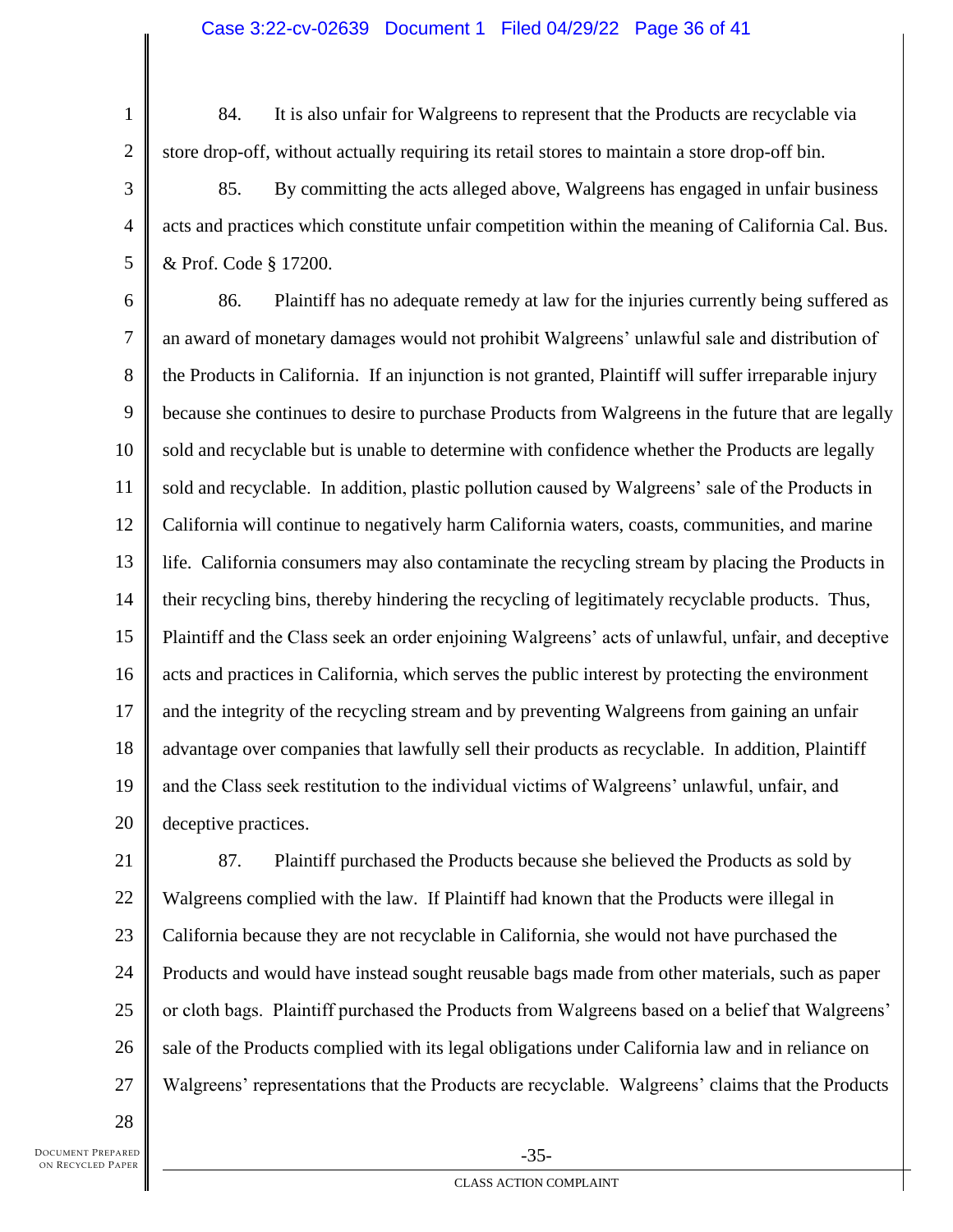# Case 3:22-cv-02639 Document 1 Filed 04/29/22 Page 37 of 41

| $\mathbf{1}$                           | are recyclable are material, untrue, and misleading. These recyclable claims are uniform and                                                          |
|----------------------------------------|-------------------------------------------------------------------------------------------------------------------------------------------------------|
| $\overline{2}$                         | prominent on the Products.                                                                                                                            |
| $\mathfrak{Z}$                         | 88.<br>An action for injunctive relief and restitution is specifically authorized under                                                               |
| 4                                      | California Cal. Bus. & Prof. Code § 17203.                                                                                                            |
| 5                                      | Wherefore, Plaintiff prays for judgment against Walgreens, as set forth hereafter.                                                                    |
| 6                                      | <b>FOURTH CAUSE OF ACTION</b>                                                                                                                         |
| $\overline{7}$<br>8                    | (Plaintiff, on Behalf of Herself and the Class, Alleges Violations of the<br>California Consumers Legal Remedies Act - Injunctive Relief and Damages) |
| 9                                      | 89.<br>Plaintiff incorporates by reference the allegations set forth above.                                                                           |
| 10                                     | 90.<br>Plaintiff and the Class members purchased the Products for personal, family or                                                                 |
| 11                                     | household purposes.                                                                                                                                   |
| 12                                     | 91.<br>The acts and practices of Walgreens as described above were intended to deceive                                                                |
| 13                                     | Plaintiff and the Class members as described herein and have resulted and will result in damages                                                      |
| 14                                     | to Plaintiff and the Class members. These actions violated and continue to violate the CLRA in at                                                     |
| 15                                     | least the following respects:                                                                                                                         |
| 16                                     | In violation of Section $1770(a)(5)$ of the CLRA, Walgreens' acts and<br>a.                                                                           |
| 17                                     | practices constitute representations that the Products have characteristics, uses or benefits                                                         |
| 18                                     | which they do not; and                                                                                                                                |
| 19                                     | In violation of Section $1770(a)(7)$ of the CLRA, Walgreens' acts and<br>b.                                                                           |
| 20                                     | practices constitute representations that the Products are of a particular quality, which they                                                        |
| 21                                     | are not.                                                                                                                                              |
| 22                                     | In violation of Section $1770(a)(9)$ of the CLRA, Walgreens' acts and<br>$\mathbf{c}.$                                                                |
| 23                                     | practices constitute the advertisement of the Products without the intent to sell them as                                                             |
| 24                                     | advertised.                                                                                                                                           |
| 25                                     | 92.<br>By reason of the foregoing, Plaintiff and the Class members have suffered                                                                      |
| 26                                     | damages.                                                                                                                                              |
| 27                                     | 93.<br>By committing the acts alleged above, Walgreens violated the CLRA.                                                                             |
| 28                                     |                                                                                                                                                       |
| DOCUMENT PREPARED<br>ON RECYCLED PAPER | $-36-$                                                                                                                                                |
|                                        | CLASS ACTION COMPLAINT                                                                                                                                |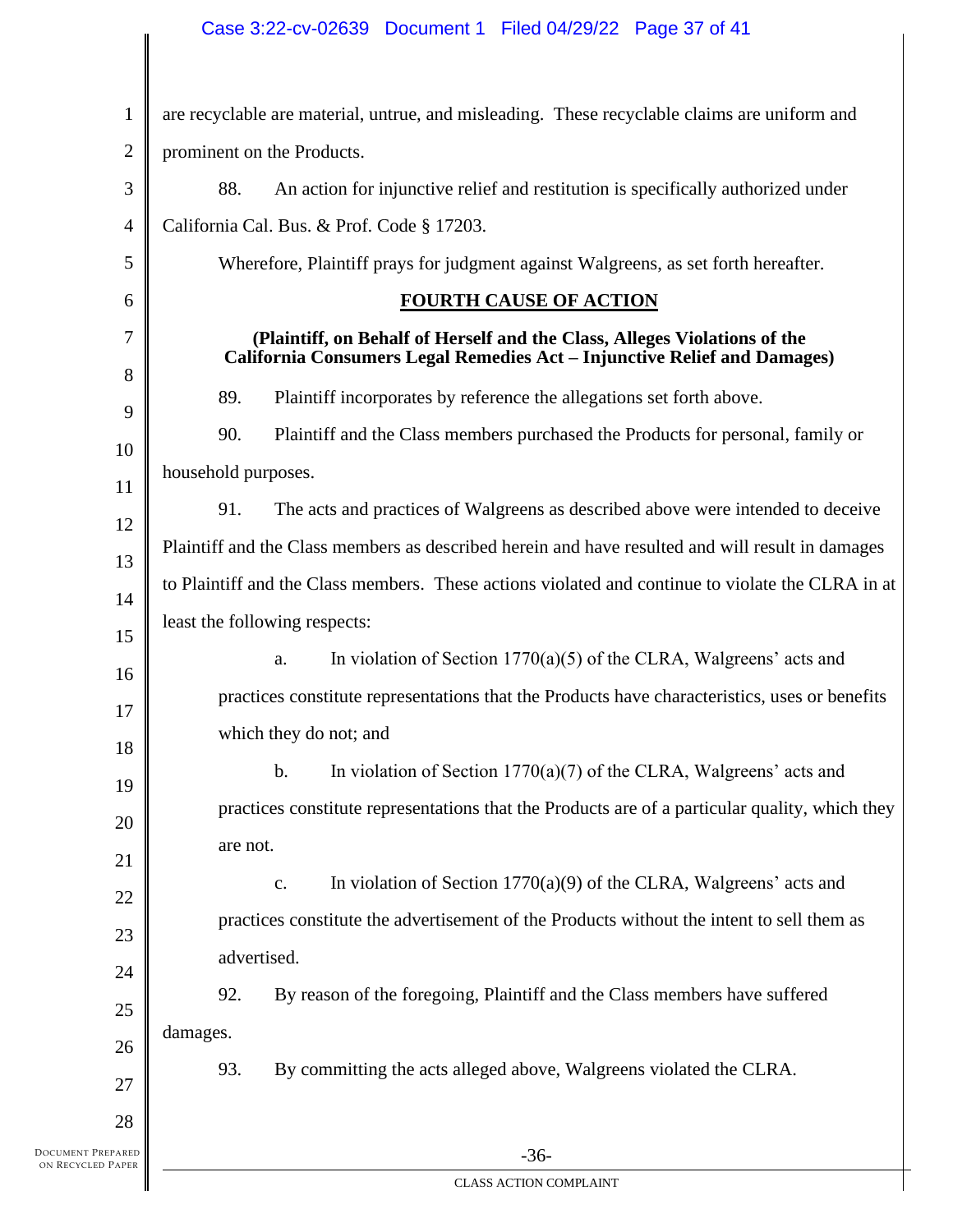# Case 3:22-cv-02639 Document 1 Filed 04/29/22 Page 38 of 41

| $\mathbf{1}$   | In compliance with the provisions of California Civil Code § 1782, on February<br>94.                |
|----------------|------------------------------------------------------------------------------------------------------|
| $\mathbf{2}$   | 18, 2022, Plaintiff provided written notice to Walgreens of her intention to seek damages under      |
| 3              | California Civil Code § 1750, et seq., and requested that Walgreens offer an appropriate             |
| $\overline{4}$ | consideration or other remedy to all affected consumers. As of the date of this complaint,           |
| 5              | Walgreens has not done so. Accordingly, Plaintiff seeks damages pursuant to California Civil         |
| 6              | Code §§ $1780(a)(1)$ and $1781(a)$ .                                                                 |
| $\tau$         | Pursuant to California Civil Code $\S 1780(a)(2)$ Plaintiff and the Class members are<br>95.         |
| $8\,$          | entitled to an order enjoining the above-described wrongful acts and practices of Walgreens,         |
| 9              | providing actual and punitive damages and restitution to Plaintiff and the Class members, and        |
| 10             | ordering the payment of costs and attorneys' fees and any other relief deemed appropriate and        |
| 11             | proper by the Court under California Civil Code § 1780.                                              |
| 12             | Wherefore, Plaintiff prays for judgment against Walgreens, as set forth hereafter.                   |
| 13             | <b>FIFTH CAUSE OF ACTION</b>                                                                         |
| 14             | (Plaintiff, on Behalf of Herself and the Class, Alleges Breach of Express Warranty)                  |
| 15             | Plaintiff incorporates by reference the allegations set forth above.<br>96.                          |
| 16             | 97.<br>The Uniform Commercial Code § 2-313 provides that an affirmation of fact or                   |
| 17             | promise made by the seller to the buyer which relates to the goods and becomes part of the basis     |
| 18             | of the bargain creates an express warranty that the goods shall conform to the promise.              |
| 19             | As detailed above, Walgreens sold the Products as recyclable. Walgreens'<br>98.                      |
| 20             | representations that the Products are recyclable constitute affirmations of fact made with regard to |
| 21             | the Products as well as descriptions of the Products.                                                |
| 22             | Walgreens' representations regarding the recyclability of the Products are<br>99.                    |
| 23             | uniformly made on the Products and are thus part of the basis of the bargain between Walgreens       |
| 24             | and purchasers of the Products.                                                                      |
| 25             | 100.<br>California has codified and adopted the provisions of the Uniform Commercial                 |
| 26             | Code governing express warranties (Cal. Com. Code § 2313).                                           |
| 27             | 101.<br>At the time that Walgreens designed, manufactured, sold and distributed the                  |
| 28             | Products, Walgreens knew that the Products were not recyclable.                                      |
| PARED<br>APER  | $-37-$                                                                                               |

Ш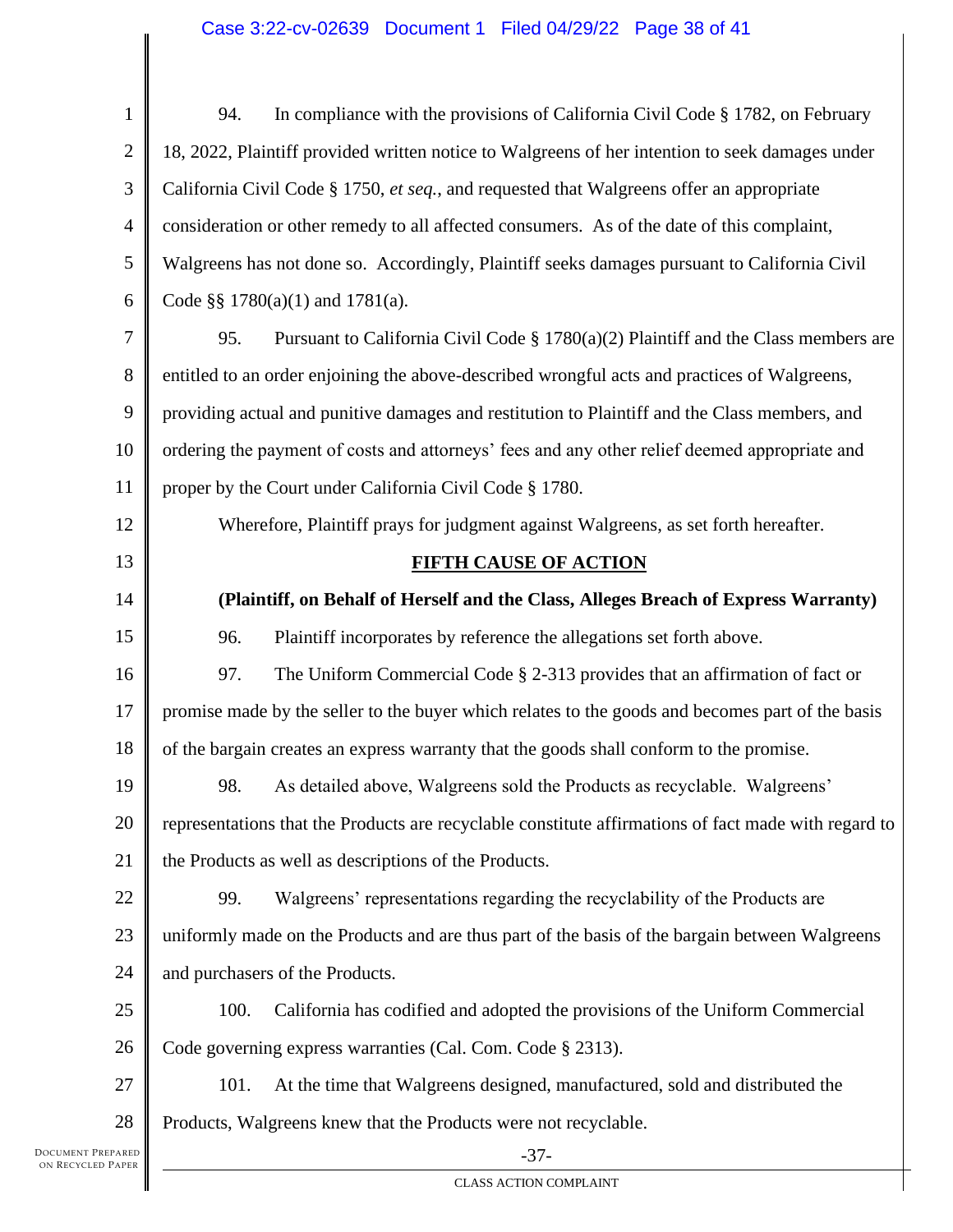| $\mathbf{1}$   | 102.<br>As set forth in the paragraphs above, the Products are not recyclable and thus do            |  |  |  |
|----------------|------------------------------------------------------------------------------------------------------|--|--|--|
| $\overline{2}$ | not conform to Walgreens' express representations to the contrary. Walgreens has thus breached       |  |  |  |
| 3              | its express warranties concerning the Products.                                                      |  |  |  |
| $\overline{4}$ | 103.<br>On February 18, 2022, Plaintiff sent a pre-suit demand letter to Walgreens                   |  |  |  |
| 5              | notifying Walgreens that the Products are not recyclable. Walgreens therefore has actual and         |  |  |  |
| 6              | constructive knowledge that the Products are not recyclable and were thus not sold as labeled.       |  |  |  |
| 7              | As a direct and proximate result of Walgreens' breach of express warranties,<br>104.                 |  |  |  |
| 8              | Plaintiff and Class members have suffered damages.                                                   |  |  |  |
| 9              | Wherefore, Plaintiff prays for judgment against Walgreens, as set forth hereafter.                   |  |  |  |
| 10             | <b>SIXTH CAUSE OF ACTION</b>                                                                         |  |  |  |
| 11             | (Plaintiff, on Behalf of Herself and the Class, Alleges Quasi-Contract (Unjust Enrichment))          |  |  |  |
| 12             | 105.<br>Plaintiff incorporates by reference the allegations set forth above.                         |  |  |  |
| 13             | 106.<br>Plaintiff and the Class members conferred benefits on Walgreens by purchasing                |  |  |  |
| 14             | the Products.                                                                                        |  |  |  |
| 15             | 107.<br>Walgreens has knowledge of such benefits.                                                    |  |  |  |
| 16             | 108.<br>Walgreens voluntarily accepted and retained the benefits conferred.                          |  |  |  |
| 17             | 109.<br>Walgreens has been unjustly enriched in retaining the revenues derived from                  |  |  |  |
| 18             | Plaintiff's and the Class members' purchases of the Products.                                        |  |  |  |
| 19             | 110. Retention of that money under these circumstances is unjust and inequitable                     |  |  |  |
| 20             | because Walgreens' sale of the Products were unlawful and Walgreens' misleadingly represented        |  |  |  |
| 21             | through its labeling that the Products are recyclable, when the Products are not in fact recyclable. |  |  |  |
| 22             | These misrepresentations caused injuries to Plaintiff and the Class members<br>111.                  |  |  |  |
| 23             | because they would not have purchased the Products, or would not have paid as much for the           |  |  |  |
| 24             | Products, had they known that the sale of the Products are unlawful and that the Products are not    |  |  |  |
| $25\,$         | recyclable.                                                                                          |  |  |  |
| 26             | 112.<br>Because Walgreens' retention of the non-gratuitous benefits conferred to it by               |  |  |  |
| 27             | Plaintiff and the Class members is unjust and inequitable, Walgreens ought to pay restitution to     |  |  |  |
| 28             | Plaintiff and the Class members for its unjust enrichment.                                           |  |  |  |
| EPARED         | $-38-$                                                                                               |  |  |  |

 $\mathbf l$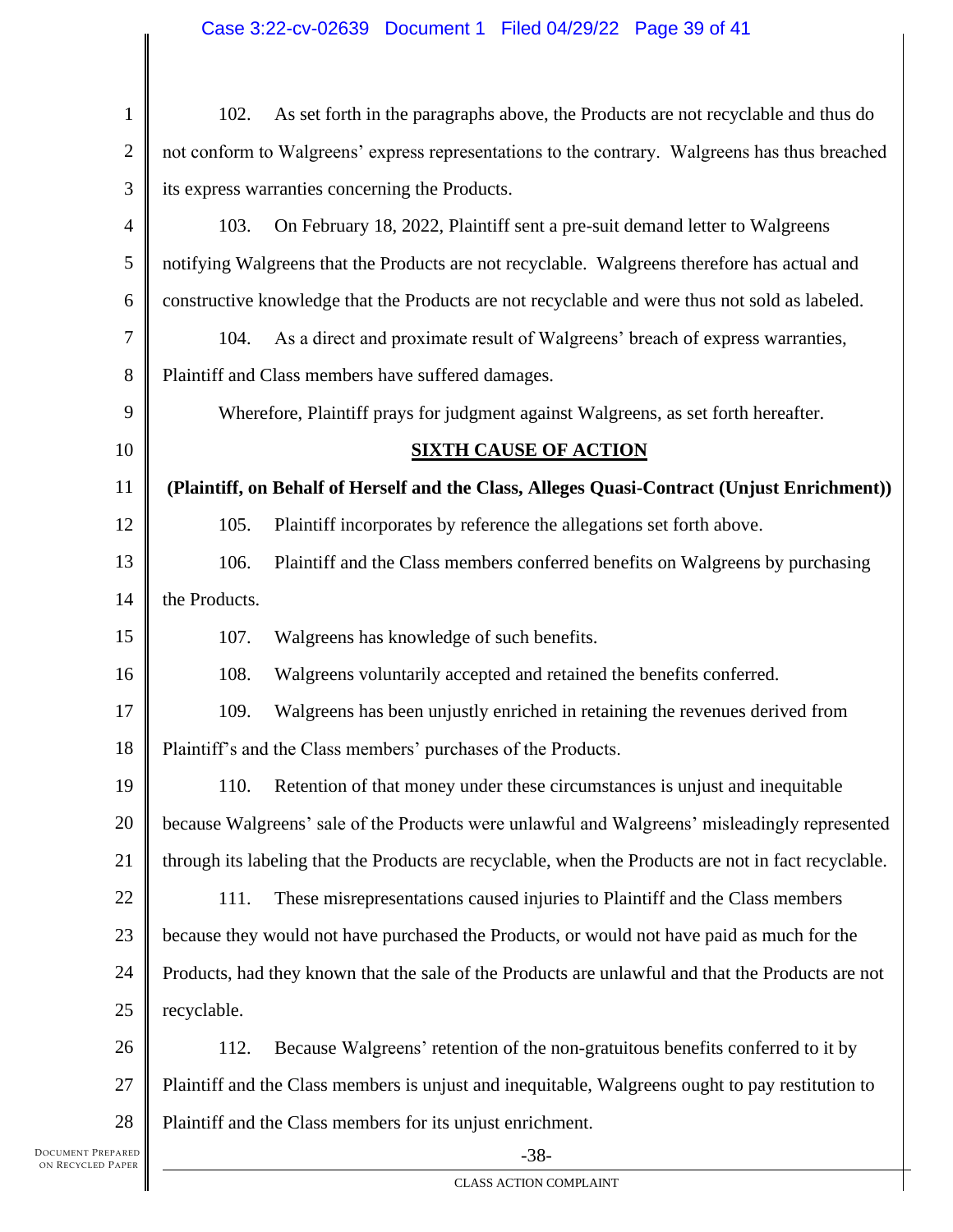| $\mathbf{1}$   | As a direct and proximate result of Walgreens' unjust enrichment, Plaintiff and the<br>113.        |  |  |  |
|----------------|----------------------------------------------------------------------------------------------------|--|--|--|
| $\overline{2}$ | Class members are entitled to restitution or disgorgement in an amount to be proved at trial.      |  |  |  |
| 3              | Wherefore, Plaintiff prays for judgment against Walgreens, as set forth hereafter                  |  |  |  |
| $\overline{4}$ | <b>PRAYER FOR RELIEF</b>                                                                           |  |  |  |
| 5              | WHEREFORE, Plaintiff has no adequate remedy at law and prays for judgment and relief               |  |  |  |
| 6              | against Walgreens as follows:                                                                      |  |  |  |
| $\tau$         | That the Court preliminarily and permanently enjoin Walgreens from conducting<br>A.                |  |  |  |
| 8              | its business through the unlawful, unfair, or fraudulent business acts or practices, and other     |  |  |  |
| 9              | violations of law described in this Complaint;                                                     |  |  |  |
| 10             | <b>B.</b><br>That the Court order Walgreens to conduct a corrective advertising and                |  |  |  |
| 11             | information campaign advising consumers that the Products do not have the characteristics, uses,   |  |  |  |
| 12             | benefits, and qualities Walgreens has claimed;                                                     |  |  |  |
| 13             | $C$ .<br>That the Court order Walgreens to cease and refrain from selling the Products in          |  |  |  |
| 14             | California unless they are recyclable;                                                             |  |  |  |
| 15             | D.<br>That the Court order Walgreens to comply with its obligations to substantiate that           |  |  |  |
| 16             | the Products are recyclable;                                                                       |  |  |  |
| 17             | E.<br>That the Court order Walgreens to implement whatever measures are necessary to               |  |  |  |
| 18             | remedy the unlawful, unfair, or fraudulent business acts or practices, untrue and misleading       |  |  |  |
|                | 19   advertising, and other violations of law described in this Complaint;                         |  |  |  |
| 20             | That the Court order Walgreens to notify each and every Class member of the<br>F.                  |  |  |  |
| 21             | pendency of the claims in this action in order to give such individuals an opportunity to obtain   |  |  |  |
| 22             | restitution and damages from Walgreens;                                                            |  |  |  |
| 23             | That the Court order Walgreens to pay restitution to restore all Class members all<br>G.           |  |  |  |
| 24             | funds acquired by means of any act or practice declared by this Court to be an unlawful, unfair or |  |  |  |
| 25             | fraudulent business act or practice, untrue or misleading advertising, plus pre- and post-judgment |  |  |  |
| 26             | interest thereon;                                                                                  |  |  |  |
| 27             | H.<br>That the Court order Walgreens to account for and to disgorge all money                      |  |  |  |
| 28             | wrongfully obtained and all revenues and profits derived by Walgreens as a result of its acts or   |  |  |  |
| PARED          | $-39-$                                                                                             |  |  |  |

Ш